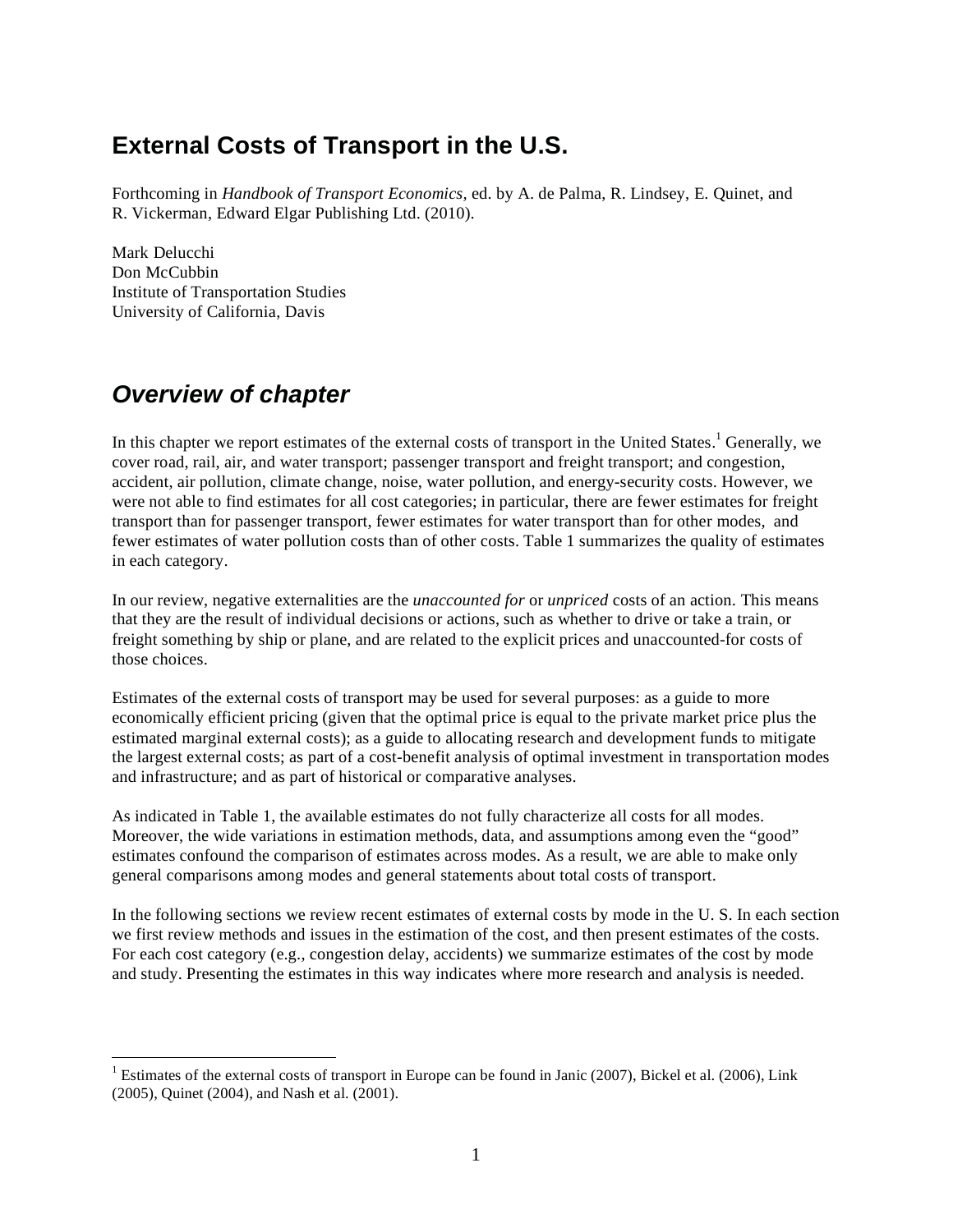|                         |       | Road    |       | Rail    | Air   |         | Water |         |
|-------------------------|-------|---------|-------|---------|-------|---------|-------|---------|
|                         | Pass. | Freight | Pass. | Freight | Pass. | Freight | Pass. | Freight |
| <b>Congestion delay</b> | good  | good    | poor  | poor    | poor  | n.e.    | n.e.  | n.e.    |
| <b>Accident</b>         | good  | good    | n.e.  | poor    | poor  | n.e.    | n.e.  | n.e.    |
| Air pollution, health   | good  | good    | fair  | fair    | fair  | fair    | fair  | fair    |
| Air pollution, other    | good  | good    | n.e.  | n.e.    | n.e.  | n.e.    | n.e.  | n.e.    |
| <b>Climate change</b>   | good  | good    | good  | good    | fair  | fair    | fair  | good    |
| <b>Noise</b>            | good  | good    | poor  | poor    | fair  | n.e.    | n.e.  | n.e.    |
| <b>Water pollution</b>  | poor  | poor    | n.e.  | n.e.    | n.e.  | n.e.    | n.e.  | n.e.    |
| <b>Energy security</b>  | fair  | fair    | fair  | fair    | fair  | n.e.    | n.e.  | fair    |

**Table 1. Quality of estimates of external costs by transport mode and cost category** 

Pass. = passenger; n.e. = not estimated.

# *Congestion delay costs*

### **Brief Review of Methods and Issues**

The congestion caused by additional travel generates a number of external costs, including opportunities foregone due to travel delay, the discomfort of crowding, and the impact of travel-time uncertainty on the reliability of arrival and delivery times. Table 2 provides a comprehensive classification of the external costs of congestion, by mode, with a qualitative indication of the likely magnitude of the externality.

Most analyses have focused on the opportunity cost of activities foregone due to travel delay due to road congestion; there has been less work on the external costs of congestion for other modes, or on the other kinds of external costs of road congestion, such as the impact on the reliability of arrival and delivery times. In this review we consider only those impacts of congestion that are properly considered externalities, as we define the term above. Thus, we do not count for example congestion at freight train yards or at airport terminals used by a single carrier, because in both instances the full cost of the congestion is recognized by the entities making the travel decisions.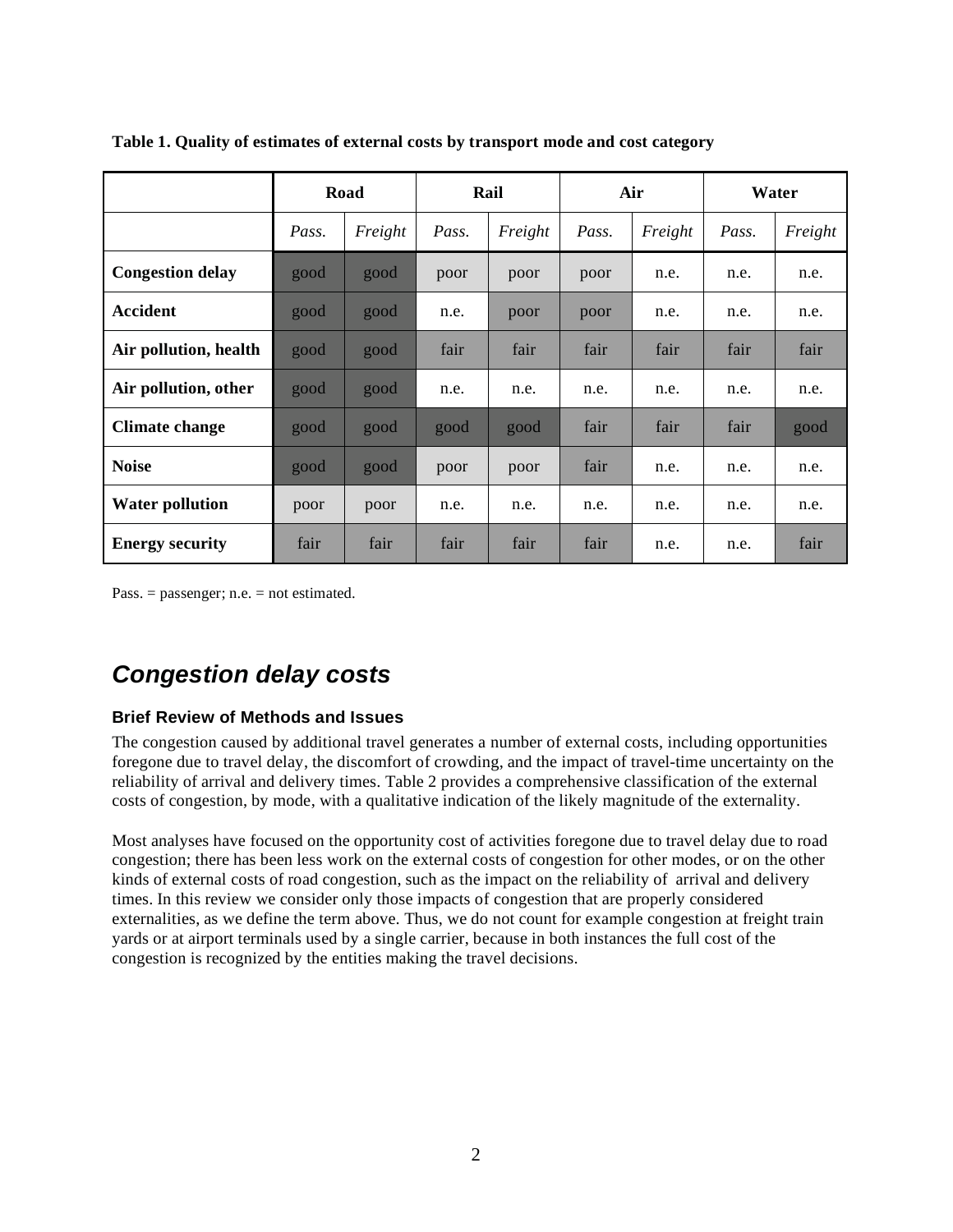| Marginal travel by $\rightarrow$<br>External effect on $\downarrow$                                              | Road       | Rail    | Air           | Water         | Remarks                                                                                                                                                                                                                                                                                                                                                                                                                                   |
|------------------------------------------------------------------------------------------------------------------|------------|---------|---------------|---------------|-------------------------------------------------------------------------------------------------------------------------------------------------------------------------------------------------------------------------------------------------------------------------------------------------------------------------------------------------------------------------------------------------------------------------------------------|
| Travel time underway<br>(opportunity cost of<br>time)                                                            | $\ddagger$ | $\circ$ | $\circ$       | $\hat{c}$     | congested. It might be possible for some short-haul shipping lanes to become crowded.<br>passengers, trains, or planes do not slow down other trains or planes while underway,<br>Additional drivers and vehicles slow down other vehicles on the road, but additional<br>because for safety reasons rail and air lanes en route are not permitted to become                                                                              |
| Crowding, comfort of<br>passenger travel                                                                         | $^{+}$     | $^{+}$  | $^{+}$        | $\mathcal{S}$ | Highway congestion can make drivers anxious. Crowding on trains can make people<br>stand, which can be uncomfortable. While passengers on plane have a reserved seat,<br>crowded flights are less comfortable because there is less room to "stretch out," less<br>overhead luggage space, etc.                                                                                                                                           |
| time (passenger, freight)<br>Reliability of arrival                                                              | $+$        | 0       | $^+$          | $\circ$       | The greater the variation in delay times the greater the uncertainty about arrival times<br>(Small et al., 1999). Congestion can occur at airports due to too many incoming and<br>outgoing flights (Poole and Dachis, 2007).                                                                                                                                                                                                             |
| disembarking time<br>Boarding or                                                                                 | n.a.       | $^{+}$  | $^{+}$        | $\circ$       | Large crowds can cause minor delays in boarding trains and planes, increase dwell time<br>at stations, and slow disembarkation.                                                                                                                                                                                                                                                                                                           |
| comfort costs, reliability<br>garage/station/terminal/<br>port (opportunity costs,<br>Time spent at<br>$\cos(s)$ | $\hat{z}$  | $\circ$ | $\ddagger$    | $\hat{z}$     | Road congestion can result in extra search time for parking spaces. Passenger rail lines<br>different carriers and limited terminal capacity, additional flights can cause significant<br>have one train per station per track on fixed schedules, and although freight trains can<br>experience crowding at rail yards, the costs are faced by the operator. At airports with<br>airport delays for all other flights (Brueckner, 2002). |
| Cars and trucks waiting<br>at rail or raised-bridge<br>crossings.                                                | n.a.       | $^+$    | 0             | $^{+}$        | Additional train cars increase the time that cars and trucks must wait at rail crossings.<br>Additional ships can increase the time that cars and trucks wait at raised-bridge<br>crossings.                                                                                                                                                                                                                                              |
| Energy use                                                                                                       | $^{+}$     | 0       | $^{+}$        | $\circ$       | Idling due to congestion on highways or at airport terminals increases energy use per ton-<br>mile or passenger mile.                                                                                                                                                                                                                                                                                                                     |
| Accidents                                                                                                        | $^{+}$     | 0       | 0             | $\circ$       | Changes in average vehicle speed can affect the frequency and severity of accidents.                                                                                                                                                                                                                                                                                                                                                      |
| Vehicle wear and tear                                                                                            | $\! +$     | 0       | $\mathcal{L}$ | $\circ$       | Driving in congested conditions increases vehicle wear and tear                                                                                                                                                                                                                                                                                                                                                                           |

Table 2. Qualitative classification of congestion externalities by mode. **Table 2. Qualitative classification of congestion externalities by mode.** 

Notes:  $++$  = large effect;  $+$  = small effect; 0 = no effect; n.a. = not applicable, Notes:  $++ = |$  arge effect;  $+ =$  small effect; 0 = no effect; n.a. = not applicable,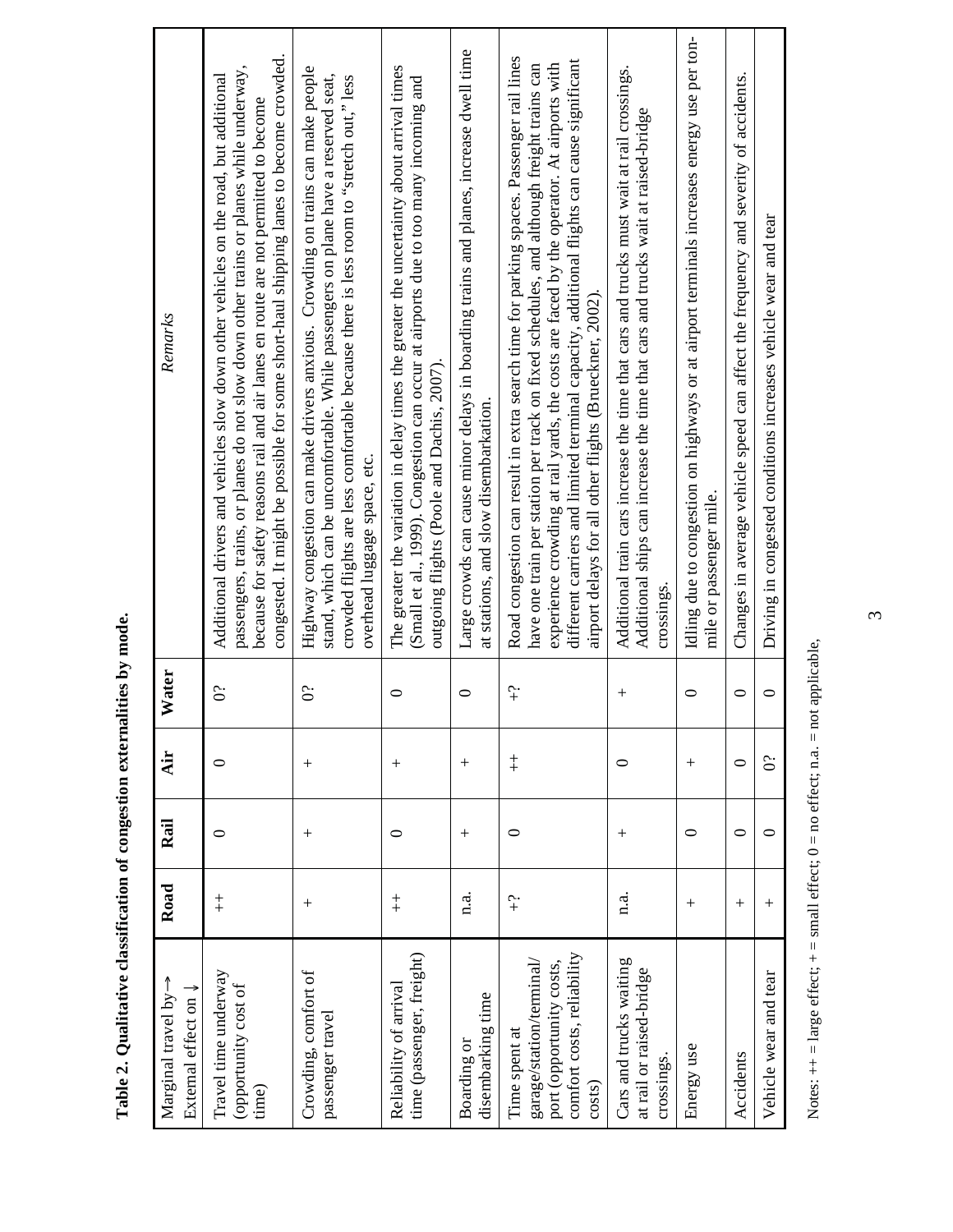At the simplest level, congestion delay costs on the road are equal to hours of delay multiplied by the value of opportunities foregone during an hour of delay. Hours of delay are estimated on the basis of the difference between the average speed in a baseline travel situation and the average speed in a scenario with increased travel; this difference, in turn is based on empirical relationships between average speed and travel volume, which in the case of road traffic can be fairly complex. The value of an hour of delay depends on the type and value of the activity being displaced and the conditions of the delay. If it is possible to work or relax during the delay, the opportunity time "cost" may be small. (See Lyons et al. [2007] for a discussion of this for rail passengers in Britain.) Accordingly, analysts often distinguish displacement of unpaid activities from displacement of paid work, and estimate the value of travel time as a function of the income of the persons affected and the "amenity" conditions of the travel per se. (See Small et al. [1999] for a general discussion of valuing travel time and predictability.)

We do not consider here what are sometimes referred to as "scarcity" costs, which are related to infrastructure capacity. Maibach et al. (2007) write that "scarcity costs denote the opportunity costs to service providers for the non-availability of desired departure or arrival times" (p. 23). Although it is true that there is a cost to expanding (or failing to expand) capacity, it is not clear that this ought to be viewed as an *external* cost of individual travel choices, because the individual fares charged by service providers ideally are supposed to include capacity fees. Thus, in our review, congestion externalities for, say rail travel are related to the actual delays and disamenities caused by crowding per se, or to the delay in road traffic caused by road crossings (Table 2), but do not include scarcity/capacity effects. Put another way, for privately operated non-road modes, there is in theory nothing to prevent the carrier from figuring out the optimal capacity assuming full-cost prices and then charging the passengers those full-cost prices; in this situation, there is no externality (see e.g., Gorman [2008, p.7]) . We hasten to add, however, that a complete social cost-benefit analysis of transport modes, as opposed to a study of the external costs of transport, certainly would include all actual infrastructure and capacity costs as well as congestion delay costs.

Because there has been considerable research on all of the factors in the estimation of road delay, and because the theory is relatively well developed and most of the parameters (e.g., traffic volumes, average speed, and personal income) are relatively easy to estimate (compared, for example, with the estimation of parameters in the calculation of climate-change externalities), estimates of national average-annual delay costs for roads tend to be relatively robust. For more information on estimates of the cost of travel time, see Zhang et al. (2004), Calfee and Winston (1998), Morrison and Winston (1989), and Small et al. (1999). For more information on estimates of hours of delay on highways in the U. S., see reports by the Texas Transportation Institute (Schrank and Lomax, 2007).

#### **Estimates of U.S. Costs by Mode & Intermodal Comparisons**

Table 3 summarizes recent estimates of congestion delay costs by mode. Most authors focus on timedelay costs of road congestion, and estimate these to be in the range of 1 to 7 cents per mile (2006 \$) on average. Of course, congestion costs on particular roadways can be much higher than this; for example, Ozbay et al. (2007) estimate that congestion costs on some routes in New Jersey can exceed 30 cents per mile.

We did not find a study that estimated congestion costs by water mode. (As indicated in Table 2, these primarily would be related to congestion at port terminals.) Maibach et al. (2007) suggest that presently congestion costs at seaports are small, but could become significant in the future, especially in North America where "capacity...is approaching its limits and...congestion at cargo handling and storage facilities is a priority issue" (p. 35).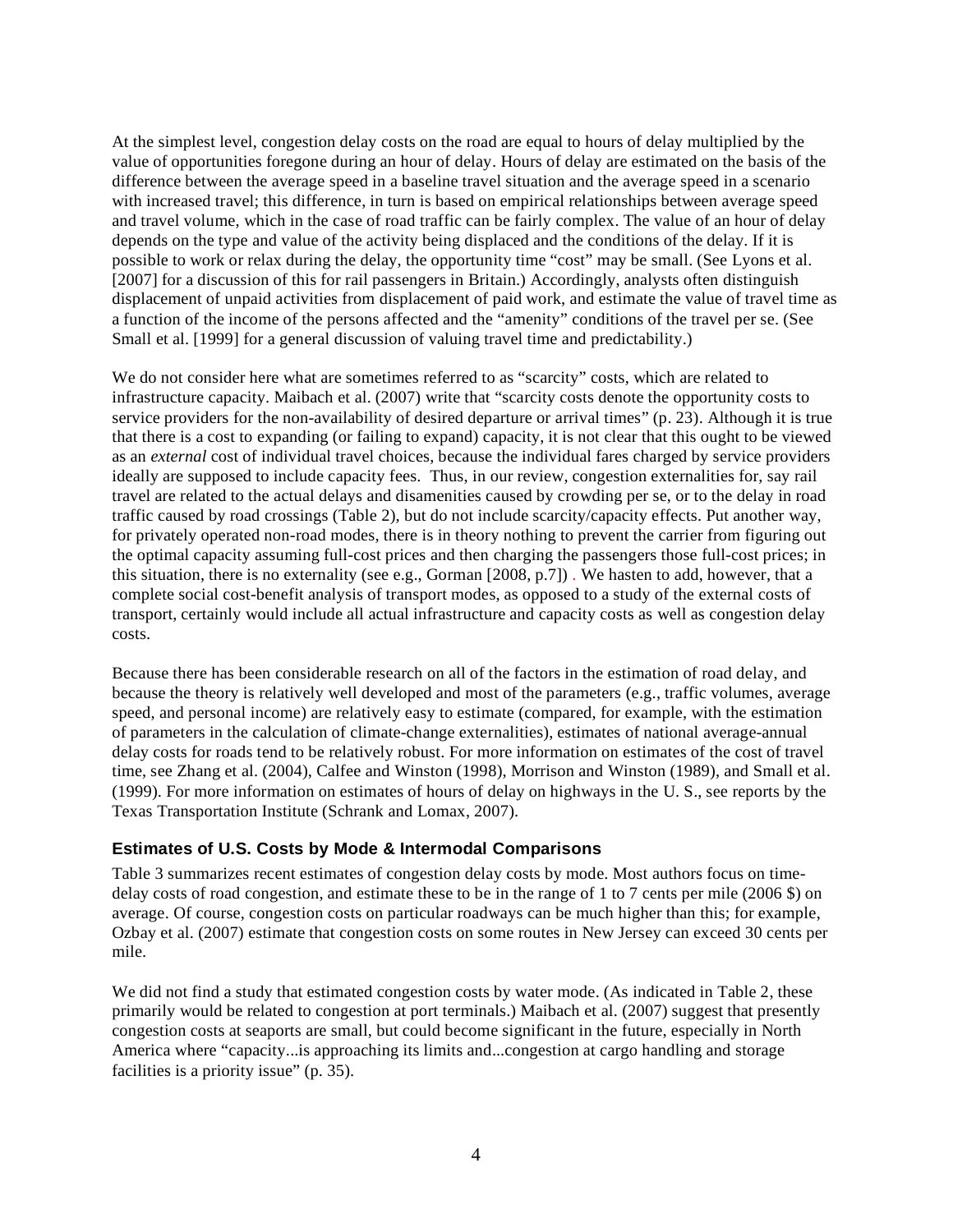|                                 | Road                                             | Rail                             | Air             | Water |
|---------------------------------|--------------------------------------------------|----------------------------------|-----------------|-------|
| Gorman et al. (2008)            | 0.22 to $0.54/\text{tm}^{\text{a}}$<br>(freight) | $0.03/\text{gtm}^b$<br>(freight) |                 |       |
| Lemp and Kockelman $(2008)^{c}$ | $4.75$ /pmt                                      |                                  |                 |       |
| Parry et al. $(2007)^d$         | $3.80$ /pmt                                      |                                  |                 |       |
| Delucchi $(2004a)^e$            | 1.93 to 7.46/pmt                                 |                                  |                 |       |
| Levinson et al. (1998)          | $0.88/$ pmt                                      |                                  | $0.35$ /pmt $g$ |       |

#### **Table 3. Estimates of congestion delay costs by mode (year-2006 cents).**

Notes: pmt = passenger-mile of travel;  $gtm =$  gross ton-mile; vmt = vehicle-mile of travel;  $tm =$  ton-mile.

- a Using forecasted year 2000 congestion costs due to trucks of \$5.0 billion (year-1994 \$) and 198,789 million vehicle miles for trucks reported by FHWA (1997, Tables 1 & 17), Gorman (2008, p. 7) assumes a 14.8-ton average payload and estimates \$0.0022 per tm (year-2006 \$). However, Gorman's payload estimate implies an unrealistically high 2,942 billion ton-miles for trucks in 2000. Using an estimate of 1,203 billion ton-miles for all trucks (Dennis, 2004, Figure 4), we estimate \$0.0054 per tm (year-2006 \$). We recognize that our estimate for ton-miles excludes certain categories, such as shipments by households, retail, service, and government establishments (including U.S. Mail); and certain non-commercial freight shipments, such as municipal solid waste (as discussed by Dennis, 2004, p. 9).
- <sup>b</sup> This is an estimate of the delay to road traffic caused by freight trains crossing the road network. Gorman et al. (2008, p. 7-8) evaluate the frequency, duration and intensity of rail interaction with road transportation, and estimate a \$465 million total congestion delay cost to road traffic, based on \$20/delay-hour and 1.4 billion gross ton-miles of rail traffic.
- c To estimate the delay caused per mile of additional travel by specific vehicle types, Lemp and Kockelman (2008) use a formula that predicts delay as a function of traffic volume, estimates of differences in delay caused by different vehicle types, and an assumption that travel time costs \$8/vehicle-hour. Estimates appear to be in year-2006 \$. We converted to PMT, assuming 1.6 passengers per vehicle (U.S. DOT, 2008, Table 4-22).
- d Parry et al. (2007) report FHWA's (2000) estimate of the "weighted-average" marginal external delay cost at "5 cents per passenger mile" (p. 380). According to Parry et al. (2007), FHWA estimated marginal external costs for representative urban and rural roads at different times of day, and then weighted each estimate by its share of total VMT. However, in reviewing FHWA (2000, Table V-23) we found that the estimate is in terms of cents per vehicle-mile – not per passenger-mile – so we assumed cents per VMT here. Original estimate is in year-1994 \$. We converted to PMT, assuming 1.6 passengers per vehicle (U.S. DOT, 2008, Table 4-22).
- e Delucchi (2004a) estimates low and high external delay costs on the basis of low and high assumptions regarding the value of travel time by trip purpose, delay by trip purpose, and other factors. Estimates in year-1991 \$.
- f<br>The estimate from Levinson et al. (1998, Table 12) appears to be in year-1995 \$. We converted to pmt, assuming 1.6 passengers per vehicle.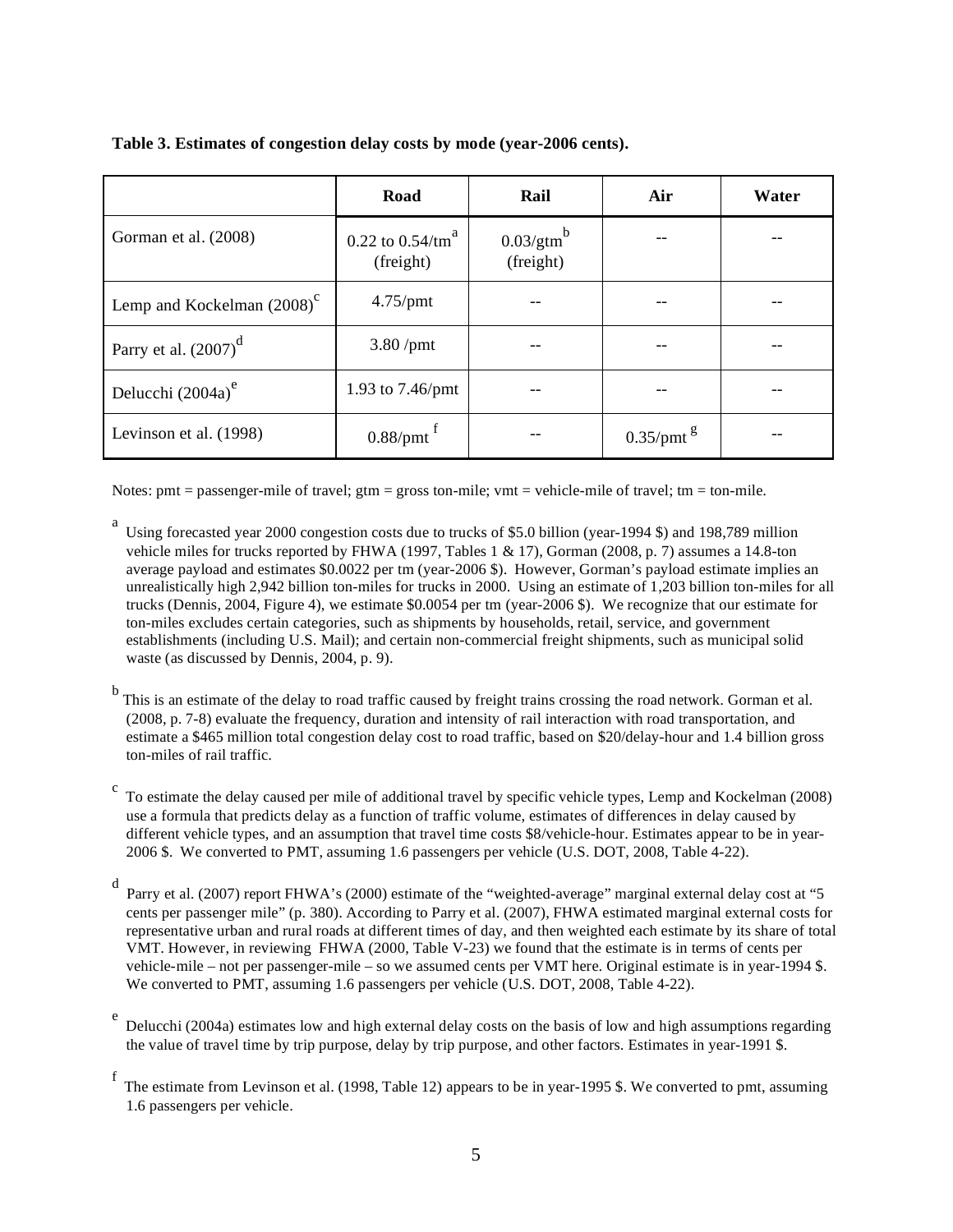g According to Levinson et al. (1998, p.235), this is consistent with data representing the San Francisco to Los Angeles trip by air plane. The estimated congestion arises due to airport use exceeding its capacity. Estimate appears to be in year-1995 \$.

## *Accident costs*

#### **Brief Review of Methods and Issues**

The estimated costs of accidents include medical costs, property damage, lost productivity, insurance administration, emergency services, and the nonmonetary costs of lost quality of life and pain and suffering as a result of death and serious injury. In the case of travel by road, the estimated cost of accidents is greater than every other social cost except travel time (Delucchi, 2004b). The threat of motor vehicle accidents also gives rise to "fear and avoidance costs" – e.g., the opportunity costs of making people afraid to walk (Newbery, 1998; Evans, 1994) – and to "extra attentiveness costs" (i.e., extra effort to avoid accidents) (Newbery, 1998; Edlin 2002; Steimetz, 2003; Hensher, 2006), but these are not included in the external-cost estimates reviewed here.

Although estimating the total costs of accidents can be relatively straightforward – the biggest challenge is the estimation of the value of non-monetary impacts such as pain and suffering and lost quality of life, but there is a large literature on this (See Riera et al. [2006] for a estimation of the value of statistical life in the context of motor-vehicle accidents) – estimating the *external* costs of accidents is difficult. The external costs of accidents are those that: 1) are inflicted on party *B* as a result of a trip made by party *A* (i.e., would not have occurred had party *A* not made the trip), and 2) are not accounted for, in any way, by party  $A$  in its trip-making decision.<sup>2</sup> Neither of these conditions is easy to estimate. Consider the first condition. It might seem that any time that car *A* is involved in an accident with car *B*, there is a potential externality, ignoring for now condition 2: if *A* hadn't been there*,* it appears at first glance that *B* would not have incurred costs. But although it is true that had *A* not made the trip, that *exact* accident involving *A* and *B* would not have occurred, it is possible that *B* or some other party would have gotten in an accident anyway. The relevant question is whether the trip by *A* affects the accident *risk* that all others face; if the accident risk is independent of *A's* travel, then *A's* trip does not generate external costs (Elvik, 1994; Jansson, 1994).<sup>3</sup> And the relationship between marginal trips and the overall accident rate for everyone else is not straightforward, in part because, as mentioned above, people may compensate for increased exposure by driving more carefully.<sup>4</sup>

As regards the second condition, the issue is the extent to which insurance liability payments, altruism, and the prospect of court-awarded damages together adequately reflect to party *A* the increased risk that *A's* actions impose on party *B.* One complication here is that it is not clear how much insurance liability payments, which may be made annually, influence daily trip-making decisions. If insurance rates do not

 $\overline{a}$ 

 $2$ <sup>2</sup> This conceptualization goes back at least to Vickrey (1968).

 $3$  This is analogous to the case of congestion: a congestion externality arises if an additional trip increases the average travel time for everyone else.

 $4$  To see the subtleties, consider the case of cars hitting pedestrians. It might seem that every additional car creates additional risk for pedestrians, and hence gives rise to potential external costs, but to the extent that pedestrians adjust to the increased exposure by being more careful, then part of the potential external cost is manifest as the cost of extra care rather than as the cost of more accidents.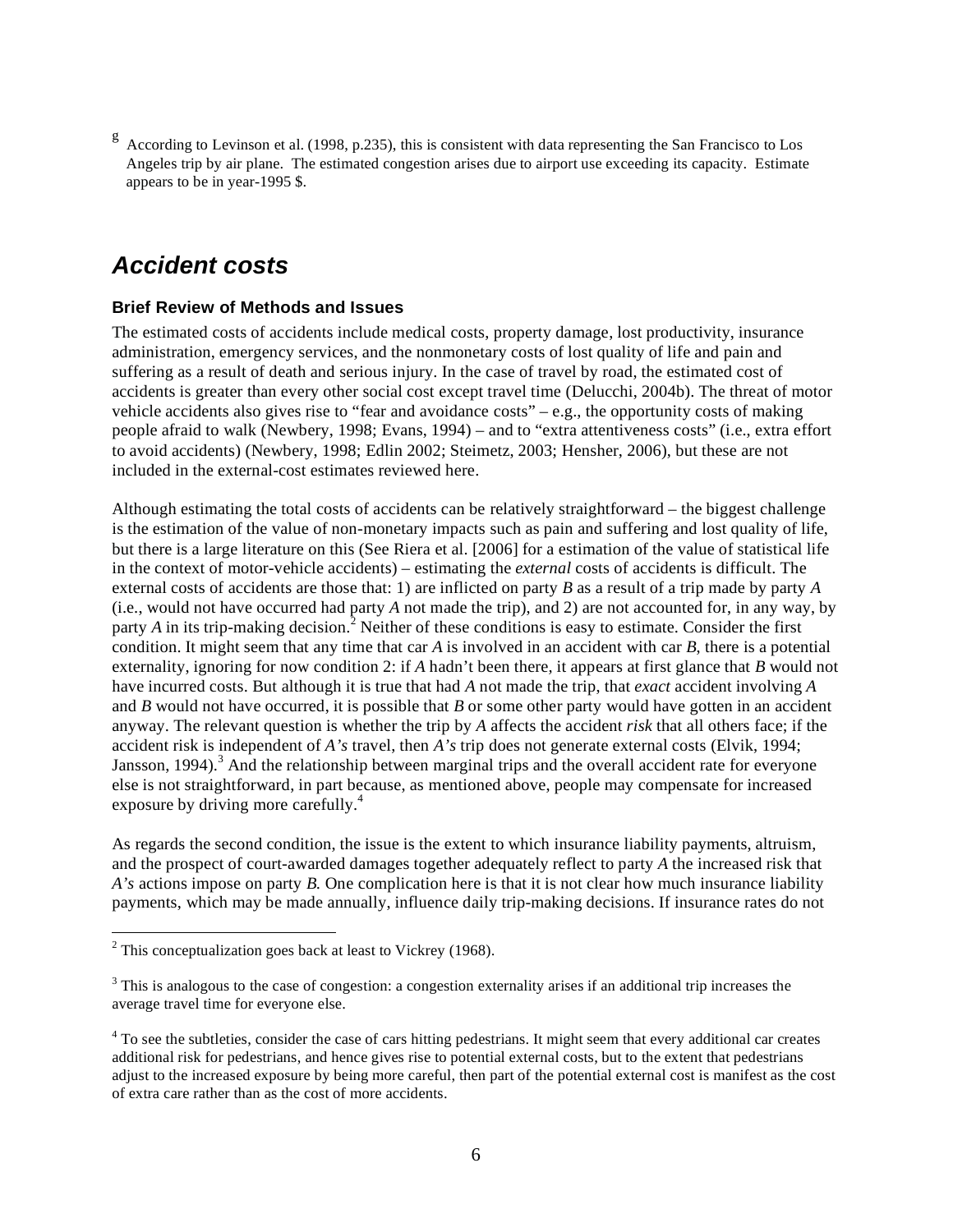affect driving decisions, then any change in overall risk resulting from additional driving is effectively unpriced and hence an externality.

The upshot is that estimates of the external portion of accident costs can be quite uncertain and can vary significantly from mode to mode. For example, accidents involving passenger transport by rail, air, or water can have large total *social* (private+external) costs, as noted by Levinson et al (1998), but typically the external-cost portion of the total is relatively small, because marginal travel by these modes does not appreciably increase the average risk for everyone – and as discussed above if the average risk doesn't change, there is no externality. The risk to persons and property not traveling on the mode is an externality if it is not reflected in insurance or insurance-like prices paid by the operator of the mode, but this presumably is a small fraction of the total accident cost. Thus, for all modes, improving estimates of external accident costs will require better models of accident rates as a function of travel, and better information on the magnitude and effect of liability insurance payments and related quasi-prices.

Finally, we note that accident costs and delay costs are inter-related. Accidents usually cause delay, and changes in vehicle speed and density due to congestion can affect the frequency and severity of accidents. Hensher (2006) discusses the inter-relationships in the context of speed limits in urban areas.

### **Estimates of U.S. Costs by Mode & Intermodal Comparisons**

Table 4 summarizes recent estimates of external accident costs by mode. Again, we found relatively few estimates for rail and air, and no estimates for water. The estimates of the external costs of road accidents vary by about an order of magnitude or more, due mainly to differences in key valuation parameters, such as the value of life lost or of pain and suffering, and in the definition and estimation of externalities. Differences due to different base years are minor, because the accident rate per vehicle mile of travel has declined only modestly over the past 20 years; for example from 1996 to 2005 the fatality rate per vehicle mile traveled declined by 14% (Starnes, 2008), which is trivial compared with the roughly 1000% variation in the estimates.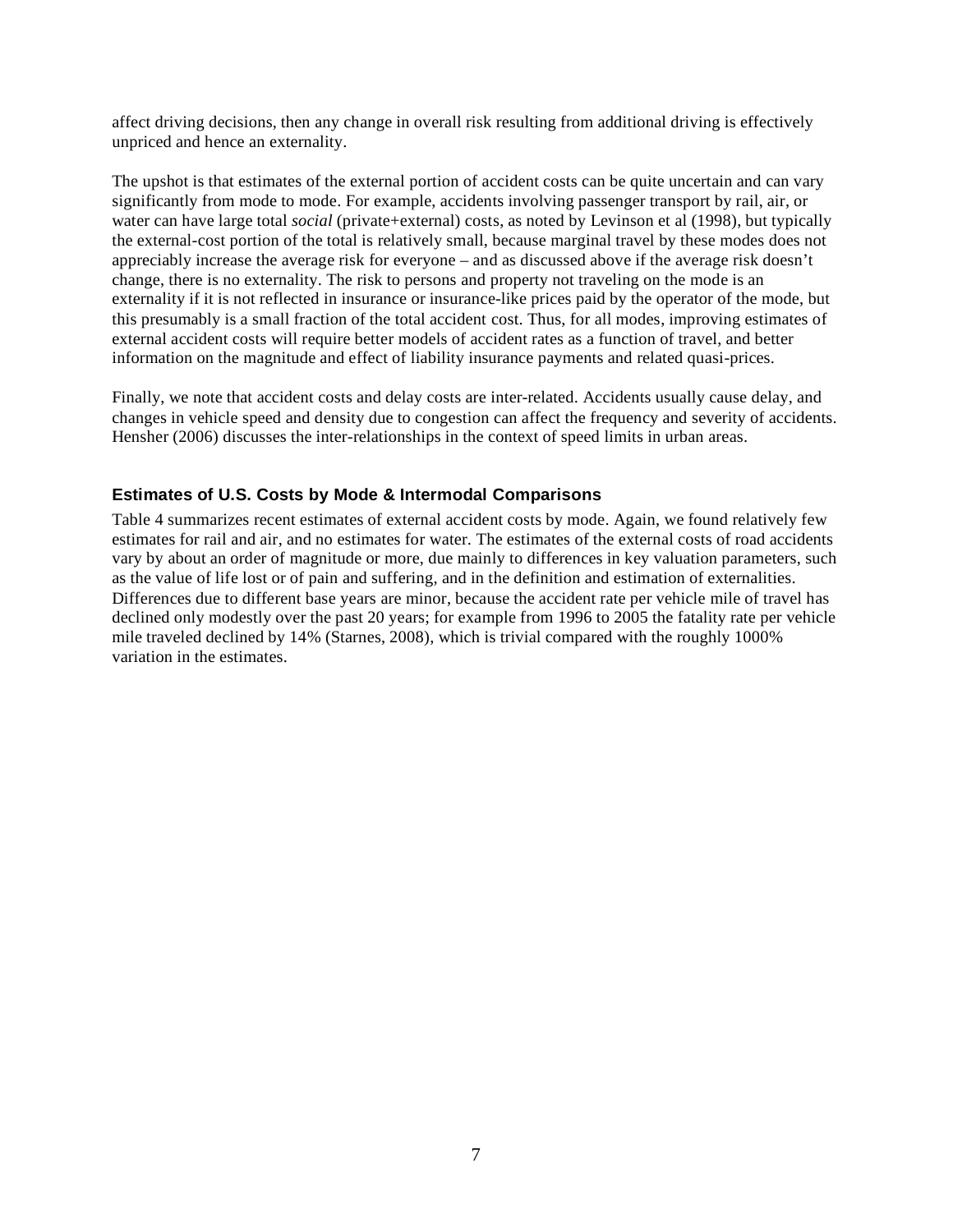|                                        | Road                                                    | Rail                            | Air | Water |
|----------------------------------------|---------------------------------------------------------|---------------------------------|-----|-------|
| Lemp and Kockelman (2008) <sup>a</sup> | 4.1 to $14.4$ /pmt<br>(6.6/pm)<br>weighted avg)         |                                 |     |       |
| Parry et al. $(2007)^{b}$              | $1.9$ /pmt                                              |                                 |     |       |
| Delucchi $(2004b)^c$                   | 1.4 to 4.9/pmt<br>$$0.1$ /tm to<br>$$2.0$ /tm (freight) |                                 |     |       |
| Forkenbrock (1999; 2001)               | $0.76$ /tm (freight)                                    | $0.22/\text{tm}^d$<br>(freight) |     |       |
| Miller $(1997)$ <sup>e</sup>           | 1.9 to $4.0$ /pmt                                       |                                 |     |       |

**Table 4. Estimates of external accident costs by mode (year-2006 cents).** 

Notes:  $pmt = passenger - mile$  of travel;  $tm = ton - mile$ .

- <sup>a</sup> To estimate external crash costs for different vehicle types, Lemp and Kockelman (2008) use data on national average crash rates, a model of crash severity by vehicle type (given a crash), and estimates of economic and noneconomic costs by severity of injury (from the widely used work of Blincoe et al. [2002]). They assume that 50% of the costs are externalities. The variation pertains to different vehicle types. Estimates appear to be in year-2006 \$. We converted to pmt, assuming 1.6 passengers per vehicle.
- <sup>b</sup> The \$ year of the estimate from Parry et al (2007) is unclear; we assume year-2005 \$ is reasonable. We converted to pmt, assuming 1.6 passengers per vehicle.
- c Delucchi (2004b, Tables 1-8 and 1-9a) estimates low and high external accident costs for the entire U. S. vehicle fleet in 1991 on the basis of low and high assumptions regarding the fraction of costs internalized by insurance liability premiums and other factors. We assume here that 10% of the total estimated by Delucchi (2004b) is attributable to heavy-duty freight trucks, and that 89.3% is attributable to light-duty passenger vehicles (based on Miller et al., 1998); the remaining 0.7% is attributable to buses, which we do not consider here. We then divide heavy-duty freight-vehicle costs by ton-miles of truck shipment in 1991 (low-cost estimate from Table 1-A5 of Delucchi [2004b], high-cost estimate from

www.bts.gov/publications/national\_transportation\_statistics/html/table\_01\_46b.html), and divide light-duty passenger-vehicle costs by passenger miles of travel (equal to vehicle miles from Table 1-A5 of Delucchi [2004b] multiplied by 1.6 passengers per vehicle). Original estimates in year-1991 \$.

- d Forkenbrock (2001) explains his method: "In summary, Class I freight railroads were involved in accidents that cost society a total of \$3,323,980,000 in 1994, and they paid a total of \$1,263,000,000 in various kinds of compensation for accidents. The net uncompensated accident cost of freight rail operations in 1994 was therefore \$2,060,980,000. Dividing this figure by the 1,200,701,000,000 Class I rail ton-miles in 1994…results in an uncompensated cost of 0.17 cent per ton-mile." (p. 330). Estimates in year-1994 \$.
- e Miller (1997) estimates that the external costs of road accidents in the U. S. in 1993 were \$56 billion or \$116 billion (in year-1995 \$), depending on how insurance payments are treated. We divided these estimates by 2,296 billion vehicle miles in 1993 (www.fhwa.dot.gov/ohim/summary95/vm201.pdf) and then converted to pmt, assuming 1.6 passengers per vehicle.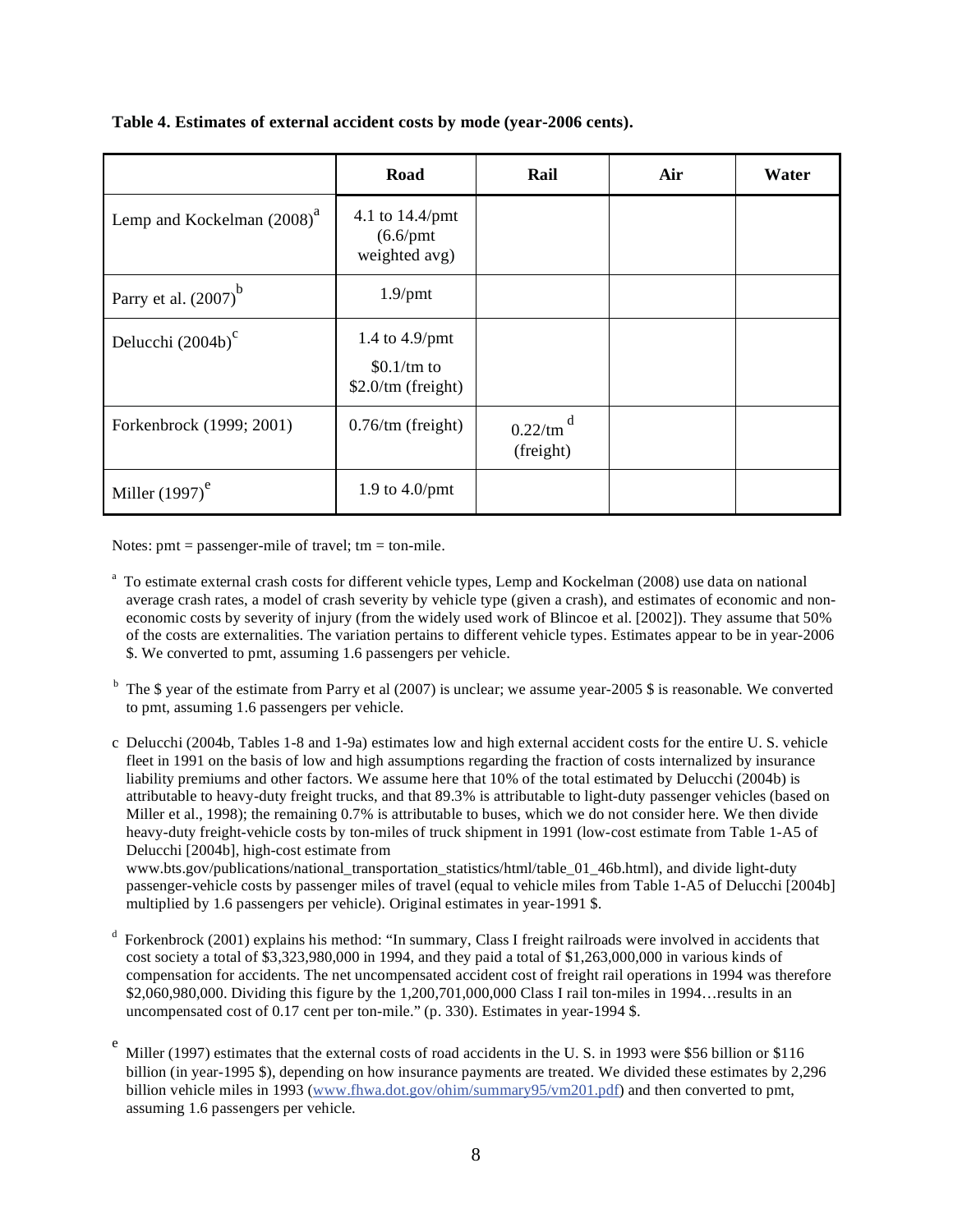Again, we did not find estimates of the external accident cost of passenger or freight transport by water for the U.S. Zhang et al. (2004) estimate accident costs for marine ferries in Canada, but they express the results per trip rather than per passenger-mile, and they classify all of the costs as "internal" rather than "external" (see their Table  $4.22$ ).<sup>5</sup> Maibach et al. (2007) write that "for inland waterways and maritime transport information on accident costs is almost entirely lacking" (pp. 36-37).

## *Air pollution costs: health impacts*

#### **Brief Review of Methods and Issues**

 $\overline{a}$ 

All transportation modes emit significant quantities of air pollutants. Air pollution harms human health, damages materials, reduces visibility, and stresses crops and forests. In this paper we consider two categories: A) impacts on human health, and B) other impacts, on materials, visibility, crops, and forests. We make this distinction for two reasons. First, there has been much more research on the health impacts of air pollution than on the other impacts. Second, the value of the health impacts of air pollution markedly exceeds the value of the other impacts combined.

An extensive epidemiological literature indicates that air pollution causes a variety of effects including premature mortality, chronic illness, and hospital admissions for respiratory and cardiovascular illnesses Bascom et al, 1996; Cohen et al, 2005; Samet and Krewski, 2007). To quantify the health impacts of air pollutants due to emissions from transportation sources, the most detailed analyses proceed in four steps, which constitute the "damage function" approach (McCubbin and Delucchi, 1999; Muller and Mendelsohn, 2007):

1) Estimate the relationship between changes in transportation activity (e.g., vehicle miles of travel) and changes in emissions of air pollutants.

2) Estimate the relationship between changes in emissions and changes in air quality; this can be done with sophisticated 3-dimensional atmospheric chemistry models, or, more crudely, with simple functions relating air quality to emissions.

3a) Estimate the relationship between changes in air pollution and changes in human exposure to air pollution (see Brauer et al., 2008).

3b) Estimate the relationship between changes in exposure and changes in health impacts such as mortality, chronic illness, and asthma attacks. This step often is combined with step #3a, so that one estimates the relationship between changes in air pollution and changes in health impacts.

 $<sup>5</sup>$  Zhang et al. (2004) also estimate accident costs for air transport in Canada, but express the results per flight hour</sup> rather than per passenger-mile or ton-mile, and classify all of the costs as "internal."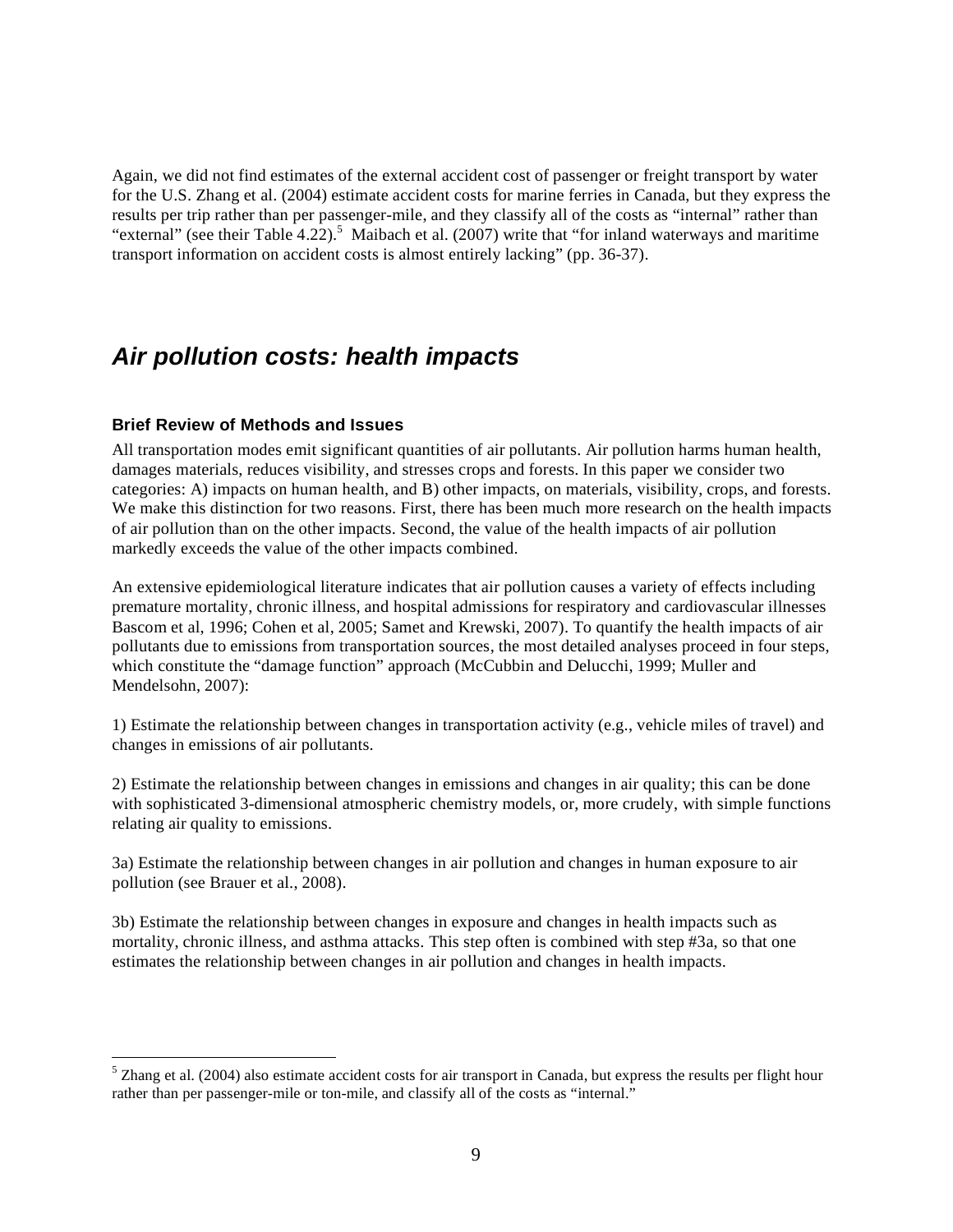4. Estimate the relationship between changes in health impacts and changes in economic welfare. This step typically is called "valuation," because the objective is to estimate the dollar value of the physical health impacts.

All of these steps are uncertain, but the last two are especially uncertain. For example, air quality models and emissions models probably have prediction errors of less than  $50\%$ , but uncertainty in the relationships between air quality and human health, and in valuation, can be several-fold, or even an order of magnitude. The biggest potential health impact of air pollution – mortality related to particulate matter – is potentially very uncertain, for example, due to questions regarding the toxicity of different types of particulate matter (Reiss et al, 2007), and the value of an average statistical life based on, say, wage-risk studies can be an order of magnitude higher than the value of statistical life based on life-years lost if relatively few years are lost (Viscusi and Aldy, 2003; Leksell and Rabl, 2001).

Because there is no mechanism by which air pollution costs are transmitted to those whose activities cause the pollution (aside from the very small effect of one's own pollution on oneself), essentially all air pollution is reasonably regarded as an externality.

### **Estimates of U.S. Costs by Mode & Intermodal Comparisons**

Table 5 summarizes several estimates of the health costs of air pollution, by mode. In this case there are estimates for all modes, although there are many more estimates for road than for the other modes. The estimates of damage costs span a very wide range, mainly because of different assumptions regarding key parameters such as the mortality impacts of pollutants, the value of mortality, and the base year of analysis. The base year is important in the case of air pollution because air-pollutant emissions have declined dramatically over the past 20 years due to improvements in engine design and fuel quality, and are projected to decline further over the next 20 years dues to regulatory changes both in the U.S. and internationally .

Combining data on national emissions from highway vehicles in the U. S. with total travel by highway vehicles in the U. S., we calculate that fleet-average per-mile emission rates declined by around 70% from 1990 to 2006.<sup>7</sup> (By comparison, on a per-mile basis oil use, GHG emissions, noise emissions, and accidents have changed much less.) Moreover, there can be a significant difference between fleet-average emissions in year *Y* and emissions from a new model-year *Y* vehicle. Thus, if the method of McCubbin and Delucchi (1999) was applied to new recent-model-year cars (as opposed to the 1991 fleet average), the estimates reported for them in Table 7 would be reduced by an order of magnitude. For these reasons, we suggest that researchers estimate air pollution damages from road transport by multiplying an estimate of the damages per kg emitted by the emission rate in  $kg/min$ , rather than by using other analysts' estimates of the cost per mile.

Similarly, care should be taken with rail and water estimates because of recent regulatory changes in the U.S. (EPA, 2008) and likely implementation of more stringent international fuel standards for ocean-

 $\overline{a}$ 

 $6$  Tesche (1988) found that ozone air quality models had prediction errors of 35% to 40%. More recent ozone air quality models are more accurate than this (Davidson et al., 2008; Hogrefe et al., 2008; Gilliland et al., 2008), but aerosol air-quality models are not yet as well developed, and the errors appear to be slightly larger than the errors in ozone air-quality models (Davidson et al., 2008; Fisher, 2008; Gilliland et al., 2008). The status of aerosol airquality modeling is particularly relevant because aerosol levels are associated with premature mortality (e.g., Samet and Krewski, 2007).

<sup>&</sup>lt;sup>7</sup> We used emissions data from:  $\frac{www.epa.gov/ttn/chief/trends/}$  and highway travel numbers from: www.fhwa.dot.gov/policy/ohpi/qftravel.cfm.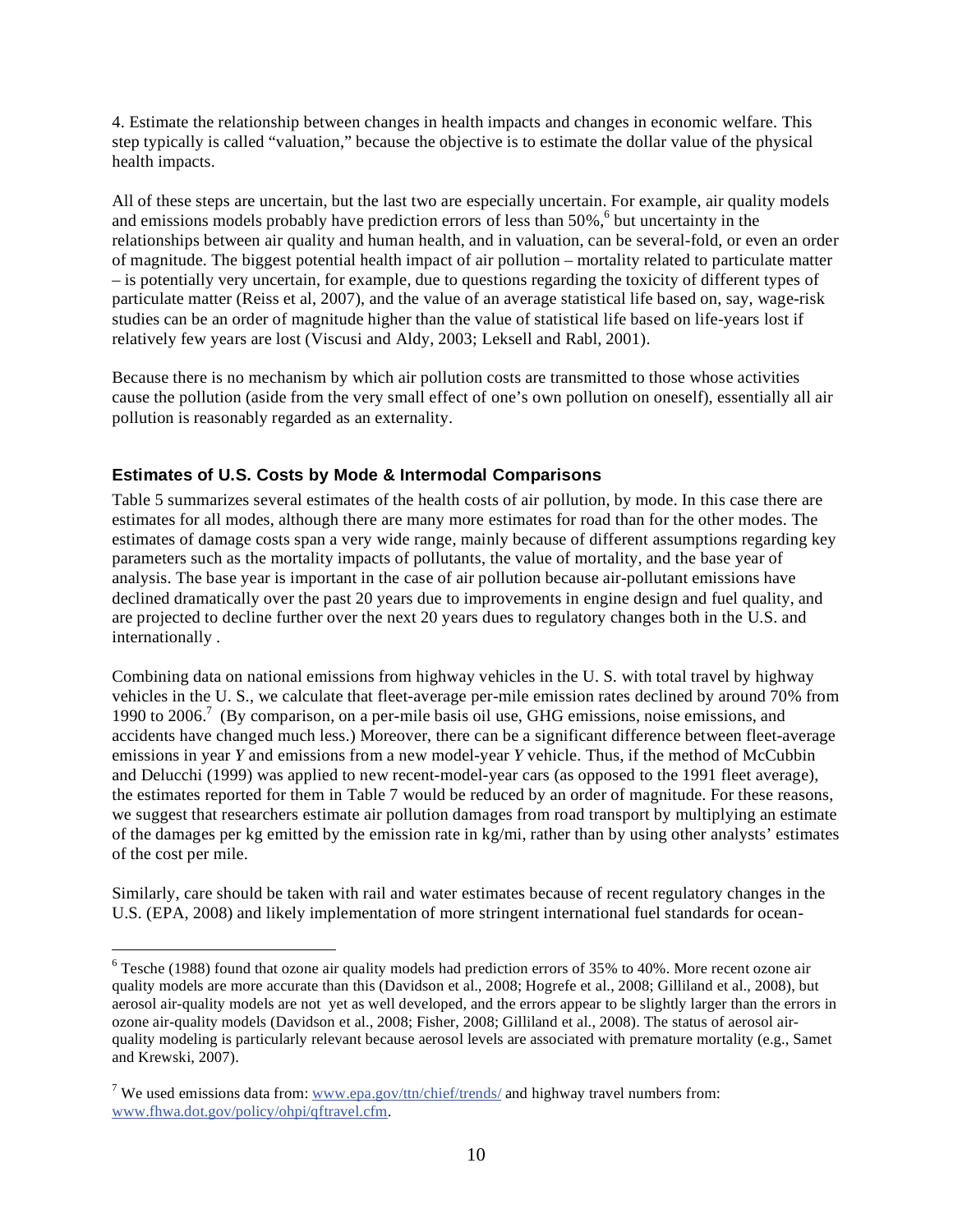going ships (McCarthy, 2008). Ships have historically used fuel with extremely high sulfur levels and have generated significant global health impacts that have been estimated only recently (Corbett et al, 2007).

|                                              | Road                                                                                                                                                       | Rail                                                  | Air                                                 | Water                                  |
|----------------------------------------------|------------------------------------------------------------------------------------------------------------------------------------------------------------|-------------------------------------------------------|-----------------------------------------------------|----------------------------------------|
| Author estimates using<br>COBRA <sup>a</sup> | LDGV: 0.91/pmt<br>HDDV: 1.55/tm                                                                                                                            | $0.35 /$ tm                                           | $0.39$ /pmt<br>$1.88$ /tm                           | $1.74$ /tm                             |
| Lemp and Kockelman<br>$(2008)^{b}$           | $0.11$ to $1.53$ /pmt                                                                                                                                      |                                                       |                                                     |                                        |
| Parry et al. $(2007)^c$                      | $1.29$ /pmt                                                                                                                                                |                                                       |                                                     |                                        |
| Zhang et al. $(2004)^d$                      | car: 0.09/pmt<br>(intercity)<br>car: 0.87/pmt (urban)<br>bus: $0.10$ /pmt<br>(intercity)<br>transit: 0.34/pmt<br>(urban)<br>truck: $0.52$ /tm<br>(freight) | $0.49$ /pmt<br>(intercity)<br>$0.18$ /tm<br>(freight) | $0.01/\text{pmt}$<br>$0.003/\text{tm}$<br>(freight) | $1.13$ /pmt<br>$0.08$ /tm<br>(freight) |
| Forkenbrock (1999;<br>$2001$ <sup>e</sup>    | $0.10$ /tm (freight truck)                                                                                                                                 | $0.01$ to<br>$0.03$ /tm<br>(freight)                  |                                                     |                                        |
| McCubbin and Delucchi<br>$(1999)^{f}$        | $LDGV: 0.50$ to<br>$6.66$ /pmt<br>HDDV: 1.04 to<br>19.35/tm                                                                                                |                                                       |                                                     |                                        |
| Levinson et al. $(1998)^{g}$                 | $0.71$ /pmt                                                                                                                                                |                                                       | $0.18$ /pmt                                         |                                        |
| Small & Kazimi $(1995)^h$                    | 1977 car: 5.61/pmt<br>Tier II car: 0.24/pmt<br>ULEV: 0.21/pmt<br>2000HDDT: 8.08/tm                                                                         |                                                       |                                                     |                                        |

#### **Table 5. Estimates of air-pollution health costs by mode (year-2006 cents).**

Notes: pmt = passenger-mile of travel; gtm = gross ton-mile; vmt = vehicle-mile of travel; tm = ton-mile; ULEV = ultra-low-emission vehicle;  $2000HDDT$  = heavy-duty diesel truck, fleet average in the year 2000; Tier II car =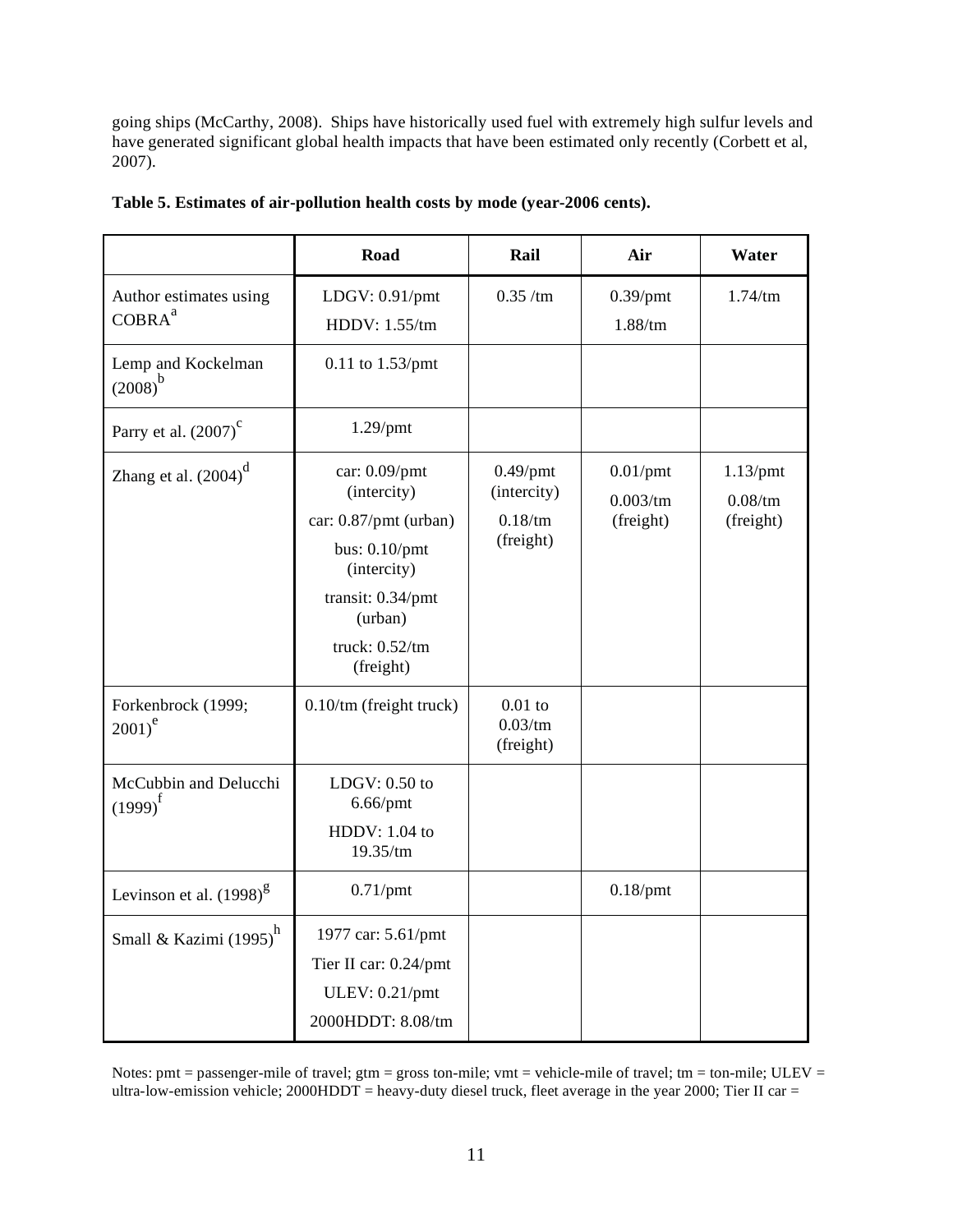automobile meeting U. S. government Tier II emission standards; LDGV = light-duty gasoline vehicle; HDDV = heavy-duty diesel vehicle.

- <sup>a</sup> COBRA refers to the Co-Benefits Risk Assessment (COBRA) Screening Model (Abt Associates, 2006). We ran the model in late 2008. COBRA estimates the value of health damages due to changes in fine particulate matter (PM) air quality due to changes in emissions in PM precursors, including  $SO_2$ ,  $NO_2$ , and NH<sub>3</sub>. "Built into COBRA are emissions inventories, a simplified air quality model, health impact equations, and economic valuations ready for use, based on assumptions that EPA currently uses as reasonable best estimates" (Abt Associates, 2006, p. 4). Estimates are in 2006 \$. To produce estimates in dollars per unit of activity, we divided by estimates of total activity data for 2010: VMT by vehicle class from the EPA (2005, Table 3, p. G-8), and air, rail, and water tonmiles of shipment from the Bureau of Transportation Statistics (BTS) (Dennis, 2007, Figure 4). (The BTS shows data through 2005; we have projected data for 2010 assuming the rate of change from 2000 to 2005.) We assume that all rail effects are due to freight; and we assume that 90% of air travel effects are due to passenger travel and 10% due to freight, based on ton-weighted departures (FHWA, 2005, Table 2-4). We calibrated the rail and water estimates to be consistent with the emission inventory reported by EPA (2008) for the Locomotive & Marine Diesel rule, and we assumed that 5% of emissions were due to foreign ships not included in the BTS domestic ton-mile estimates.
- b Lemp and Kockelman (2008) multiply vehicle emission rates, which they get from U.S. EPA emission indices, by unit health damage costs from Ozbay and Berechman (2001), for specific models of light-duty vehicles. The variation is due to different emission levels for different vehicles. Estimates appear to be in year-2006 \$. We converted to pmt, assuming 1.6 passengers per vehicle.
- c Parry et al (2007, Table 2) appear to report their estimate in year-2005 \$. We converted to pmt, assuming 1.6 passengers per vehicle.
- d Zhang et al. (2004) calculated the increases in mortality and morbidity cases due to the change in the concentration of each pollutant, and then estimated the monetary valuation of different impacts due to air pollution. Data from Table 6.22 of Zhang et al. (2004). Estimates are in year-2002 Canadian \$. We converted to US \$ using a typical year 2002 US/Canadian exchange rate (C\$1.55=US\$1.00), and then updated to year-2006 \$.
- e Forkenbrock's (2001, Table 9; 1999, p. 515) estimates are based on the work of Haling and Cohen (1995), who use results of National Economic Research Associates (NERA, 1993) to assign costs of air pollution in 2233 rural US counties in various states. NERA's estimates include impacts on health, materials, agriculture, and aesthetic quality. NERA's estimates of health costs include mortality and nonfatal effects ranging from minor irritations to more serious ailments that require medical treatment. Estimates are in 1994 \$.
- f McCubbin and Delucchi (1999, Table 4) use a detailed damage-function approach to estimate the health effects of air pollution from the on-road vehicle fleet in every county in the U. S. in 1990. Only emissions from motor vehicles themselves are included here; emissions from petroleum refineries and emissions of road dust are reported in McCubbin and Delucchi (1999) but not included here. The low-high range reflects uncertainty in emissions, air quality, health impacts, and valuation. Estimates are in 1991 \$/vmt. We converted to pmt, assuming 1.6 passengers per vehicle; and for trucks we converted to ton-miles assuming 5.8 tons per truck, based on year 2000 VMT (FHWA, 2000, Table VM-1) and ton-miles (Dennis, 2007, Figure 4).
- g Levinson et al. (1998, Table 12) synthesized earlier studies to develop cost estimates of air pollution caused by air travel, considering the health, material, and vegetation damages from particulates, sulfur oxides, hydrocarbons, carbon monoxide and nitrogen oxides, plus the greenhouse damages due to carbon. Estimates are in 1995 \$. We converted to pmt, assuming 1.6 passengers per vehicle.
- h Small and Kazimi (1995) estimate air pollution costs by pollutant and vehicle type in Los Angeles. Their baseline results, which are presented here, use a \$4.87 million value of life, the geometric average of the high and low particulate mortality coefficients, the geometric average of two ozone morbidity figures with the costs equally attributed to NOx and VOC, and the only particulate morbidity figure. Estimates are in 1992 \$. We converted to pmt, assuming 1.6 passengers per vehicle and 5.8 tons per truck (as noted in footnote f).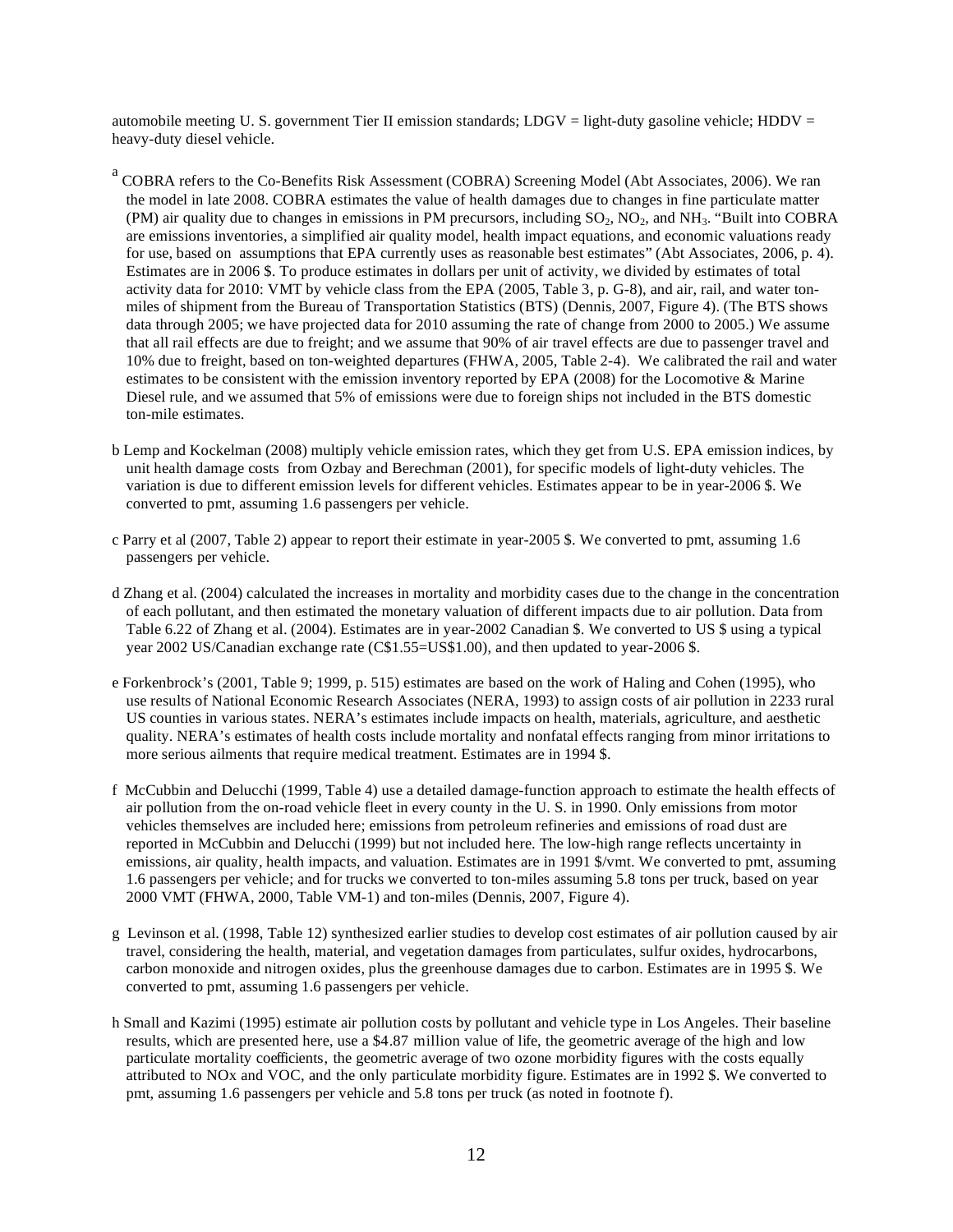# *Air pollution costs: other impacts (visibility, agriculture, materials, forestry)*

#### **Brief Review of Methods and Issues, and Estimates of Costs**

There have been very few recent estimates of visibility, agriculture, materials, and forestry costs of transportation air pollution in the U. S. As mentioned above, Forkenbrock's (1999; 2001) estimates are based on studies that include impacts on materials, agriculture, and "aesthetic quality," but his estimates are not disaggregated by type of impact. The air-pollution damage estimates of Levinson et al. (1998) also are based on studies that include damages to materials and vegetation, but like Forkenbrock, Levinson et al. (1998) do not disaggregate their results by type of impact.

We have found one set of estimates of the costs of the other (non-health) impacts of transportation air pollution in the U. S., and another set pertaining to all air pollution in the U. S. Delucchi et al. (2002) estimate the visibility cost of motor-vehicle air pollution, and Murphy et al. (1999) estimate the agricultural cost of motor-vehicle air pollution. These estimates, along with much less detailed estimates of the materials and forestry cost of motor-vehicle air pollution, are summarized in Delucchi (2000). On the basis of the information presented in Delucchi (2000), we can estimate the cost of the non-health impacts as a percentage of the cost of health impacts, for road. This is shown in Table 6.

Muller and Mendelsohn (2007) estimate air pollution damages to health, visibility, materials, and agricultural, from all sources of emissions in the U. S. in the year 2002. Table 6 includes their estimates. They estimate smaller damages from non-health impacts relative to health impacts than does Delucchi (2000), though both studies find that health impacts dominate. We suspect that in a table like this constructed for rail, air, and water modes, the costs of non-health impacts, in total, generally will be much less than the estimated health damages.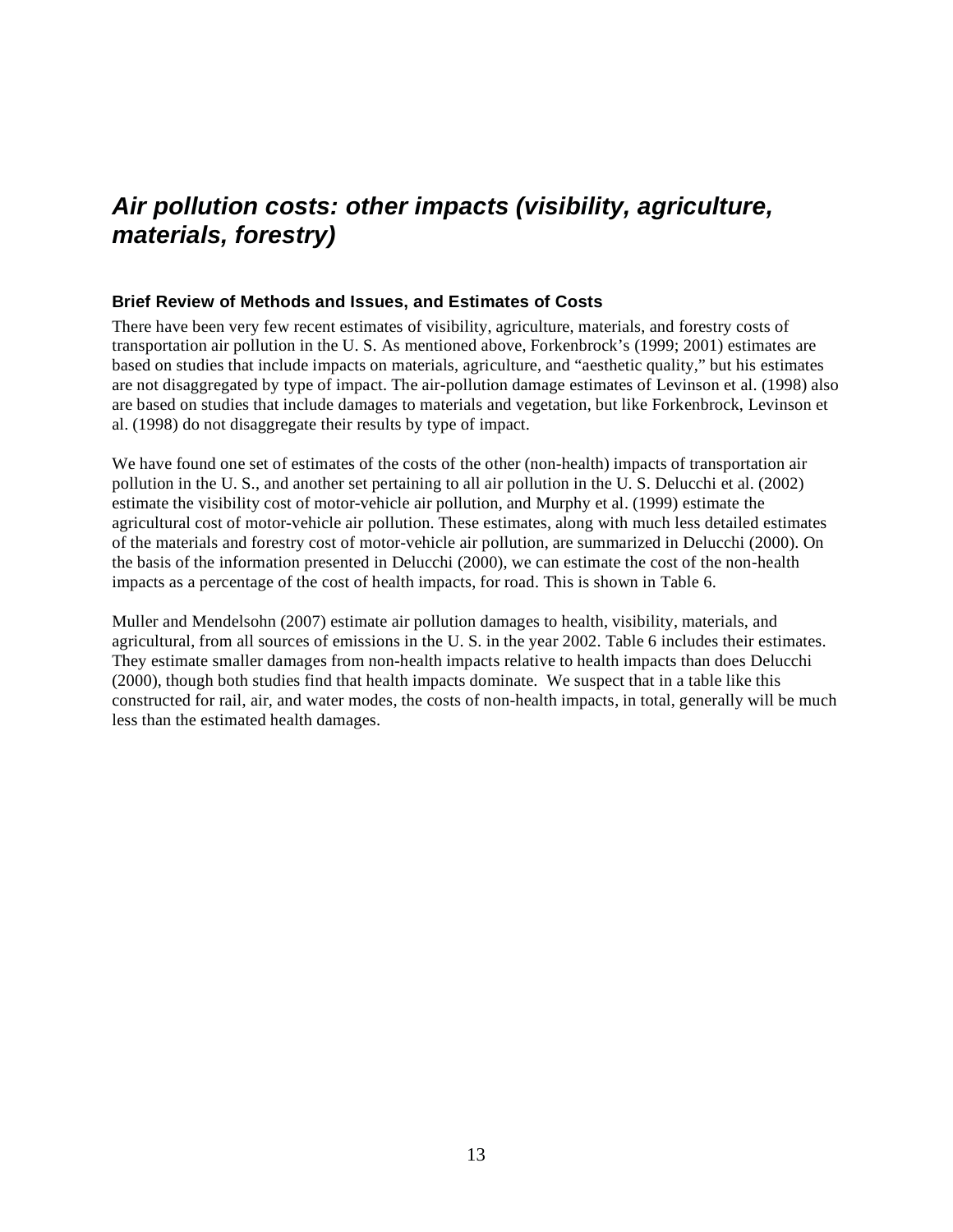**Table 6. The costs of the non-health impacts of motor-vehicle air pollution as a percentage of the cost of the health impacts** 

| Non-health impact | Delucchi (2000), motor-vehicle air pollution<br>low-damage case to high-damage case | <b>Muller and Mendelsohn</b><br>(2007), all air pollution in U.S. |
|-------------------|-------------------------------------------------------------------------------------|-------------------------------------------------------------------|
| Visibility        | 19% to 10%                                                                          | 4%                                                                |
| Agriculture       | 17% to 2%                                                                           | 2%                                                                |
| Materials         | 5% to 3%                                                                            | $\sim 0\%$                                                        |
| Forestry          | 1\% to 1\%                                                                          | $\sim 0\%$                                                        |
| All               | 43\% to $15\%$                                                                      | 6%                                                                |

 $a<sup>a</sup>$  In Delucchi (2000), percentages are the ratio of visibility + agricultural + materials + forestry damages to health damages excluding damages from "upstream" emissions (e.g., at petroleum refineries) and from road-dust emissions. The range is the low-damage case to the high-damage case. Estimates are based on 1990-1991 U. S. emission levels.

# *Climate change costs*

### **Brief Review of Methods and Issues**

All transportation modes emit pollutants that can affect global climate. These climate-forcing pollutants, sometimes called "greenhouse gases" (even though some of the pollutants are aerosols rather than gases), include carbon dioxide  $(CO_2)$ , methane  $(CH_4)$ , nitrous oxide  $(N_2O)$ , carbon monoxide  $(CO)$ , nitrogen oxides  $(NO<sub>2</sub>)$ , ammonia  $(NH<sub>3</sub>)$ , sulfur oxides  $(SO<sub>2</sub>)$ , volatile organic compounds (VOCs), chlorofluorocarbons (CFCs), and various forms of particulate matter (PM). The Intergovernmental Panel on Climate Change (IPCC) provides an exhaustive review of research on the effects of GHGs on global climate (IPCC, 2007).

The climate change costs of transport can be estimated as the product of the two factors:  $CO<sub>2</sub>$ -equivalent emissions of GHGs (in kg/ton-mile, kg/passenger-mile, or kg/vehicle-mile), and the damage cost of a unit of GHG emissions (in  $\frac{k}{g}$ -CO<sub>2</sub>). Ideally, CO<sub>2</sub>-equivalent emissions are estimated for the entire lifecycle of a transportation mode, where "lifecycle" refers to all of the activities directly or indirectly involved in transportation, including for example the production and transport of the fuel used by the transport mode and the production and transport of finished materials used by the transport mode. "CO<sub>2</sub>-equivalency" means that one gram of emission of non- $CO<sub>2</sub>$  GHG *P* is expressed as the number of grams of  $CO<sub>2</sub>$  that have an effect equivalent to that of one gram of *P*, where "equivalency" ideally is in terms of the damages from climate change (Bradford, 2001; Manne and Richels, 2001). The Lifecycle Emissions Model (LEM) (Delucchi, 2003) and the widely used Greenhouse-gases, Regulated Emissions, and Energy-use in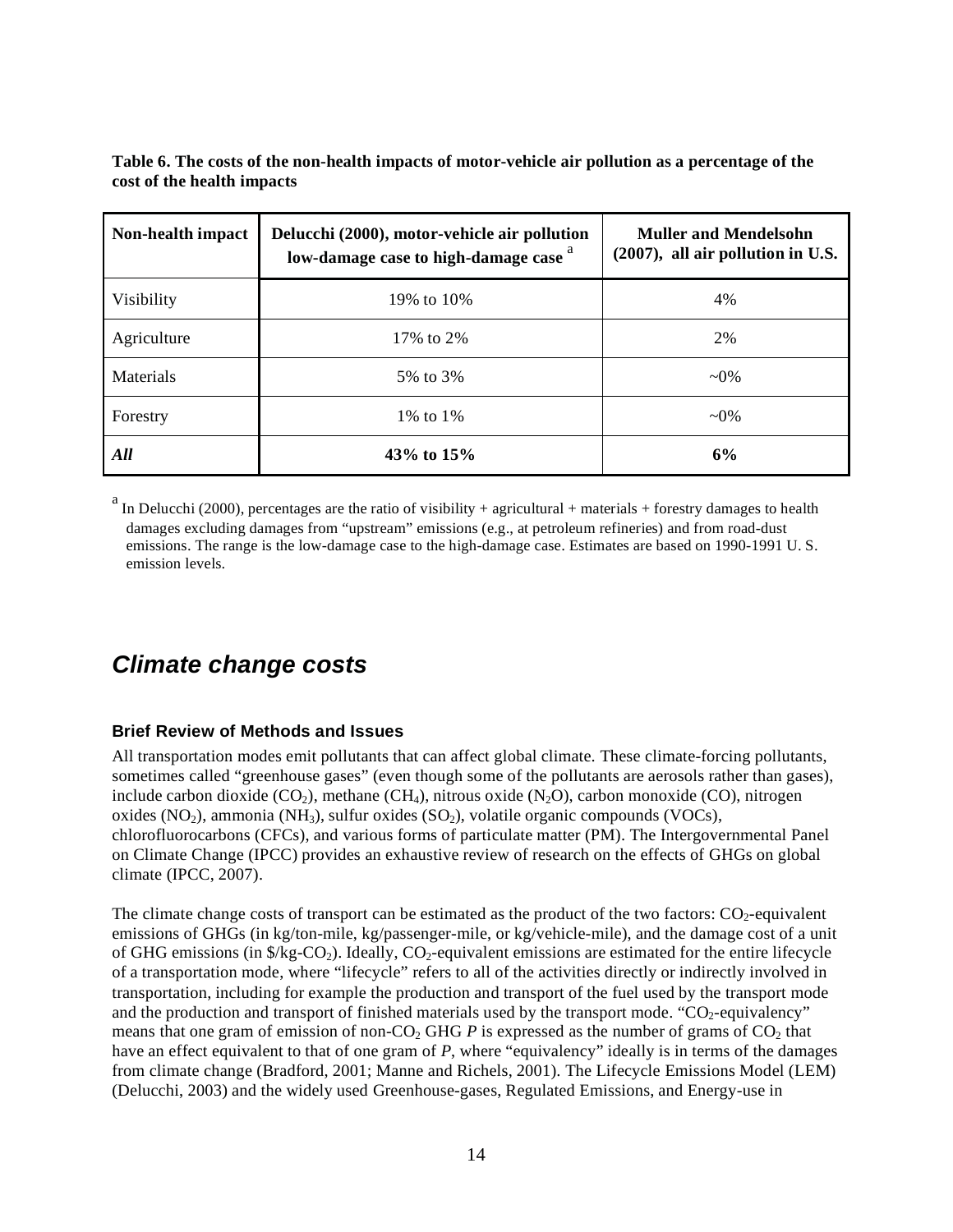Transportation (GREET) model (Wang, 1999) estimate lifecycle, CO<sub>2</sub>-equivalent emissions from transport modes except air.

The cost of a unit of GHG emissions has been estimated in numerous studies. Delucchi (2004c), Pearce (2003), Tol (2003), Wahba and Hope (2006), and Anthoff et al. (2009) review or develop original estimates of the marginal damage cost of  $CO<sub>2</sub>$  emissions. Anthoff et al. (2009) show that damage estimates can span several orders of magnitude, depending on the pure rate of time preference (a component of the social discount rate), the relationship between changes in consumption (or income) and changes in welfare (also known as equity weighting), and the per-capita income level to which the results are normalized. This wide range makes it difficult even to establish reasonable upper and lower bounds.

#### **Estimates of U.S. Costs by Mode & Intermodal Comparisons**

Table 7 shows estimates of the climate change cost. Not included in Table 7 are studies that estimate GHG emissions and radiative forcing changes due to transport modes but do not value the changes in dollars (Capaldo et al., 1999; Sausen et al., 2005; Eyring et al., 2005; Fuglestvedt et al., 2008). Eyring et al. (2005) summarize the emissions from international shipping over the past several decades. Capaldo et al. (1999) use a global chemical transport model to estimate that the emissions from international shipping can be a dominant contributor to atmospheric sulfur dioxide concentrations, and that particulate matter emissions from ships result in a global radiative forcing of -0.11Wm<sup>-2</sup>, due to cloud effects. Sausen et al. (2005) estimate that in the year 2000, aviation had a radiative forcing of 77.8 mW/m<sup>2</sup>, including the effect of cirrus clouds induced by aviation. Fuglestvedt et al. (2008) calculate the global mean net radiative forcing due to each transport sector in the year 2000 relative to preindustrial times: 175 mW/m<sup>2</sup> for the road sector, about 5 mW/m<sup>2</sup> for the rail sector, 70 mW/m<sup>2</sup> for aviation, and -70 mW/m<sup>2</sup> for shipping. Shipping has a negative radiative forcing because of relatively high emissions of sulfur dioxide, due to the high sulfur content of marine fuel oil. $8$ 

The estimates developed for this paper, shown as "Author estimates" in Table 7, span the range of the other estimates presented in Table 7. The nearly 100-fold difference between our low and high results is due entirely to the uncertainty in the \$/kg damage cost of GHG emission, as discussed above. Note that our estimates include the full lifecycle, and a wide range of GHGs, whereas the other estimates in Table 7 include only end-use emissions of  $CO<sub>2</sub>$ .

 $\overline{a}$ 

 $8$  Our "author estimates" in Table 7 also account for the high emissions of sulfur from shipping and the negative radiative forcing effect of sulfate.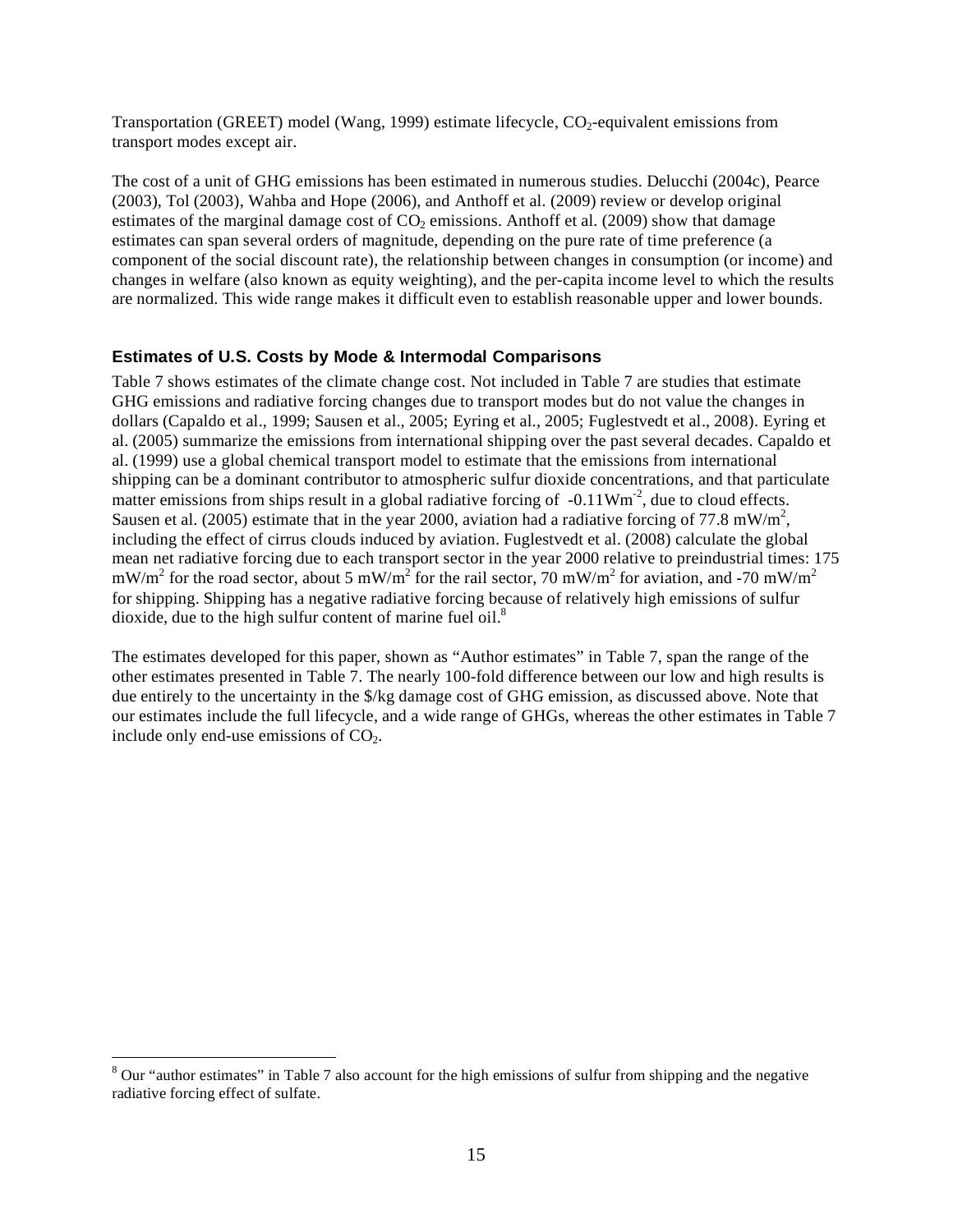|                                           | Road                                                                                                                                                                                | Rail                                                                                  | Air                                    | Water                                                                                                           |
|-------------------------------------------|-------------------------------------------------------------------------------------------------------------------------------------------------------------------------------------|---------------------------------------------------------------------------------------|----------------------------------------|-----------------------------------------------------------------------------------------------------------------|
| Author estimates <sup>a</sup>             | car: 0.06 to 4.78/pmt<br>$(26$ mpg)<br>scooter: $0.02$ to<br>$1.23$ /pmt<br>mini-bus: $0.02$ to<br>1.47/pmt<br>city bus: 0.04 to<br>3.46/pmt<br>truck: 0.03 to 2.74/tm<br>(freight) | $0.02$ to $1.68$ /pmt<br>(intracity rail<br>transit)<br>0.006 to 0.47/tm<br>(freight) |                                        | $0.002$ to<br>$0.23$ /tm<br>(freight)                                                                           |
| Lemp & Kockelman<br>$(2008)^{b}$          | 0.84 to 3.81/pmt                                                                                                                                                                    |                                                                                       |                                        |                                                                                                                 |
| Parry et al. $(2007)^c$                   | $0.19$ /pmt                                                                                                                                                                         |                                                                                       |                                        |                                                                                                                 |
| Zhang et al. $(2004)^d$                   | car: $0.06$ /pmt<br>(intercity)<br>car: $0.12$ /pmt (urban)<br>bus: $0.01/\text{pmt}$<br>(intercity)<br>transit: 0.04/pmt<br>(urban)<br>truck: 0.06/tm<br>(freight)                 | $0.07$ /pmt<br>(intercity)<br>$0.01$ /tm (freight)                                    | $0.08$ /pmt<br>$0.45$ /tm<br>(freight) | $0.16$ /pmt<br>(passenger<br>ferry)<br>$0.01/\text{tm}$<br>$(freight -$<br>presumably a<br>large cargo<br>ship) |
| Forkenbrock (1999;<br>$2001$ <sup>e</sup> | $0.19$ /tm (freight)                                                                                                                                                                | $0.03$ /tm (freight)                                                                  |                                        |                                                                                                                 |

**Table 7. Estimates of climate-change damage costs by mode (year-2006 cents).** 

Notes:  $pmt = passenger -mile$  of travel;  $tm = ton -mile$ .

<sup>&</sup>lt;sup>a</sup> We multiply estimates of lifecycle CO<sub>2</sub>-equivalent emissions, in grams/passenger-mile or grams/ton-mile, by an assumed GHG global damage cost of  $$1.0/10^6$ -g-CO<sub>2</sub>-equivalent (low-cost case) to  $$80/10^6$ -g-CO<sub>2</sub>-equivalent (high-cost case) (\$0.91/ton to \$73/ton). The estimates of lifecycle emissions are from an updated version of the model documented in Delucchi (2003), and include the  $CO_2$  equivalent of  $CH_4$ ,  $N_2O$ ,  $CO$ ,  $NO_2$ ,  $SO_2$ ,  $VOCs$ ,  $PM$ , and CFCs. The damage cost estimates are based on our review of Delucchi (2004c), Pearce (2003), Tol (2003), Wahba and Hope (2006), and Anthoff et al. (2009). Estimates in year-2006 \$.

 $<sup>b</sup>$  Lemp and Kockelman (2008) multiply end-use (not lifecycle) emissions of CO<sub>2</sub> (not including other GHGs),</sup> estimated on the basis of the carbon-content of the fuel and the fuel economy, by an assumed damage value of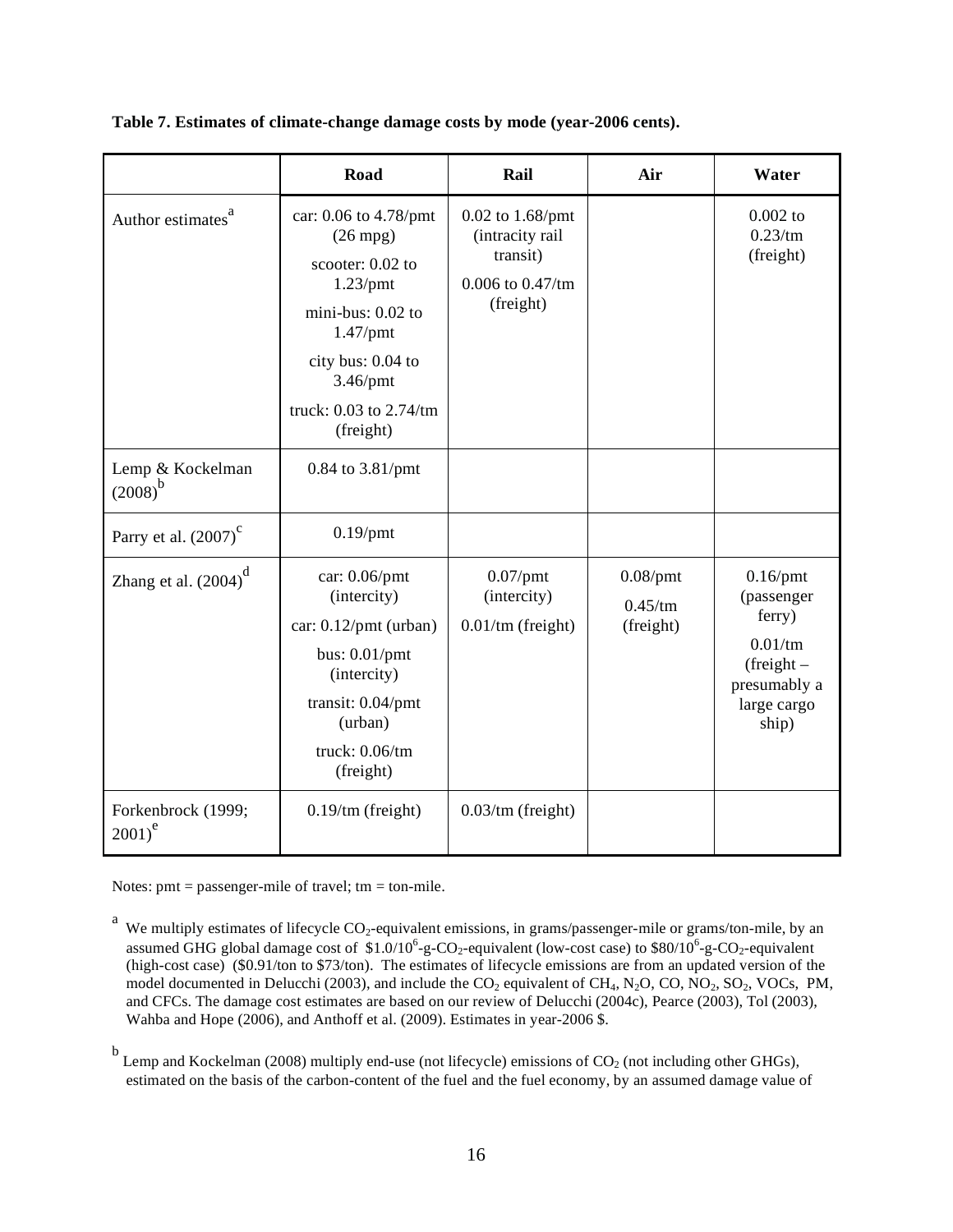\$50/ton-CO2, for specific models of light-duty vehicles. Estimates appear to be in year-2006 \$. We converted to pmt, assuming 1.6 passengers per vehicle.

- $c$  Parry et al (2007, Table 2) multiply end-use (not lifecycle) emissions of  $CO_2$  (not including other GHGs) by an assumed damage value of  $$14/ton-CO<sub>2</sub>$ , (They consider a range of  $$5.50/ton$  to  $$82/ton$ ). They appear to report their estimate in year-2005 \$. We converted to pmt, assuming 1.6 passengers per vehicle.
- $^d$  Zhang et al. (2004) multiply end-use (not lifecycle) emissions of  $CO_2$  (not including other GHGs) by an assumed damage value of  $$5.50/ton-CO<sub>2</sub>$  (year 2002 Canadian \$), which they derived starting with a value of \$3.50/ton-CO2 in 1990 US \$. Original estimates are in year-2002 Canadian \$. We converted to US \$ using a typical year 2002 US/Canadian exchange rate (C\$1.55=US\$1.00), and then updated to year-2006 US \$.
- $e^{\text{e}}$  Forkenbrock (1999, p. 516; 2001, Table 7) multiplies end-use (not lifecycle) emissions of CO<sub>2</sub> (not including other GHGs) by an assumed damage cost of  $$10$  per ton of CO<sub>2</sub>. Estimates are in 1994 \$.

## *Noise costs*

#### **Brief Review of Methods and Issues**

In many urban areas, noise is a serious problem. Roadways with large volumes of high-speed traffic, high-speed rail lines, and airports can be very noisy. This noise can disturb sleep, disrupt activities, hinder work, impede learning, and cause stress. As a result, homes near major roadways and airports have less value than similar homes further away.

The external cost of noise from transport includes the value of the damages from excess noise experienced plus the cost of any defensive actions or avoidance behavior, although this second factor (defensive/avoidance behavior) rarely is estimated. To estimate damages from excess noise from a particular transport mode, one needs a model of noise generation from the source, a method for estimating exposure to the noise, and a method for valuing the damages of exposure above a threshold. Noise generation and exposure models have been developed for all modes; see Miedema and Oudshoorn (2001) for a review of models of annoyance due to exposure to noise from road, air, and rail transport, and Delucchi and Hsu (1998) for an application of noise-generation models to road noise and the resultant damages. Noise damage values generally are estimated on the basis of "hedonic" price analyses, which are discussed next.

As mentioned above, noise is a prominent enough problem that it measurably affects the value of homes. Econometric or "hedonic" price analyses measure this effect by estimating the sales price of a house as a function of a number of important characteristics, including the ambient noise level or distance from a major noise source (Nelson, 2008). If such an analysis does not omit important determinants of sales price, it can tell us how much an additional decibel of noise (above a certain threshold) reduces the value of a home. This reduction in value per decibel, multiplied by the average value of homes, the number of homes exposed to noise above a threshold, and the amount of noise above a threshold, will tell us the external "damage cost" of transport noise in and around the home. (See Nelson [2008] for a comprehensive discussion of issues in hedonic property value studies of noise from aircraft and road traffic.)

In the estimation of noise damages from transport a number of factors are uncertain. Delucchi and Hsu (1998) show that in the case of road-noise damages, the primary uncertainty regards the cost of noise per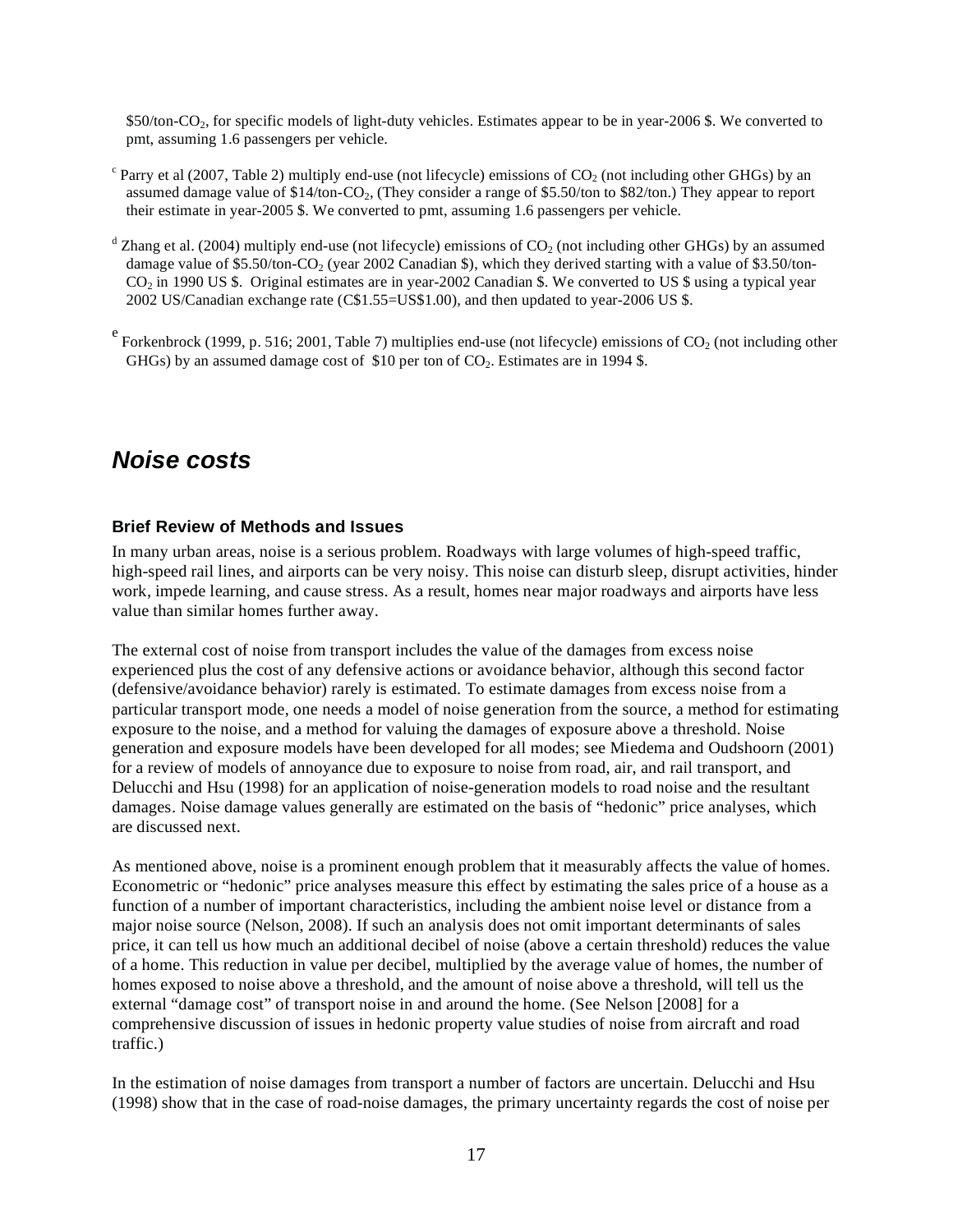decibel above a threshold, the interest rate, the amount of noise attenuation due to ground cover and intervening structures, the threshold level below which damages are assumed to be zero, the density of housing alongside roads, average traffic speeds, and the cost of noise away from the home. The case of noise from air travel may be less complicated, because exposure is not attenuated by structures in complex ways.

### **Estimates of U.S. Costs by Mode & Intermodal Comparisons**

Table 8 presents several estimates of noise damage costs. Most studies focus on noise from highway vehicles or airplanes, because noise from trains and ships generally is thought to be relatively minor. For example, Andersson and Ögren (2007) state that several studies have shown that individuals perceive noise from road traffic as more annoying than from rail traffic, and Bickel et al. (2006, p. 397) assume that ship noise is negligible.

Note that the studies of Table 8 estimate damages from each transport mode under the assumption that the mode is the only source of noise. Because noise from different sources does not simply add up, the net effect of "marginal" noise from a particular transport mode can depend on the magnitude and characteristics of other sources of noise (Moore, 1978).

|                                      | Road                                                          | Rail                                 | Air                            | Water |
|--------------------------------------|---------------------------------------------------------------|--------------------------------------|--------------------------------|-------|
| Forkenbrock (1999; 2001)             | $0.05$ /tm (freight)                                          | $0.05$ /tm<br>(freight) <sup>a</sup> |                                |       |
| Delucchi and Hsu (1998) <sup>b</sup> | LDVs: $0.00$ to<br>$3.45$ /pmt<br>HDTs: 0.00 to<br>$5.48$ /tm |                                      |                                |       |
| Levinson et al. (1997, 1998)         | $0.87/$ pmt $\degree$                                         | $0.52$ /pmt to<br>$0.89$ /pmt $^d$   | $0.88/\text{pmt}$ <sup>e</sup> |       |

|  |  |  | Table 8. Estimates of noise damage costs by mode (year-2006 cents). |  |
|--|--|--|---------------------------------------------------------------------|--|
|  |  |  |                                                                     |  |

Notes: pmt = passenger-mile of travel; tm = ton-mile;  $LDV = light-duty$  vehicle;  $HDT = heavy-duty$  truck.

<sup>a</sup> Forkenbrock (2001) looked at the external costs of freight rail in rural areas in US. He argued that in sparsely settled rural areas, exposure to rail noise is similar to exposure to noise from trucks operating on highways, and that both are small. Accordingly, he assumed for rail noise the same cost per ton-mile he estimated for trucks in Forkenbrock (1999, p. 518). Original estimates are in year-1994 \$.

b See discussion of Delucchi and Hsu (1998) in the text. Range is damages from travel on local roads, in the lowcost case, to damages from travel on interstate freeways, in the high-cost case. (Note that Delucchi and Hsu [1998] consider the high-cost case to be unlikely.) Estimates are in year-1991 \$. We converted to pmt, assuming 1.6 passengers per vehicle; and for trucks we converted to ton-miles assuming 5.8 tons per truck, based on year 2000 vehicle miles traveled (FHWA, 2000, Table VM-1) and ton-miles (Dennis, 2007, Figure 4).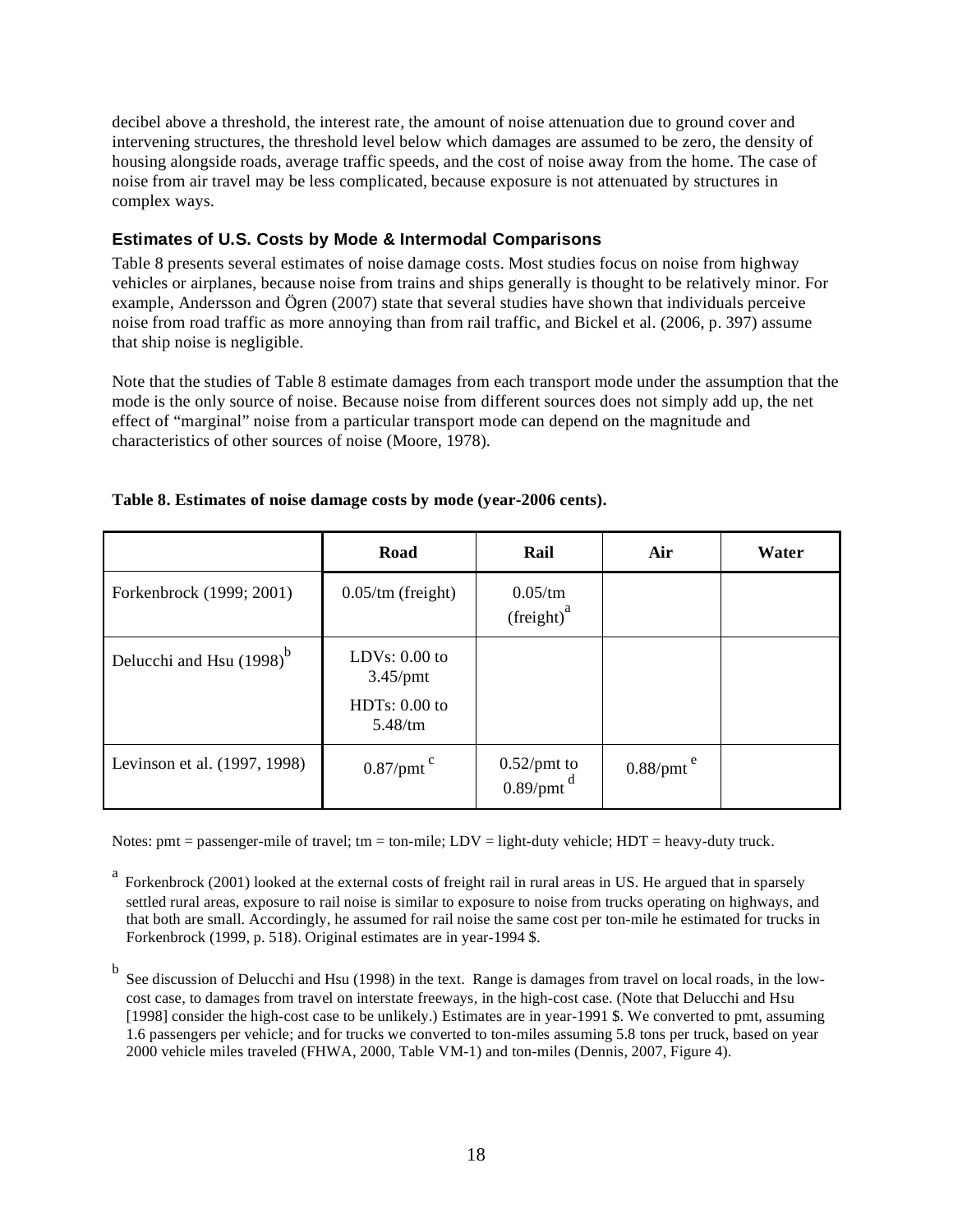- c Levinson et al. (1998, Table 12) use a noise-generation model to estimate the cost of motor-vehicle noise. They assume that there is zero background noise (Levinson et al, 1997, p. 209). Estimates are in year-1995 \$. We converted to pmt, assuming 1.6 passengers per vehicle.
- <sup>d</sup> Levinson et al. (1997, p. 210) analyzed the noise costs caused by high-speed rail for two train speeds: 125 mph and 200 mph. The \$ year is unclear; we assume year-1994 \$.
- e Levinson et al. (1998, Table 3) review estimates of noise damage costs from air planes in Europe, and then assume that the average value applies to the U. S. (Zhang et al. [2004] make the same assumption.) Estimates are in year-1995 \$.

# *Water pollution*

#### **Brief Review of Methods and Issues**

Fuels and chemicals from transportation modes can spill and leak into oceans, rivers, lakes and groundwater. This water pollution can harm human health, injure and kill wildlife, corrode materials, and despoil scenic recreation areas (see Freeman [2000] for a discussion of the costs and benefits of water pollution policy). Transportation modes also can cause water pollution indirectly: emissions of nitrogen oxide from fuel combustion can eventually deposit as nitrate and cause nitrogen pollution in aquatic systems (see Galloway et al. [2004] for a comprehensive discussion of the nitrogen cycle).

In general there has been much less research on the dollar cost of the impacts of water pollution than on the dollar cost of the impacts of air pollution. A few studies have quantified the economic cost of oil spills (e.g., Grigalunas et al., 1986; Carson et al, 2004), but there is essentially no systematic research on the costs of the other impacts of water pollution. Gaffield et al. (2003) estimate that gastrointestinal illnesses due to water pollution (apparently from storm runoff) cost \$2 to \$14 billion per year (2002 dollars), but it is difficult to apportion to this to transportation. In any event, quantifying the cost of water pollution is a relatively low priority, because it appears to be small compared to the other external costs of transport (see Table 9).

### **Estimates of U.S. Costs by Mode & Intermodal Comparisons**

We found in the peer-reviewed literature one relatively recent estimate of water pollution damage costs from road transport. This estimate is presented in Table 9.

#### **Table 9. Estimates of water-pollution costs by mode (year-2006 cents).**

|                                     | Road                                                                 | Rail | Air | Water |
|-------------------------------------|----------------------------------------------------------------------|------|-----|-------|
| Delucchi (2000, 2004b) <sup>a</sup> | $0.014$ to $0.051$ /pmt<br>$$0.003$ /tm to<br>$$0.051$ /tm (freight) |      |     |       |

Notes:  $pmt = passenger -mile$  of travel;  $tm = ton - mile$ .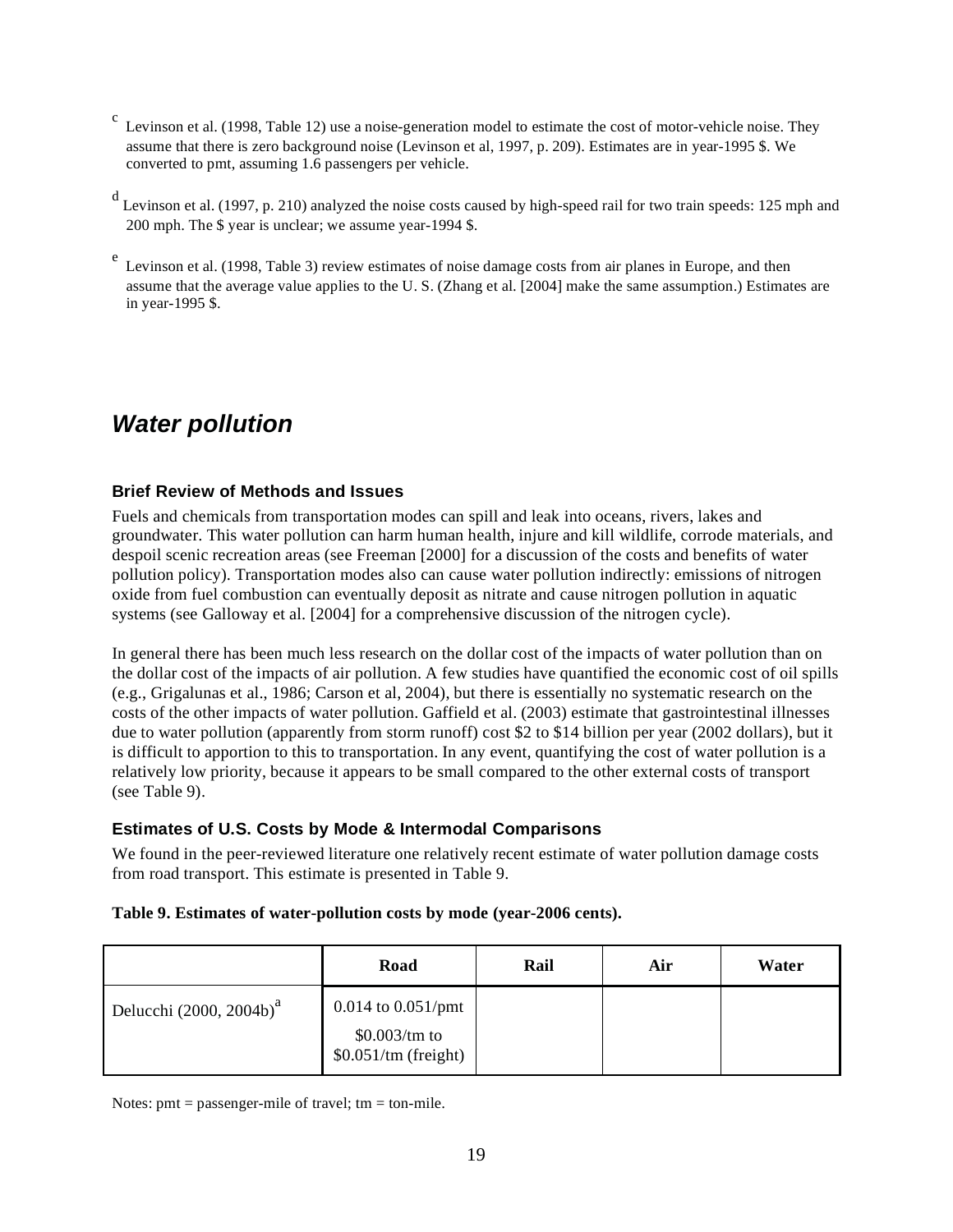Equal to Delucchi's (2000) estimate of damages from oil spills, leaking storage tanks, and urban runoff due to oil use by all highway vehicles in the U. S. in 1990/91 (\$0.4 to \$1.5 billion), allocated between light-duty vehicles and heavy-duty vehicles according to fuel use in 1991 (78.1% LDVs, 21.2% HDVs, 0.7% buses; Table 1-A5 of Delucchi [2004b] for LDVs and HDVs and www.fhwa.dot.gov/policy/ohpi/qftravel.cfm for buses), then divided by pmt for LDVs and ton-miles for HDVs per Table 4 note *c* . Original estimates are in 1991 \$.

Note that the estimates in Table 9 do not include the costs of the water-quality impacts of highway deicing, which can disintegrate pavement, corrode vehicles and bridges, pollute groundwater, and harm vegetation (Vitaliano, 1992; EPA, 1996; Granato et al., 1996). Murray and Ernst (1976) estimated that in the U.S. in the 1970s, the environmental impacts of highway de-icing, including pollution of water supply and damage to human health, damage to vegetation, and corrosion of vehicles and infrastructure cost \$2.9 billion/year (1973-74 \$). Vitaliano (1992) also estimates the social costs of highway de-icing, and although he does not report national totals, his estimates of damages per ton of salt appear to be similar to Murray and Ernst's (1976). We do not include de-icing water-quality costs here because they either are not externalities at all (in the case of vehicle corrosion costs), or in any case are not external costs of marginal travel. However, these costs should be included in full social cost-benefit analyses of transportation investments.

Our estimate also excludes indirect water pollution impacts, such as NOx/nitrate pollution of aquatic ecosystems, as mentioned above. These are marginal external costs of transport fuel use, but as far as we know they have not been quantified.

# *Energy security/oil-importing costs*

### **Brief Review of Methods and Issues**

The U. S. consumes about a fourth of the world's petroleum, and imports nearly 60% of its own consumption (Davis et al., 2008). Over two thirds of U. S. oil consumption goes to the transportation sector, which with the exception of some electric rail systems is fueled entirely by petroleum.

The heavy use of imported oil by the transportation sector gives rise to several kinds of economic costs that are not reflected in the price of oil: the cost of the Strategic Petroleum Reserve, defense expenditures to protect U. S. oil interests, macro-economic disruption/adjustment costs due to price volatility, and pure wealth transfers from U. S. consumers to foreign producers. These external costs ultimately derive from the concentration of large amounts of oil in relatively unstable regions of the world, in particular the Persian Gulf.

Strategic Petroleum Reserve (SPR). The SPR is meant to buffer the effects of sudden supply shortfalls or sudden price spikes (www.fe.doe.gov/programs/reserves/index.html). The cost of the SPR includes the annualized construction costs, ongoing maintenance and repair costs, and costs related to changes in the value of oil over the period it is stored. Delucchi (2007) estimates the total cost of the SPR is very small, and so consequently we do not include it in our quantitative estimates here.<sup>9</sup>

<sup>&</sup>lt;sup>9</sup> Delucchi (2007) probably underestimates the future price of oil in his low-cost case, but the higher the future price, the higher the present value of future oil sales, and hence the lower the cost of holding oil for future use.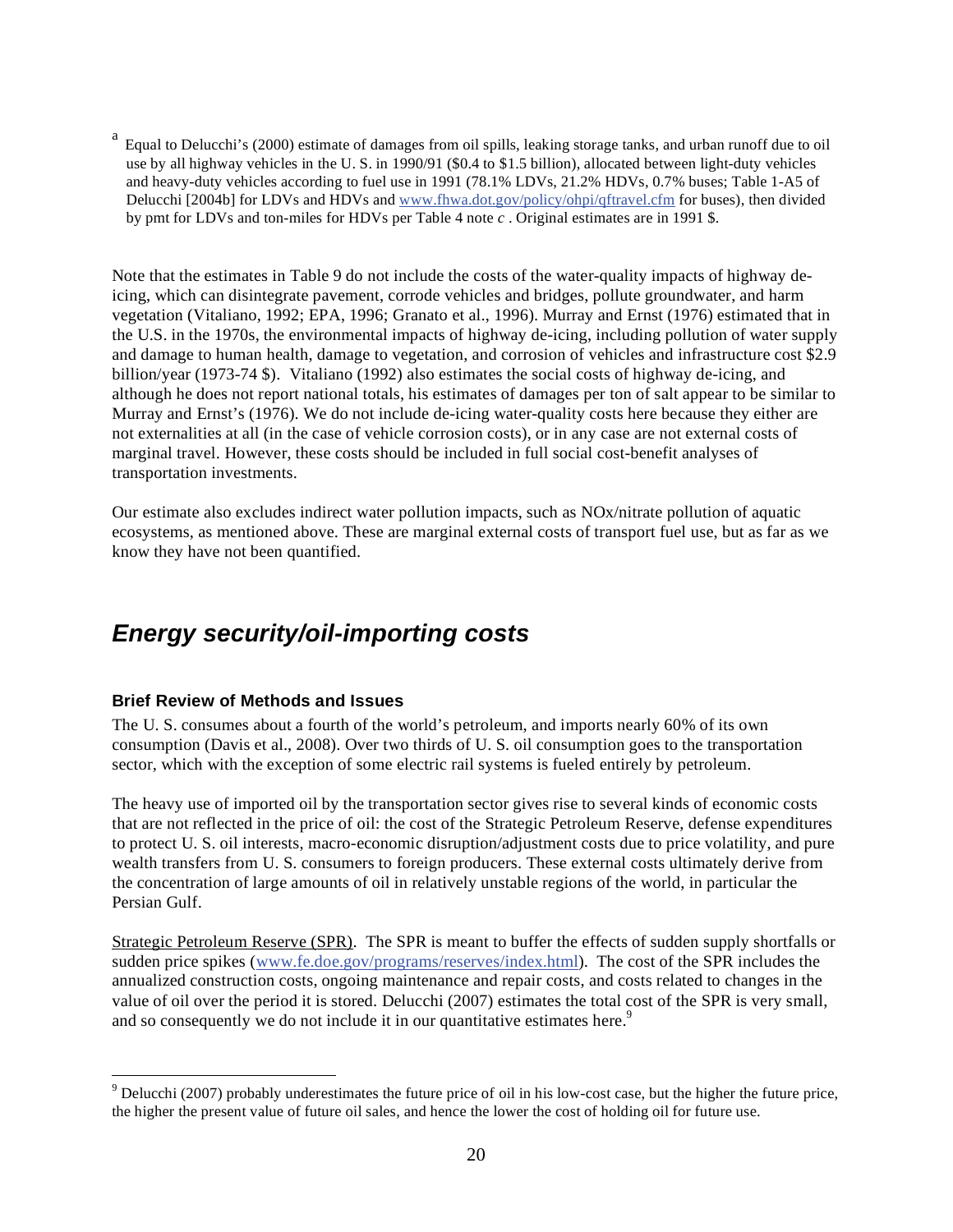Defense Expenditures. A substantial fraction of the U. S. defense goes towards protecting U. S. interests in Middle East – interests that center mainly on oil (Delucchi and Murphy, 2008a). Delucchi and Murphy (2008a) attempt to quantify the relationship between the size of the defense budget and various aspects of U. S. oil interests in the Middle East. Because there is little real information on which to base this quantification, the estimates of Delucchi and Murphy (2008a) span a wide range (see Table 10).

Macroeconomic adjustment costs. The inability of the macro economy to adjust efficiently to rapid changes in the price of oil can cause a real decrease in economy-wide output, manifest as a reduction in Gross Domestic Product (GDP). This "macroeconomic adjustment cost" (MEAC) is a function of the total level of petroleum consumption, the magnitude of the price change, the substitutability of oil in the economy, and other factors. To the extent that the MEAC is a real resource cost, a function of oil consumption, and not reflected in the price of oil, it is a marginal external cost of oil use. Jones et al. (2004) review research from 1996 to 2004 on the relationship between oil price shocks and the macroeconomy, and conclude that a one percent change in oil price causes a -0.055% change in GDP. Leiby (2007) provides the best recent estimate of the external macro-economic adjustment cost. The most important factors in the estimate of this external cost are the size of the U. S. economy, the level of imports, the world oil price, the likelihood of a disruption, and the responsiveness of regional oil supply and demand.

Wealth transfer cost. Because the world price of oil generally is well above the long-run marginal production costs of most of the major oil exporters, consumers of imported oil generally transfer a large amount of wealth to oil exporters. Greene and Ahmad (2005) estimate that from 1970 to 2004 this oil/wealth transfer cost exceeded one trillion dollars. However, because this cost is a transfer among nations we do not count it as an external cost here.

### **Estimates of U.S. Costs by Mode & Intermodal Comparisons**

Few analyses estimate the external costs of oil importing. For this paper we have made original estimates by multiplying the energy-use intensity of different modes by the oil-importing damage cost. Table 10 shows the estimates; details are given in the notes to the table.

|                               | Road                                                                                                                                               | Rail                                                                  | Air                               | Water                            |
|-------------------------------|----------------------------------------------------------------------------------------------------------------------------------------------------|-----------------------------------------------------------------------|-----------------------------------|----------------------------------|
| Author estimates <sup>a</sup> | car: $0.20$ to $0.75$ /pmt<br>light truck: 0.22 to<br>$0.84$ /pmt<br>transit bus: $0.23$ to<br>$0.89$ /pmt<br>freight truck: 0.22 to<br>$0.84$ /tm | passenger: 0.15<br>to $0.58$ /pmt<br>freight: $0.02$ to<br>$0.07$ /tm | passenger: 0.18<br>to $0.69$ /pmt | freight: $0.03$<br>to $0.11$ /tm |
| Parry et al. $(2007)^b$       | $0.39$ /pmt                                                                                                                                        |                                                                       |                                   |                                  |

#### **Table 10. Estimates of energy-security/oil-importing costs by mode (year-2006 cents).**

Notes: pmt = passenger-mile of travel; tm = ton-mile; MEAC = macroeconomic adjustment/disruption cost; EIA = Energy Information Administration.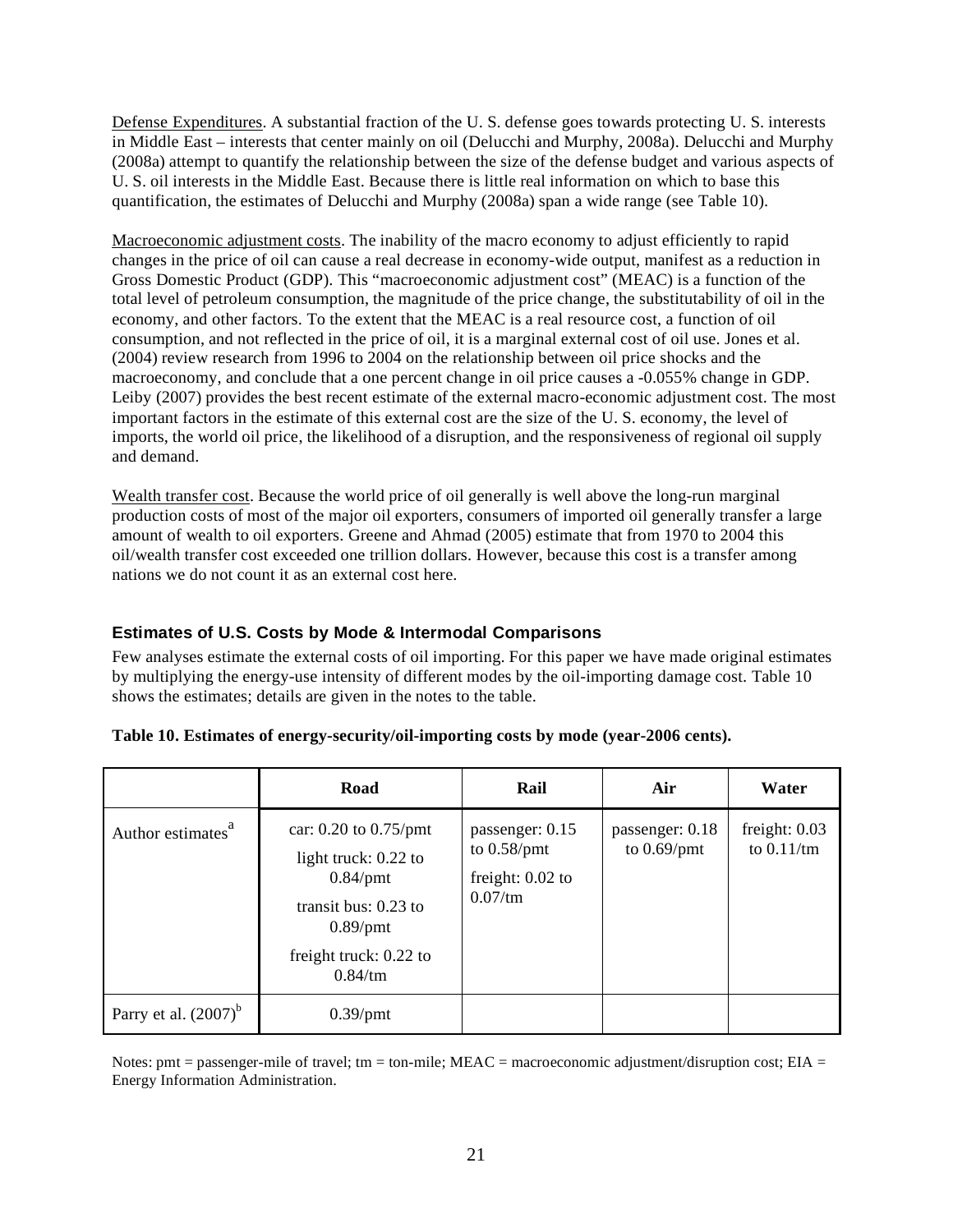$^{\circ}$  Oil importing damage cost. Leiby (2007) estimates the MEAC in the U.S. to be \$2.10 to \$7.40 per bbl of imported oil (2005 \$) and reports that imported oil is 58.6% of total oil demand, which results in \$1.20 to \$4.30/bbl of all oil demanded in the U. S. We update to 2006 \$ using the GDP implicit price deflator (Table 1.1.9 of the National Income Product Accounts from the Bureau of Economic Analysis [www.bea.gov/national/nipaweb/index.asp]), and then multiply the high value by a factor of 1.2 to account for the MEAC due to use of domestic oil, which as Leiby (2007) suggests is less than the cost of imported oil but not zero. The result is \$1.27/bbl-oil to \$5.36/bbl-oil.

 Delucchi and Murphy (2008a) estimate that the military cost of consuming Persian-Gulf oil in the U. S. in 2004 was \$13.4 billion to \$47.0 billion, or \$1.80/bbl to \$6.20/bbl of all oil supplied in the U. S. in 2004 (given 7.6 billion bbl of crude and products supplied in 2004 [EIA, 2008]). Updating to 2006 dollars using the GDP implicit price results in a range \$1.88/bbl-oil to \$6.59/bbl-oil.

 Leiby (2007) also estimates "monopsony" or demand-related wealth-transfer costs, but because these are transfers from U. S. consumers to foreign producers we ignore them here. We ignore the annualized cost of the Strategic Petroleum Reserve because it is trivial (Delucchi, 2007).

 The MEAC and the military cost total \$3.15/bbl to \$11.95/bbl. Multiplying the total by 1-bbl-crudeoil/1.063-bbl-products and 1-bbl-product/5.35310<sup>6</sup>-BTU-product (higher heating value) in 2006 (both conversions from the EIA  $[2008]$ ) gives a range \$0.55/10<sup>6</sup>-BTU-product to \$2.10/10<sup>6</sup>-BTU-product in the U.S. in 2006 \$.

 Energy intensities by mode. We assume the following end-use (not lifecycle) energy intensities (based on higher heating values, using the same energy conversion factors that the EIA uses):

| Mode            |          | <b>Energy intensity</b> | <b>Source and notes</b>                                                                                                                                                          |
|-----------------|----------|-------------------------|----------------------------------------------------------------------------------------------------------------------------------------------------------------------------------|
| cars            | 3,571    | BTU/pmt                 | Davis et al. (2008) Table 2.13, year 2005                                                                                                                                        |
| personal trucks | $-4,008$ | BTU/pmt                 | Our estimate for year 2005 based on Davis et al. (2008)                                                                                                                          |
| transit bus     | 4,235    | BTU/pmt                 | Davis et al. (2008) Table 2.13, year 2005                                                                                                                                        |
| air travel      | 3,264    | BTU/pmt                 | Davis et al. (2008) Table 2.14, year 2005                                                                                                                                        |
| passenger rail  | 2,759    | BTU/pmt                 | Approximate weighted average of intercity rail, rail transit, and<br>commuter rail, in Davis et al. (2008) Table 2.14, year 2005 (uses<br>weights based on year 2006 energy use) |
| water (freight) | 514      | BTU/tm                  | Davis et al. (2008) Table 2.14, year 2005                                                                                                                                        |
| rail (freight)  | 337      | BTU/tm                  | Davis et al. (2008) Table 2.14, year 2005                                                                                                                                        |
| road (freight)  | 4,009    | BTU/tm                  | Energy use of medium/heavy trucks divided by ton-miles of freight<br>hauled by trucks, Davis et al. (2008) Tables 2.7 and 5.12, year 2002                                        |

<sup>b</sup> Parry et al (2007, Table 2) appear to report their estimate in year-2005 \$. We converted to pmt, assuming 1.6 passengers per vehicle.

Because a single national damage cost per energy unit applies to all modes, differences in damages among modes depend entirely on differences in energy consumption per mile (on the assumption that all modes use petroleum). As shown in the notes to Table 10, all passenger transport modes have roughly similar energy intensities per passenger mile, at current average occupancies, but freight shipment by road is an order of magnitude more energy intensive than shipment by water or rail.

### *Other costs (not estimated here)*

The construction and use of transportation modes can create "external" or non-market costs beyond those estimated here. For example, all modes create unsightly infrastructure and waste, which presumably have an aesthetic cost. Surveys have found, not unexpectedly, that the general public feels that the world would be prettier without roads (Huddart, 1978), and the unsightliness of scrapped autos and junkyards has been formally condemned by the courts (Woodbury, 1987).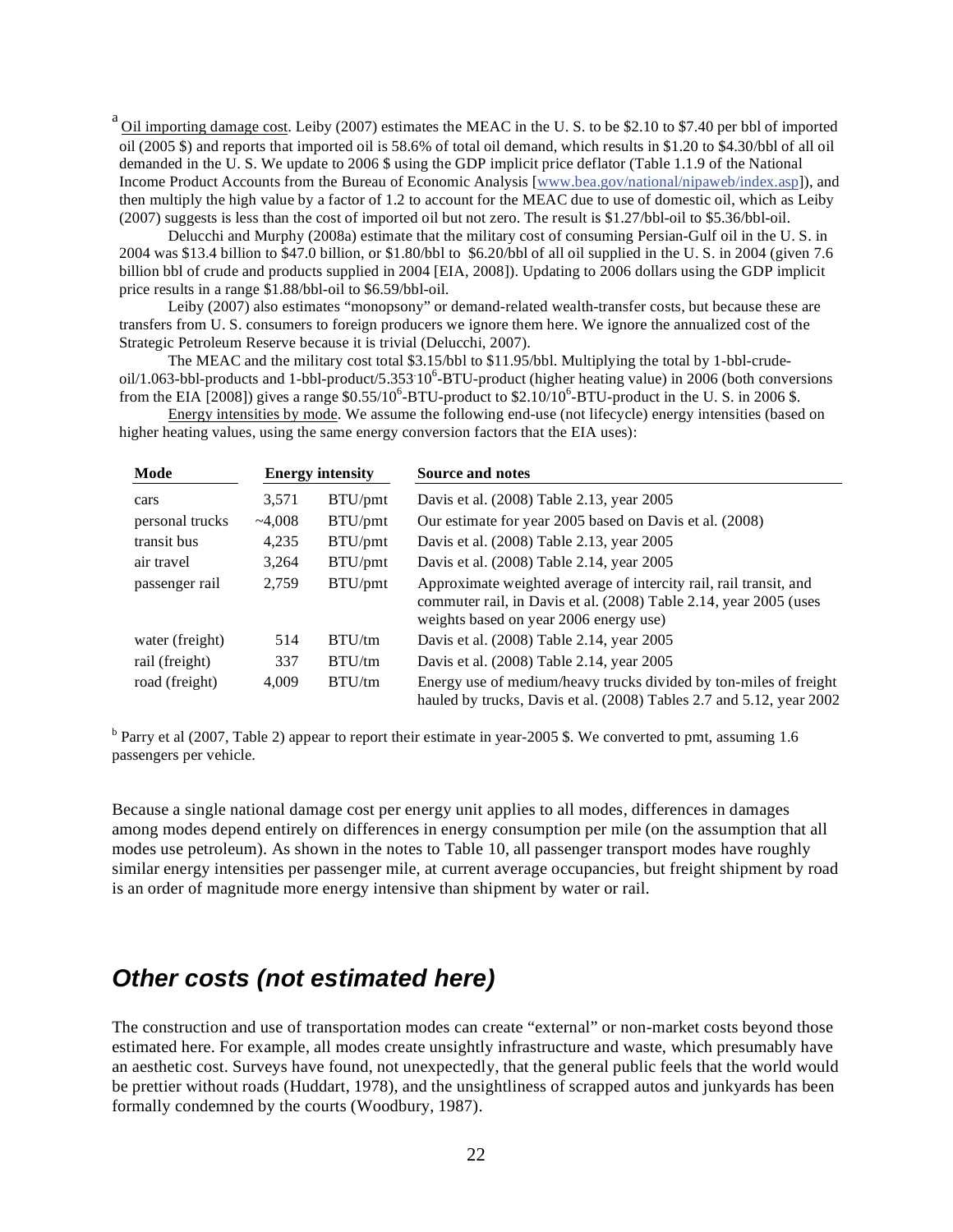Poorly designed and thoughtlessly placed transportation infrastructure can divide communities, impede circulation, and create barriers to social interaction.10 Indeed, the "freeway revolts" that began in the late 1960s and shut down freeway projects in several cities in the U. S. – the dead-end Embarcadero Freeway in San Francisco, torn down after the 1989 Loma Prieta earthquake, is perhaps the most famous example – were spawned in part by these sorts of negative social impacts. Soguel (1995) cites a study by Appleyard that shows that "residents of San Francisco with light volumes of traffic have three times as many local friends and twice as many acquaintances as those on heavily traveled streets"  $(p. 302)$ .<sup>11</sup>

Transportation infrastructure also can fragment sensitive environmental habitat and thereby disturb and possibly even eliminate plants and other (non-human) animals. Van Bohemen (1995, p. 133) distinguishes four kinds of fragmentation: destruction, disturbance, barrier action, and collisions with vehicles. Valuing these impacts is a complex undertaking (see Nijkamp et al. [2008] for a review issues in estimating the economic value of biodiversity). Willis et al. (1998) review studies of the "wildlife value" and "landscape value" of land used for roads in Britain. They report a very wide range of values, from less than £10/ha/yr to more than £10,000/ha/yr, depending, naturally, on the type of land (forest, meadow, farm, etc.), and the type of values solicited (use value, option value, existence value, etc.).

Finally, taxes and fees paid by users of transportation modes and transportation fuels may be considered to be insufficient or excessive with respect to some standards of equity or social-cost accounting. Delucchi (2007) and Delucchi and Murphy (2008b) review these issues and offer estimates of various financial "subsidies" to motor vehicle use in the U.S.<sup>12</sup> We do not include financial subsidies here because generally they are matters of equity rather than economic efficiency and hence do not constitute externalities as we define them.

## *Summary and conclusion*

Table 11 presents the low and high estimates of the external cost of each of the impacts reviewed here. We can draw three general conclusions from this review. First, per passenger-mile or per ton-mile, the road mode generally has higher external costs than do the other modes. This is due to the relatively high energy intensity of road travel, the relatively close proximity of road vehicles to people, and to individuals operating the vehicles. Second, accident and congestion costs generally are the largest, followed by air pollution and climate change costs. Third, there is a great deal of uncertainty in many of the estimates,

 $\overline{a}$ <sup>10</sup> Along these lines, some researchers suggest that roads and cars cause urban "sprawl" and that sprawl has external costs (not paid by transportation users), such as higher infrastructure costs and reduced social interaction. However, Brueckner and Largey (2008) find that the effect of low density on social interaction actually is *positive*, or beneficial, rather than negative: as density decreases, social interaction *increases*.

 $11$  Soguel (1995) surveyed residents in the Swiss town of Neuchâtel (population 32,000) and found that they were willing to pay \$1.9 to \$2.6 million per year, or \$58 to \$82/person/year, to divert traffic on five urban streets to underground bypasses (for a total of 750 meters), in order to provide unimpeded access to the city center.

 $12$  A related issue is whether unpriced (free) parking is an external cost. The answer to this depends in part on considerations of the size of transaction costs and the "efficiency" of bundling, and partly on how one views environmental and congestion externalities that are indirectly related to parking supply. See Button (2006), Feitelson and Rotem (2004), and Shoup (2005) for a discussion of some of the issues; see Shoup (2005) for a discussion of the costs and impacts of "free" parking. This issue receives considerable attention because the total annualized cost of unpriced parking is at a minimum several tens of billions dollars per year (Delucchi, 2004b).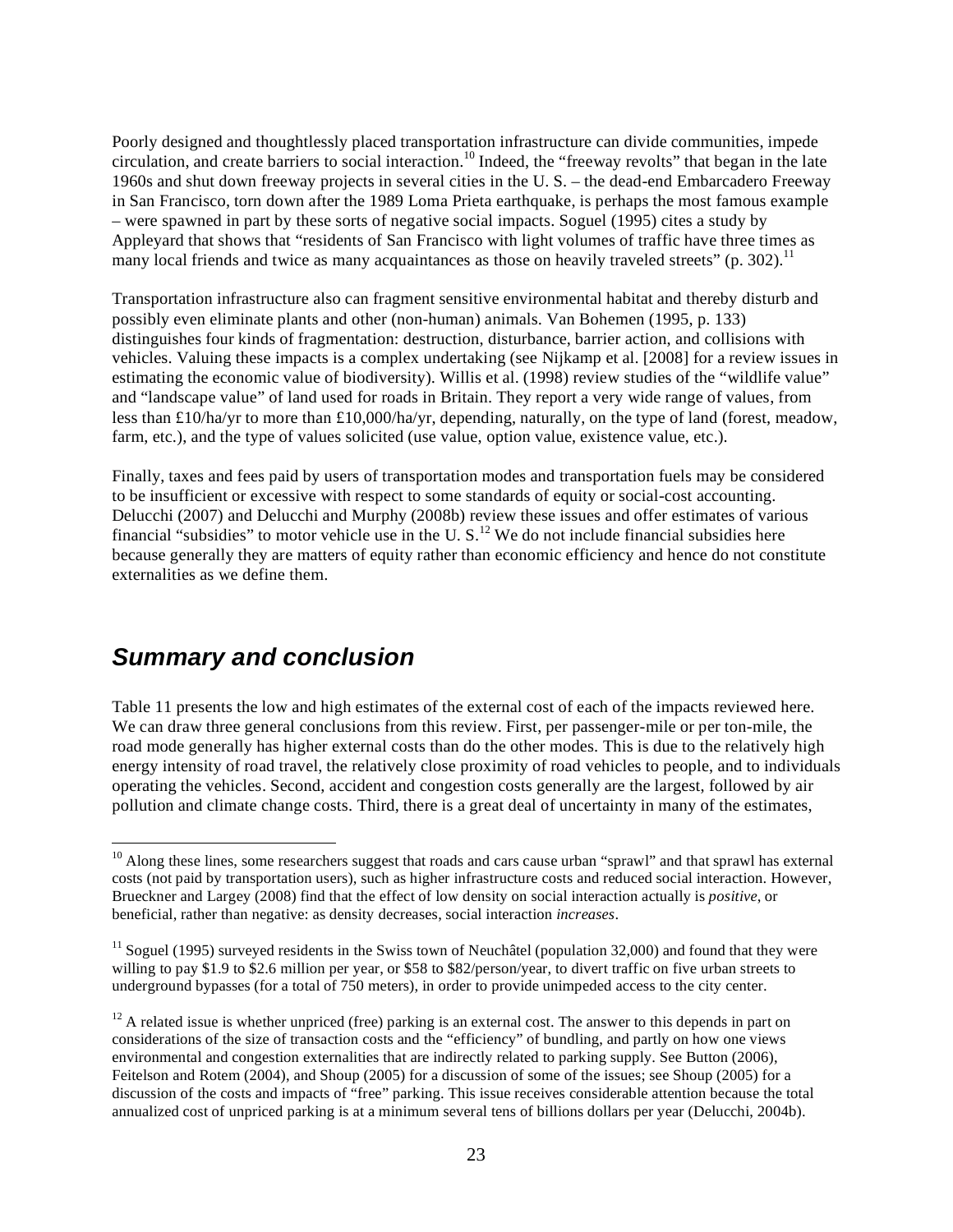often having to do with the step of valuing physical impacts. Ongoing research will reduce this uncertainty.

|                         | Passenger (per passenger-mile) |                  |                  |       | Freight (per ton-mile) |                  |                |                  |
|-------------------------|--------------------------------|------------------|------------------|-------|------------------------|------------------|----------------|------------------|
|                         | Road                           | Rail             | Air              | Water | Road                   | Rail             | Air            | Water            |
| <b>Congestion delay</b> | $0.88 -$<br>7.5                | n.e.             | 0.35             | n.e.  | 0.54                   | 0.03             | n.e.           | n.e.             |
| <b>Accident</b>         | $1.4 -$<br>14.4                | n.e.             | n.e.             | n.e.  | $0.11 -$<br>2.0        | 0.22             | n.e.           | n.e.             |
| Air pollution, health   | $0.09 -$<br>6.7                | 0.49             | $0.01 -$<br>0.39 | 1.1   | $0.10 -$<br>18.7       | $0.01 -$<br>0.35 | $0.0 -$<br>1.9 | $0.08 -$<br>1.7  |
| Air pollution, other    | n.e.                           | n.e.             | n.e.             | n.e.  | n.e.                   | n.e.             | n.e.           | n.e.             |
| <b>Climate change</b>   | $0.06 -$<br>4.8                | $0.02 -$<br>1.7  | 0.08             | 0.16  | $0.02 -$<br>5.9        | $0.01 -$<br>0.47 | 0.45           | $0.00 -$<br>0.23 |
| <b>Noise</b>            | $0.0 -$<br>3.5                 | $0.52 -$<br>0.89 | 0.88             | n.e.  | $0.0 -$<br>5.3         | 0.05             | n.e.           | n.e.             |
| <b>Water pollution</b>  | $0.01 -$<br>0.05               | n.e.             | n.e.             | n.e.  | 0.003<br>to $0.05$     | n.e.             | n.e.           | n.e.             |
| <b>Energy security</b>  | $0.20 -$<br>0.84               | $0.15 -$<br>0.58 | $0.18 -$<br>0.69 | n.e.  | $0.22 -$<br>0.84       | $0.02 -$<br>0.07 | n.e.           | $0.03 -$<br>0.11 |

**Table 11. Summary of estimates of external costs by transport mode and cost category (year-2006 cents).** 

 $n.e. = not estimated.$ 

We have presented here estimates of the external costs of transport per passenger-mile and per ton-mile for recent years in the U. S. It also is interesting to ask what the *total* external costs of transport, as opposed to the costs per mile, might be in the future. Total external costs are the product of the total activity (e.g., passenger-miles of travel) and the average external cost per unit of activity (e.g., cost per passenger-mile of travel). We therefore conclude this chapter with discussions of trends in activity levels and costs per unit of activity, for the major external costs of road transportation.

Congestion. By any measure, road congestion has increased rapidly and dramatically over the past two decades (Schrank and Lomax, 2007). The dramatic rise in congestion is due to increases in vehicle-miles of travel and reductions in vehicle speeds. In the case of congestion -- unlike in the cases of accidents and air pollution -- there has been no reduction in impacts per mile to offset the increases in total miles driven.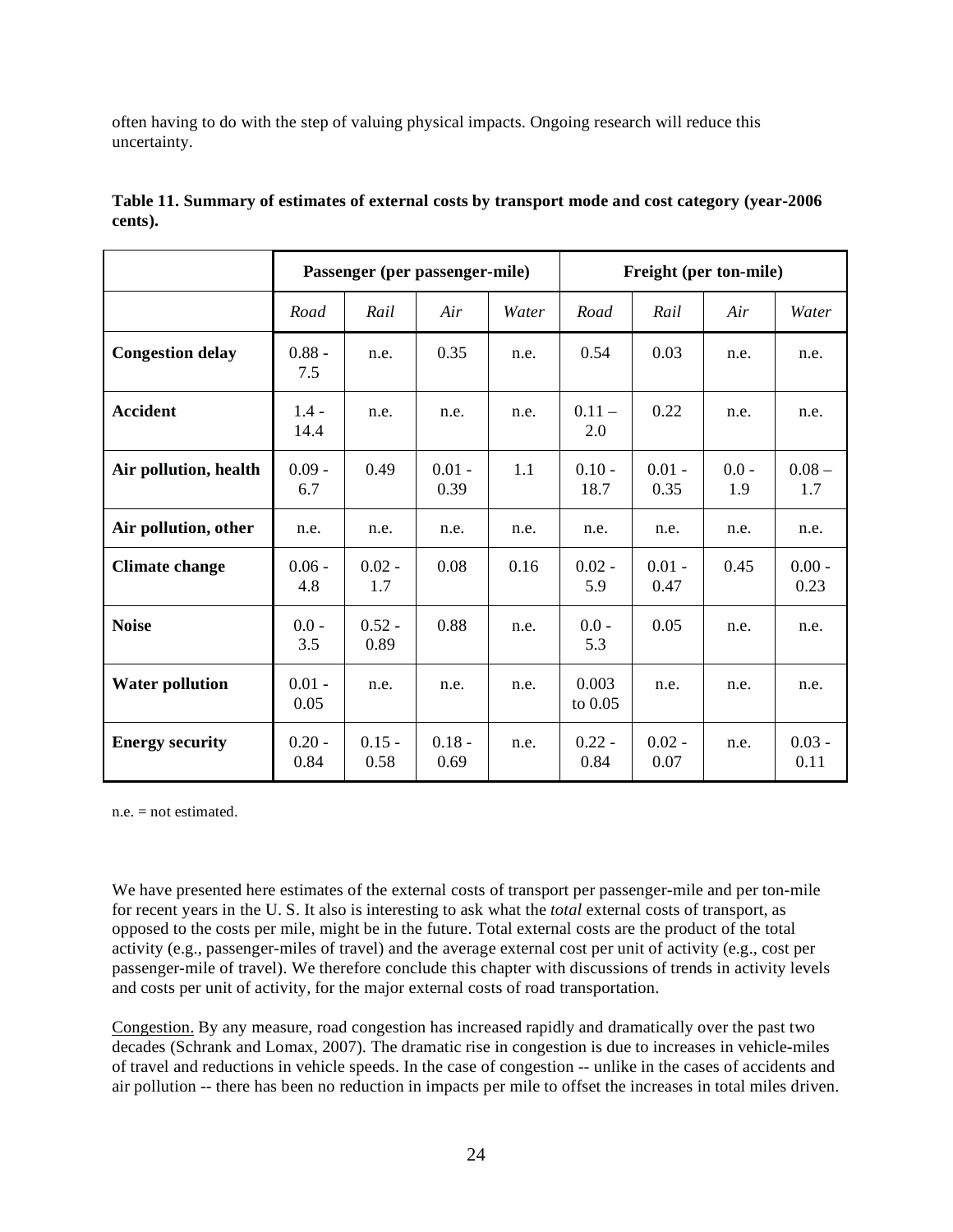Constraints on adding road capacity and the difficulty of discouraging or re-directing motor-vehicle use make large, widespread decreases in travel unlikely, although recent transportation planning efforts focused on better matching of origins and destinations may dampen VMT growth in some areas of the U.S. More promising are efforts to reduce congestion impacts per mile by re-allocating travel over time and space. (Congestion impacts per mile also can be reduced by making vehicles smaller, but the prospects for this seem unlikely.) Travel can be re-allocated by traffic control or by pricing; in the U. S., policy makers appear to favor pricing. The federal government and several states are developing congestion-pricing programs (Congressional Budget Office, 2009; Federal Highway Administration, 2008), including some designed to ease truck congestion at ports (Mani and Fischer, 2009).

Accidents. The fatality and injury rate per mile of vehicle travel have declined steadily for many years, due to reduced involvement of alcohol, increased use of seatbelts, improved vehicle safety, and other factors (Blincoe et al., 2002; Starnes, 2008). However, these reductions have been offset by growth in vehicle miles of travel, with the result that total road fatalities have remained roughly constant. Absent substantial changes in travel or traffic safety patterns, these trends are likely to continue in the near term.

Air pollution. Dramatic reductions in emissions per mile from motor vehicles, due to improved emissioncontrol technology spurred by tougher emission standards, have outpaced the growth in total vehicle travel, with the result that total emissions of all air pollutants from the highway transportation sector in the U. S. have declined dramatically since 1990 (www.epa.gov/ttn/chief/trends/index.html). However, damage-cost trends may not have followed these emissions trends exactly, because the exposed population and the value of impacts have increased.

In the future, continued reductions in emissions per mile, particularly from diesel vehicles -- which emit the most damaging pollutants (PM,  $SO_x$ , and  $NO_x$ ) -- may result in sharp decreases in total transportation-related air pollution damages, in spite of increasing travel and greater exposed population. Note that as vehicular air pollution is reduced, air-pollution-damage costs will become less important compared with accident, congestion, climate-change, and energy-security costs.

Climate change and energy security. Motor-vehicle energy use, petroleum use, and greenhouse-gas emissions have been increasing since 1970 because VMT has increased steadily while fuel use per mile has declined only modestly. Since the mid-1990s, petroleum use has increased with VMT, which implies that fuel-use per mile has remained constant (Davis et al., 2008). Oil-importing "energy-security" costs have increased since the 1990s because of increasing petroleum use, increasing oil imports, higher oil prices, and more regional conflicts over oil (Leiby, 2007). Similarly, climate-change costs have increased with petroleum use, population, and income.

In the near term, these trends in climate-change and energy-security costs are likely to continue. The middle term is uncertain, because of uncertain prospects for fuel-economy improvements and fuel substitution, and uncertainty about oil prices. In the long run (at least 30 years hence) we expect to see the energy-security and climate-change costs of transportation mitigated greatly by the widespread use of non-petroleum fuels.

We conclude that safety and congestion costs will remain large until there are very broad changes in transportation activity. The mitigation of energy-security costs and climate-change costs depends on the pace of introduction of non-petroleum fuels, which is difficult to predict. Air pollution costs are likely to be of diminishing importance.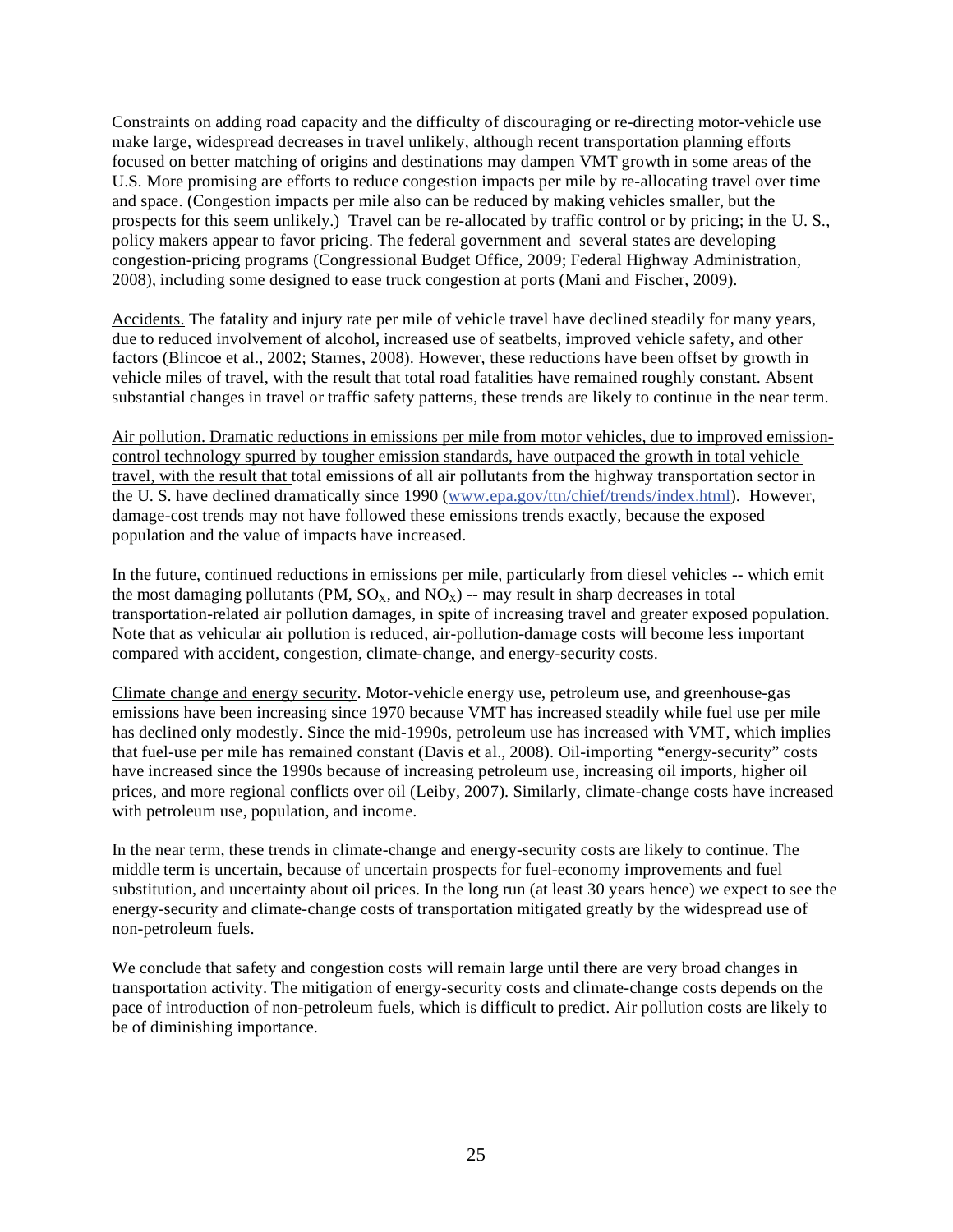## *References*

Abt Associates Inc. (2006). *User's Manual for the Co-Benefits Risk Assessment (COBRA) Screening Model*, Clean Energy-Environment State Partnership Program, U. S. Environmental Protection Agency, Washington, D. C., May.

Andersson, Henrik and Mikael Ögren (2007). "Noise charges in railway infrastructure: A pricing schedule based on the marginal cost principle," *Transport Policy,* **14**, 204-213.

Anthoff, D., C. Hepburn, and R. S. J. Tol (2009). "Equity Weighting and the Marginal Damage Costs of Climate Change," *Ecological Economics*, **68**, 836-849.

Bascom, R., P. A. Bromberg, D. A. Costa, R. Devlin, D. W. Dockery, M. W. Frampton, W. Lambert, J. M. Samet, F. E. Speizer, and M. Utell. (1996). "Health Effects of Outdoor Air Pollution," *American Journal of Respiratory and Critical Care Medicine*, **153** (1): 3-50.

Bickel, Peter, Rainer Friedrich, Heike Link, Louise Stewart, and Chris Nash (2006). "Introducing Environmental Externalities into Transport Pricing: Measurements and Implications," *Transport Reviews,* **26** (4): 389-415.

Blincoe, L. J., A. Seay, E. Zaloshnja, T. Miller, E. Romano, S. Luchter, and R. Spicer (2002). *The Economic Impact of Motor Vehicle Crashes, 2000*, DOT-HS-809-446, National Highway Traffic Safety Administration, U. S. Department of Transportation, Washington, D. C., May. www.nhtsa.dot.gov/staticfiles/DOT/NHTSA/Communication & Consumer Information/Articles/Associated Files/EconomicImpact2000.pdf.

Bradford, David F. (2001). "Time, Money, and Tradeoffs," *Nature*, **410**, 649-650.

Brauer, Michael, et al. (2008). "Models of Exposure for Use in Epidemiological Studies of Air Pollution Health Impacts," in Carlos Borrego and Ana Isabel Miranda (eds), *Air Pollution Modeling and Its Application XIX*, NATO Science for Peace and Security Series, Dordrecht, The Netherlands: Springer Science + Business Media B. V., Chapter 7.1, pp. 589-604.

Brueckner, Jan K. (2002). "Internalization of Airport Congestion," *Journal of Air Transport Management*, **8**, 141-147.

Brueckner, Jan K. and Ann G. Largey (2008). "Social interaction and urban sprawl," *The Journal of Urban Economics,* **64**, 18-34.

Bureau of Transportation Statistics (2007). *Transportation Statistics Annual Report 2007*, U. S. Department of Transportation, Washington, D. C. www.bts.gov/publications/transportation\_statistics\_annual\_report/2007/.

Button, Kenneth (2006). "The political economy of parking charges in 'first' and 'second-best' worlds," *Transport Policy,* **13**, 470-478.

Button, Kenneth J. (1994). "Alternative Approaches Toward Containing Transport Externalities: An International Comparison," *Transpn. Res.-A,* **28A**, (4): 289-305.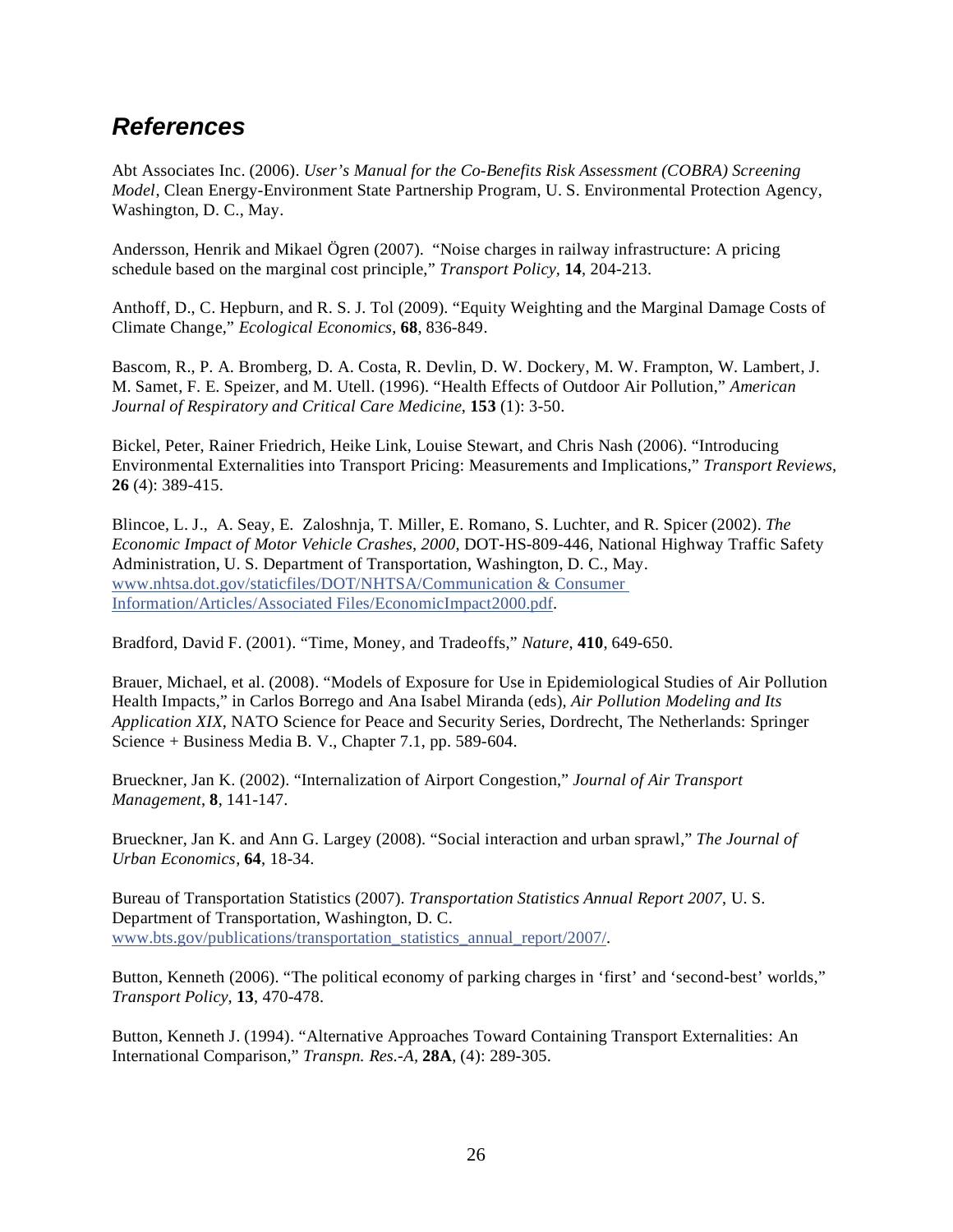Calfee, John and Clifford Winston (1998). "The Value of Automobile Travel Time: Implications for Congestion Policy," *Journal of Public Economics*, **69**: 83-102.

Capaldo, Kevin, James J. Corbett, Prasad Kasibhatla, Paul Fischbeck, and Spyros N. Pandis (1999). "Effects of ship emissions on sulphur cycling and radiative climate forcing over the ocean," *Nature,* **400**, 743-746.

Carson, R. T., R. C. Mitchell, M. Hanemann, R. J. Kopp, S. Presser, and P. A. Ruud (2004). "Contingent Valuation and Lost Passive Use: Damages from the Exxon Valdez Oil Spill," *Environmental and Resource Economics*, **25** (3), 257-286.

Cohen, A. J., H. Ross Anderson, B. Ostro, K. D. Pandey, M. Krzyzanowski, N. Kunzli, K. Gutschmidt, A. Pope, I. Romieu, J. M. Samet, and K. Smith. (2005). "The global burden of disease due to outdoor air pollution," **J Toxicol Environ Health A**, **68** (13-14): 1301-7.

Congressional Budget Office (2009). *Using Pricing to Reduce Traffic Congestion*, Pub. No. 3133, The Congress of the United States, Washington, D. C., March. www.cbo.gov/ftpdocs/97xx/doc9750/03-11- CongestionPricing.pdf.

Corbet, James J., James J. Winebrake, Erin H. Green, Prasad Kasibhatla, Veronika Eyring and Axel Lauer (2007). "Mortality from Ship Emissions: A Global Assessment," *Environ. Sci. Technol.,* **41**, 8512-8518.

Davidson, Paula, Kenneth Schere, Roland Draxler, Shobha Kondragunta, Richard A. Wayland, James F. Meagher, and Rohit Mathur (2008). "Toward a US National Air Quality Forecast Capability: Current and Planned Capabilities," in Carlos Borrego and Ana Isabel Miranda (eds), *Air Pollution Modeling and Its Application XIX*, NATO Science for Peace and Security Series, Dordrecht, The Netherlands: Springer Science + Business Media B. V., Chapter 2.15, pp. 226-234.

Davis, Stacy C., Susan W. Diegel and Robert G. Bundy (2008). *Transportation Energy Data Book*, ORNL-6981, Oak Ridge National Laboratory, Oak Ridge, Tennessee. http://cta.ornl.gov/data/index.shtml.

Delucchi, Mark A. (2007). "Do Motor-Vehicle Users in the U. S. Pay Their Way?," *Transportation Research A*, **41,** 982-1003.

Delucchi, Mark A. (2004a). *Personal Nonmonetary Costs of Motor-Vehicle Use*, UCD-ITS-RR-96-3(4) rev. 1, Institute of Transportation Studies, University of California, Davis, October. www.its.ucdavis.edu/people/faculty/delucchi.

Delucchi, Mark A. (2004b). *The Annualized Social Cost of Motor-Vehicle Use in the U. S., 1990-1991: Summary of Theory, Data, Methods, and Results*, UCD-ITS-RR-96-3(1) rev. 1, Institute of Transportation Studies, University of California, Davis, October. www.its.ucdavis.edu/people/faculty/delucchi.

Delucchi, Mark A. (2004c). *Summary of the Nonmonetary Externalities of Motor-Vehicle Use,* UCD-ITS-RR-96-03(9) rev. 1, Institute of Transportation Studies, University of California, Davis. www.its.ucdavis.edu/people/faculty/delucchi.

Delucchi, Mark A., et al. (2003). *A Lifecycle Emissions Model (LEM): Lifecycle Emissions from Transportation Fuels, Motor Vehicles, Transportation Modes, Electricity Use, Heating and Cooking*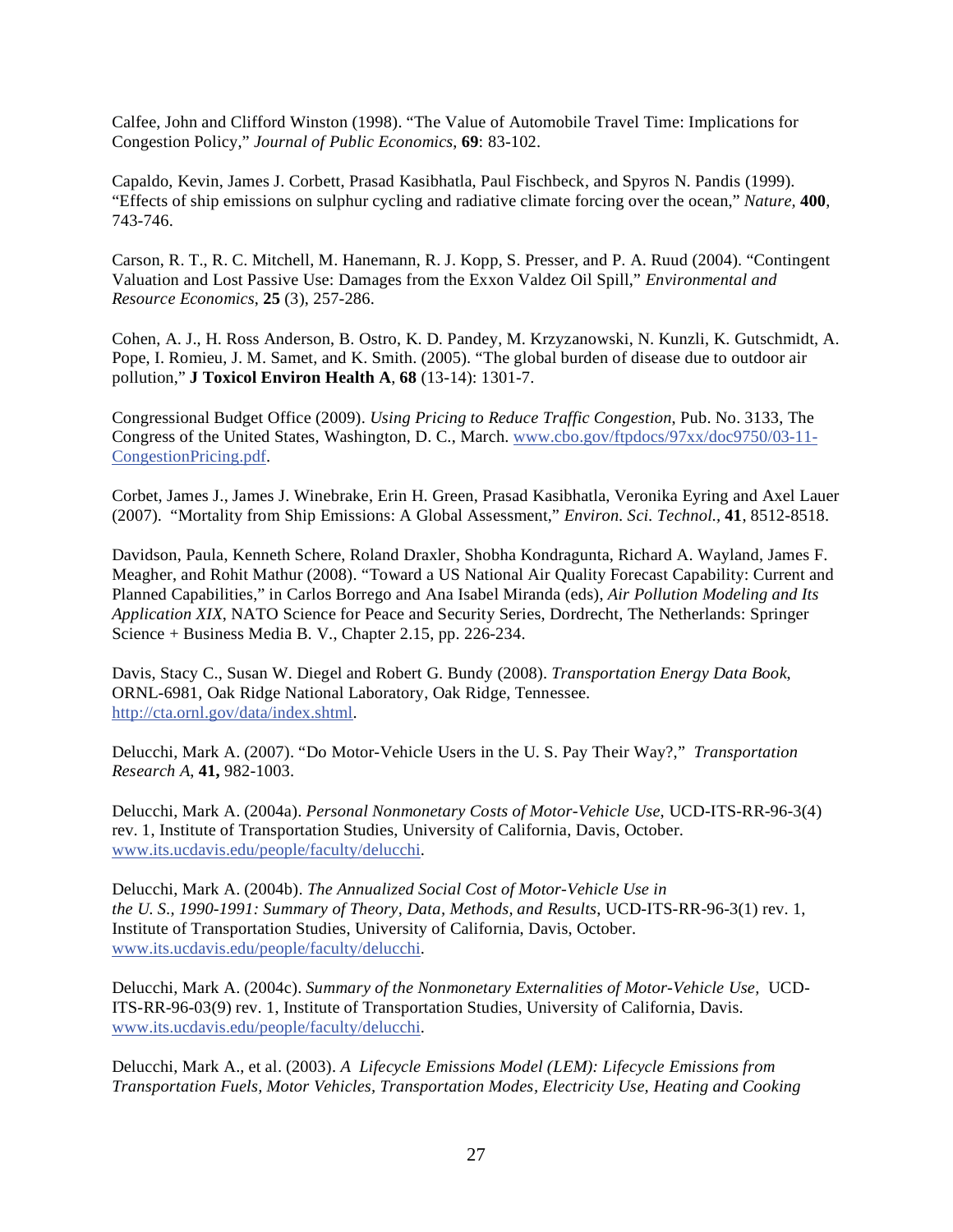*Fuels, and Materials*, UCD-ITS-RR-03-17, Davis, California: Institute of Transportation Studies, University of California, Davis, December. www.its.ucdavis.edu/people/faculty/delucchi.

Delucchi, Mark A. (2000). "Environmental Externalities of Motor-Vehicle Use in the U. S.," *Journal of Transport Economics and Policy,* **34**, 135-168.

Delucchi, Mark A. and James Murphy (2008a). "U.S. Military Expenditures to Protect the Use of Persian-Gulf Oil for Motor Vehicles," *Energy Policy,* **36**, 2253-2264.

Delucchi, Mark A. and James Murphy (2008b). "How Large Are Tax Subsidies to Motor-Vehicle Users in the U.S.?," *Transport Policy,* **15**, 196-208.

Delucchi, Mark A., James J. Murphy, and Donald R. McCubbin (2002). "The Health and Visibility Cost of Air Pollution: A Comparison of Estimation Methods," *Journal of Environmental Management*, **64**, 139-152.

Delucchi, Mark A. and Shi-Ling Hsu (1998). "The External Damage Cost of Noise from Motor Vehicles," *Journal of Transportation and Statistics,* **1** (3)**,** 1-24.

Dennis, Scott M. (2007). "A Decade of Growth in Domestic Freight," Special Report SR-002, Bureau of Transportation Statistics, U. S. Department of Transportation, July. www.bts.gov/publications/bts\_special\_report/2007\_07\_27/.

Dennis, Scott M. (2004). "Improvement in BTS Estimation of Ton-Miles," Working Paper 2004-002- OAS, Bureau of Transportation Statistics, U. S. Department of Transportation, August. http://www.bts.gov/programs/bts\_working\_papers/2004/paper\_02/pdf/entire.pdf.

Edlin, Aaron S. (2002). *Per-Mile Premiums for Auto Insurance*, Working Paper No. E02-318, Department of Economics, University of California, Berkeley, June 2. Available at http://repositories.cdlib.org/iber/econ/.

Elvik, R. (1994). "The External Costs of Traffic Injury: Definition, Estimation, and Possibilities for Internalization," *Accident Analysis and Prevention,* **26**, 719-732.

Energy Information Administration (2008). *Annual Energy Review 2007*, DOE/EIA-0384(2007), Department of Energy, Washington, D. C., June. www.eia.doe.gov/emeu/aer/contents.html.

Environmental Protection Agency (2008). Regulatory Impact Analysis: Control of Emissions of Air Pollution from Locomotive Engines and Marine Compression Ignition Engines Less than 30 Liters per Cylinder. EPA report # EPA420-R-08-001. Washington, DC, March.

Environmental Protection Agency (2005). *Clean Air Interstate Rule: Emissions Inventory Technical Support Document*, March 4. http://epa.gov/CAIR/pdfs/finaltech01.pdf.

Environmental Protection Agency (1996). *Indicators of the Environmental Impacts of Transportation,*  Final Report, Washington, D. C.: Office of Policy, Planning, and Evaluation, June.

Evans, Andrew (1994). "Editorial: Transport Safety," *Journal of Transport Economics and Policy,*  **XXVII** (1),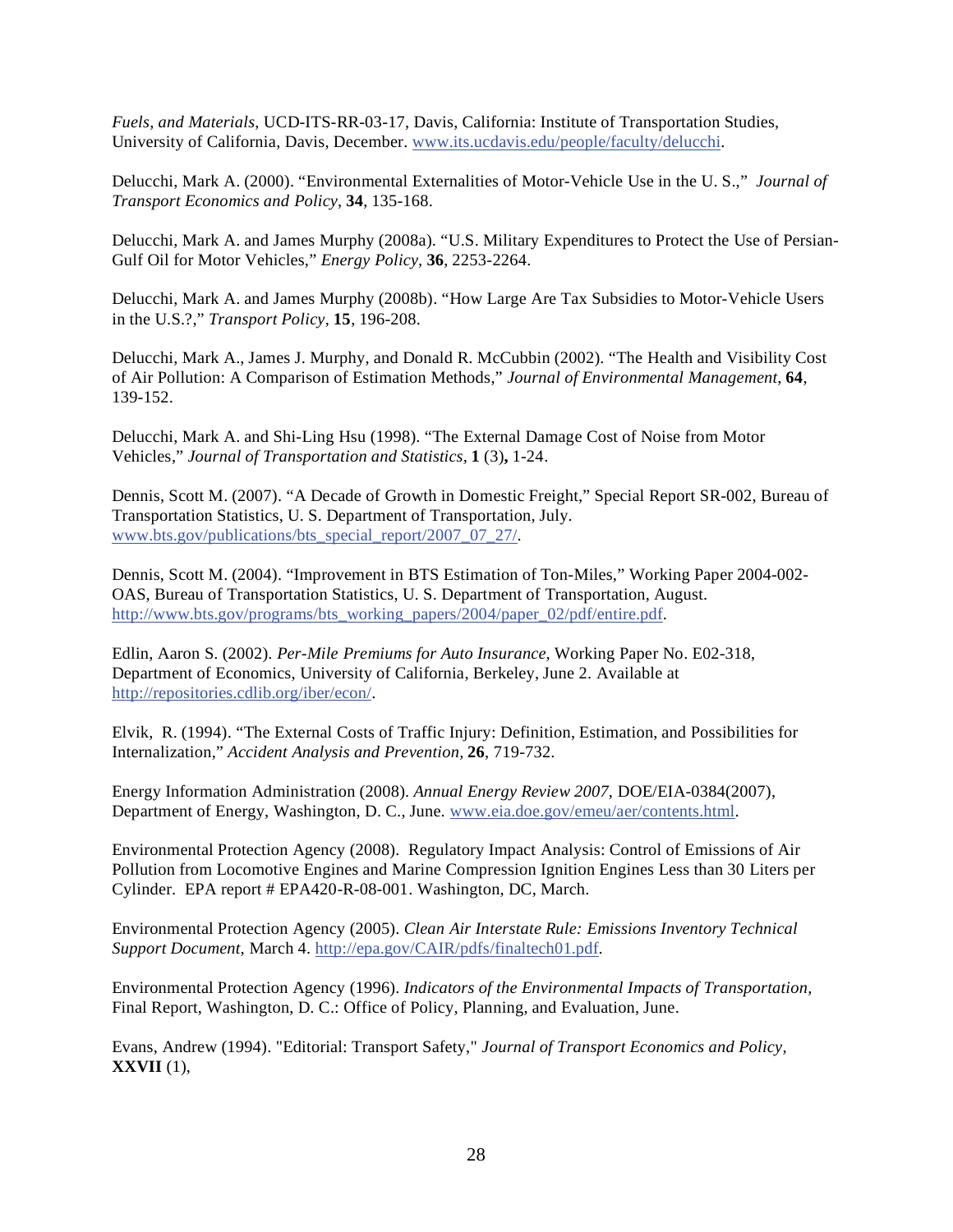Eyring, V., H.W. Köhler, J. can Aardenne and A. Lauer (2005). "Emissions from international shipping," *Journal of Geophysical Research,* **110**, D17305, doi:10.1029/2004JD005619.

Federal Highway Administration (FHWA) (1997). *Highway Cost Allocation Study (HCAS)*. US Department of Transportation, Government Printing Office, Washington, DC.

Federal Highway Administration (FHWA) (2000). *Highway Statistics 2000*. US Department of Transportation, Washington, DC. http://www.fhwa.dot.gov/ohim/hs00/index.htm.

Federal Highway Administration (FHWA) (2005). Assessing the Effects of Freight Movement on Air Quality at the National and Regional Level, Final Report. Washington, DC. April. Available at: http://www.fhwa.dot.gov/environment/freightaq/.

Federal Highway Administration (2008). *Congestion Pricing, A Primer: Overview*, FHWA-HOP-08-039, Office of Transportation Management, Federal Highway Administration, U. S. Department of Transportation, Washington, D. C., October. http://ops.fhwa.dot.gov/publications/fhwahop08039/fhwahop08039.pdf.

Feitelson, Eran and Orit Rotem (2004). "The case for taxing surface parking," *Transport Research Part D,* **9**, 319-333.

Fisher, Bernard (2008). "Uncertainty in Air Quality Decision Making," in Carlos Borrego and Ana Isabel Miranda (eds), *Air Pollution Modeling and Its Application XIX*, NATO Science for Peace and Security Series, Dordrecht, The Netherlands: Springer Science + Business Media B. V., Chapter 4.4, pp. 376-384.

Forkenbrock, David J. (1999). "External costs of intercity truck freight transportation," *Transportation Research Part A,* **33**, 505-526.

Forkenbrock, David J. (2001). "Comparison of external costs of rail and truck freight transportation," *Transport Research Part A*, **35**, 321-337.

Freeman, A.M. (2000). "Water Pollution Policy," in Public Policies for Environmental Protection, second edition, ed. by P.R. Portney and R. N. Stavins, Resources for the Future, Washington, D. C., pp. 169- 214.

Fuglestvedt, Jan, Terje Berntsen, Gunnar Myhre, Kristin Rypdal, and Ragnhild Bieltvedt Skeie (2008). "Climate forcing from the transport sectors," PNAS, **105** (2), 454-458.

Gaffield, S. J., R. L. Goo, L. A. Richards, and R. J. Jackson (2003). "Public Health Effects of Inadequately Managed Stormwater Runoff, *American Journal of Public Health* **93**: 1527-1533 (2003).

Galloway, J. N., et al. (2004). "Nitrogen Cycles: Past, Present, and Future," *Biogeochemistry,* **70**, 153- 226.

Gilliland, Alice B., James M. Godowitch, Christian Hogrefe, and S. T. Rao (2008). "Evaluating Regional-Scale Air Quality Models," in Carlos Borrego and Ana Isabel Miranda (eds), *Air Pollution Modeling and Its Application XIX*, NATO Science for Peace and Security Series, Dordrecht, The Netherlands: Springer Science + Business Media B. V., Chapter 4.8, pp. 412-419.

Gorman, Michael F. (2008). "Evaluating the public investment mix in US freight transportation infrastructure," *Transportation Research Part A,* (42), 1-14.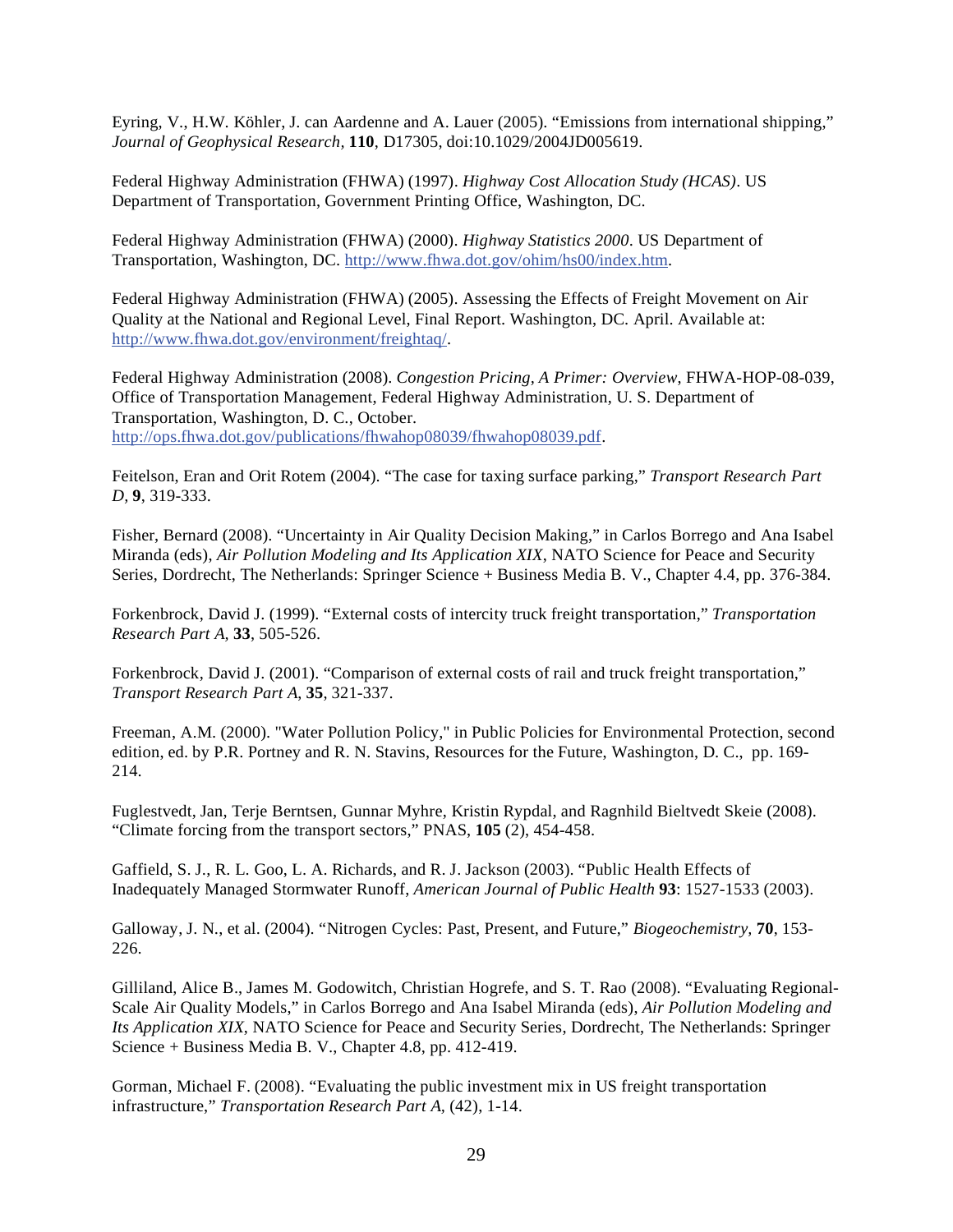Granato, Gregory E., Peter E. Church, and Victoria J. Stone (1996). "Mobilization of Major and Trace Constituents of Highway Runoff in Groundwater Potentially Caused by Deicing Chemical Migration," *Transportation Research Record*, **1483**, 92-104.

Greene, David L. and Sanjana Ahmad (2005). *Costs of U. S. Oil Dependence: 2005 Update*, ORNL/TM-2005/45, Oak Ridge National Laboratory, Oak Ridge, Tennessee, January. http://cta.ornl.gov/cta/Publications/Reports/ORNL\_TM2005\_45.pdf.

Grigalunas, T. A., R. C. Anderson, G. M. Brown Jr., R. Congar, N. F. Meade, and P. E. Sorensen (1986). "Estimating the Cost of Oil Spills: Lessons from the Amoco Cadiz Incident," *Marine Resource Economics*, **2** (3), 239-262.

Haling, D. and H. Cohen (1995). Air quality cost analysis spreadsheet. Provided to Forkenbrock et al (2001). Cambridge Systematics, Inc., Washington, DC.

Hensher, David A. (2006). "Integrating Accident and Travel Delay Externalities in an Urban Speed Reduction Context," *Transport Reviews,* **26** (4), 521-534.

Hogrefe, C., J.-Y. Ku, G. Sistla, A. Gilliland, J. S. Irwin, P. S. Porter, E. Gégo, P. Kasibhatla, and S. T. Rao (2008). "Has the Performance of Regional-Scale Photochemical Modelling Systems Changed over the Past Decade?," in Carlos Borrego and Ana Isabel Miranda (eds), *Air Pollution Modeling and Its Application XIX*, NATO Science for Peace and Security Series, Dordrecht, The Netherlands: Springer Science + Business Media B. V., Chapter 4.6, pp. 394-403.

Huddart, L. (1978). *An Evaluation of the Visual Impact of Rural Roads and Traffic*, Supplementary Report 355, Crowthorne, England: Transport and Road Research Laboratory.

Intergovernmental Panel on Climate Change (2007). *Climate Change 2007: The Scientific Basis*, Contribution of Working Group I to the Fourth Assessment Report of the IPCC, S. Solomon, D. Qin, M. Manning, Z. Chen, M. Marquis, K.B. Averyt, M. Tignor and H.L. Miller (eds), Cambridge, United Kingdom: Cambridge University Press. www.ipcc.ch/ipccreports/ar4-wg1.htm.

Janic, Milan (2007). "Modelling the full costs of an intermodal and road freight transport network," *Transportation Research Part D,* (12), 33-44.

Jansson, J. O. (1994). "Accident Externality Charges," *Journal of Transport Economics and Policy,*  **XXVII** (1), 31-43.

Jones, D. W., P. N. Leiby, and I. K. Paik (2004). "Oil Price Shocks and the Macroeconomy: What Has Been Learned since 1996," *The Energy Journal*, **25** (2), 1-32.

Leiby, Paul N. (2007). *Estimating the Energy Security Benefits of Reduced U. S. Oil Imports*, ORNL/TM-2007/028, Oak Ridge National Laboratory, Oak Ridge, Tennessee, February 28. (Revised March 14, 2008.) www.epa.gov/otaq/renewablefuels/ornl-tm-2007-028.pdf.

Leksell, Ingemar and Ari Rabl (2001). "Air Pollution and Mortality: Quantification and Valuation of Years of Life Lost," *Risk Analysis*, **21** (5), 843-857.

Lemp, Jason D. and Kara M. Kockelman (2008). "Quantifying the external costs of vehicle use: Evidence from America's top-selling light-duty models," *Transportation Research Part D,* **13**, 491-504.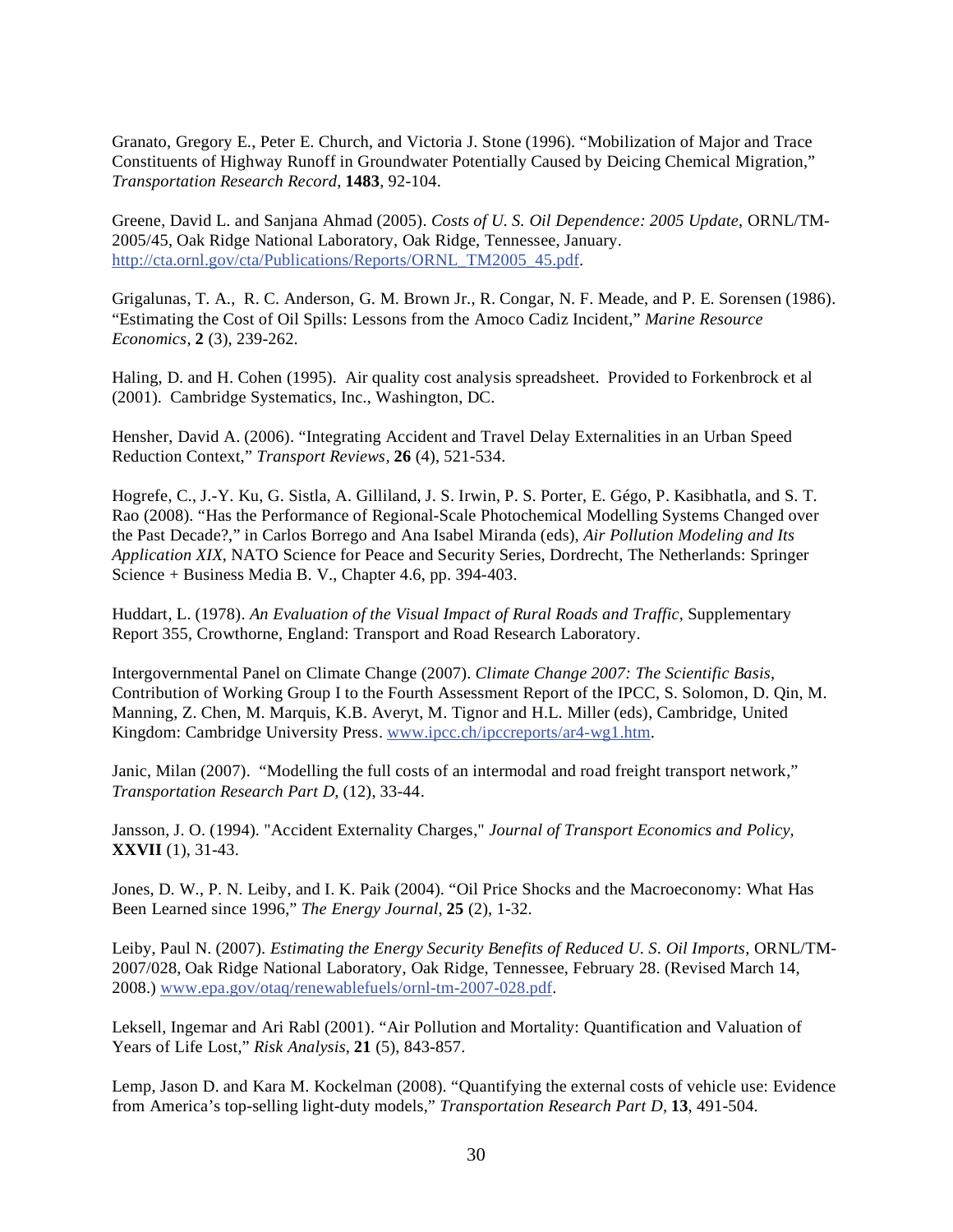Levinson, David, David Gillen and Adib Kanafani (1998). "The social costs of intercity transportation: a review and comparison of air and highway," *Transport Reviews,* **18**, (3), 215-240.

Levinson, David, Jean Michel Mathieu, David Gillen, and Adib Kanafani (1997). "The full cost of highspeed rail: an engineering approach," *Ann Reg Sci,* (31): 189-215.

Link, H. (2005). "Transport Accounts – Methodological Concepts and Empirical Results," *Journal of Transport Geography* **13**, 41-57.

Lyons, Glenn, Juliet Jain, and David Holley (2007). "The use of travel time by rail passengers in Great Britain," *Transport Research, Part A,* **41**, 107-120.

Maibach, M. , C. Schreyer, D. Sutter, H.P. van Essen, B.H. Boon, R. Smokers, A. Schroten, C. Doll, B. Pawlowska, and M. Bak (2007). *Handbook on Estimation of Extermal Cost in the Transport Sector*, The Netherlands: CE Delft, December 19. www.rapportsysteem.nl/artikel/index.php?id=702&action=read.

Mani, Akshay, and Michael Fisher (2009). *Port Peak Pricing Program Evaluation*, FHWA-HOP-09-014, Federal Highway Administration, U. S. Department of Transportation, Washington, D. C., January. www.ops.fhwa.dot.gov/publications/fhwahop09014/index.htm.

Manne, Alan S. and Richard G. Richels (2001). "An Alternative Approach to Establishing Trade-offs among Greenhouse Gases," *Nature*, **410**, 675-677.

McCarthy, James E. (2008). "Air Pollution from Ships: MARPOL Annex VI and Other Control Options." Congressional Research Service, Washington, DC. September 9. http://ncseonline.org/nle/crsreports/08July/RL34548.pdf

McCubbin, Donald R. and Mark A. Delucchi (1999). "The Health Costs of Motor-Vehicle Related Air Pollution," *Journal of Transport Economics and Policy*, **33,** 253-286.

Miedema, Henk M. E., and Catharina G. M. Oudshoorn (2001). "Annoyance from Transportation Noise: Relationships with Exposure Metrics DNL and DENL and Their Confidence Intervals," *Environmental Health Perspectives,* **109** (4), 409-416.

Miller, Ted R. (1997). "Societal Costs of Transportation Crashes," in David L. Greene, Donald W. Jones, and Mark A. Delucchi (eds), *Measuring the Full Social Costs and Benefits of Transportation*, Heidelberg, Germany: Springer-Verlag, pp. 281-314.

Miller, Ted R. David Levy, Rebecca Spicer, and Diane Lestina (1998). "Allocating the Cost of Motor Vehicle Crashes Between Vehicle Types," *Transportation Research Record,* **1635**, 81-97.

Moore, J. E. (1978). *Design for Good Acoustics and Noise Control*, New York: MacMillan Press Ltd.

Morrison, Seven A. and Clifford Winston (2008). "The effect of FAA expenditures on air travel delays," *Journal of Urban Economics,* **63**, 669-678.

Muller, Nicholas Z. and Robert Mendelsohn (2007). "Measuring the damages of air pollution in the United States," *Journal of Environmental Economics and Management,* **54**, 1-14.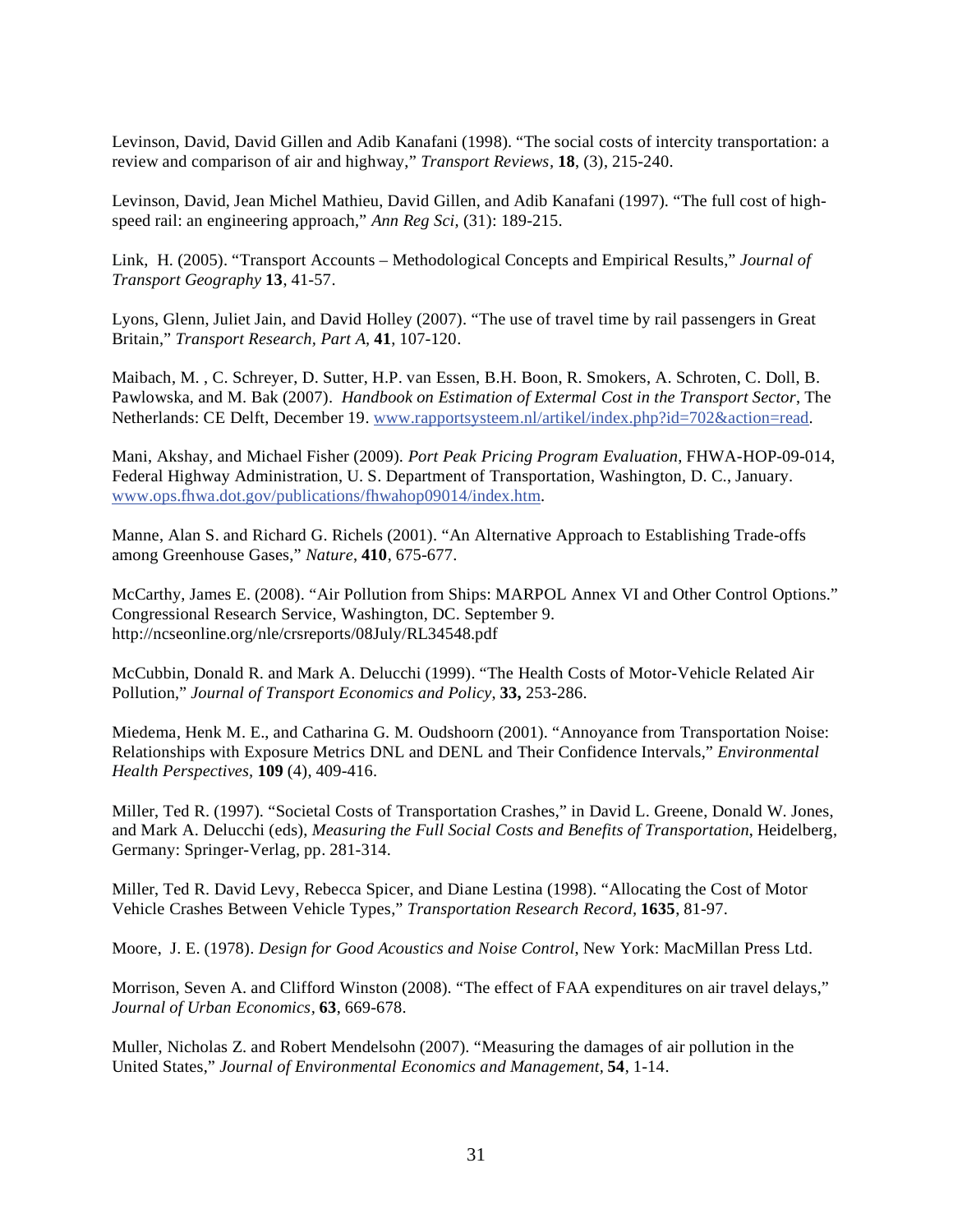Murphy, J. J., M.A. Delucchi, D. R. McCubbin and H. J. Kim (1999). "The cost of crop damage caused by ozone air pollution from motor vehicles," *Journal of Environmental Management,* **55**, 273-289.

Murray, D. M. and U. F. W. Ernst (1976). *An Economic Analysis of the Environmental Impact of Highway Deicing*, EPA-600/2-76-105, Cincinnati, Ohip: U. S. Environmental Protection Agency, May.

Nash, C., T. Sansom, and B. Still (2001). "Modifying Transport Prices to Internalise Externalities: Evidence from European Case Studies," *Regional Science and Urban Economics* **31**, 413-431.

Nelson, John P. (2008). "Hedonic Property Value Studies of Transportation Noise: Aircraft and Road Traffic," in Andrea Baranzini, José Ramirez, Caroline Schaerer, and Philippe Thalmann (eds), *Hedonic Methods in Housing Markets,* Springer, pp. 57-82.

Newbery, David M. (1998). *Fair Payment from Road Users, A Review of the Evidence on Social and Environmental Costs,* Hampshire, England: AA Group Public Policy, February.

Nijkamp, Peter, Gabriella Vindigni, and Paulo A.L.D. Nunes (2008). "Economic valuation of biodiversity: A comparative study," *Ecological Economics,* **67**, 217-231.

Ozbay, Kaan, Bekir Bartin, OzlemYanmaz-Tuzel, and Joseph Berechman (2007). "Alternative methods for estimating full marginal costs of highway transportation," *Transportation Research Part A*, **41**, 768- 786.

Ozbay, K., and J. Berechman (2001). "Estimation and evaluation of full marginal costs of highway transportation in New Jersey," *Journal of Transportation and Statistics* **4**, 81–104.

Parry, Ian W.H., Margaret Walls, and Winston Harrington (2007). "Automobile Externalities and Policies," *Journal of Economic Literature,* **45**, 373-399.

Pearce, D. (2003). "The Social Cost of Carbon and Its Policy Implications," *Oxford Review of Economic Policy*, **19**, 362-384.

Poole, Robert W. and Benjamin Dachis (2007) "Congestion pricing for the New York airports: reducing delays while promoting growth and competition." Reason Foundation, Policy Study 366, December.

Quinet, Emile (2004). "A Meta-Analysis of Western European External Cost Estimates," *Transportation Research D*, **9**, 456-476.

Reiss, R., E. L. Anderson, C. E. Cross, G. Hidy, D. Hoel, R. McClellan and S. Moolgavkar. (2007). "Evidence of health impacts of sulfate-and nitrate-containing particles in ambient air," *Inhal Toxicol*, **19** (5): 419-49.

Riera, Pere, Abir Mhawej, Robert Mavsar and Raul Brey (2006). "Fixed-effects Hedonic Price Model for Statistical Value of Life Estimations," *Transport Reviews,* **26** (4), 487-500.

Samet, J. and D. Krewski. (2007). "Health effects associated with exposure to ambient air pollution," *J Toxicol Environ Health A*, **70** (3-4): 227-42.

Sausen, Robert, Ivar Isaksen, Volker Grewe, Didier Hauglustaine, David S. Lee, Gunnar Myhre, Marcus O. Köhler, Giovanni Pitari, Ulrich Schumann, Frode Stordal and Christos Zerefos (2005) "Aviation radiative forcing in 2000: An update on the IPCC (1999)," *Meteorologische Zeitschrift,* **14** (4), 555-561.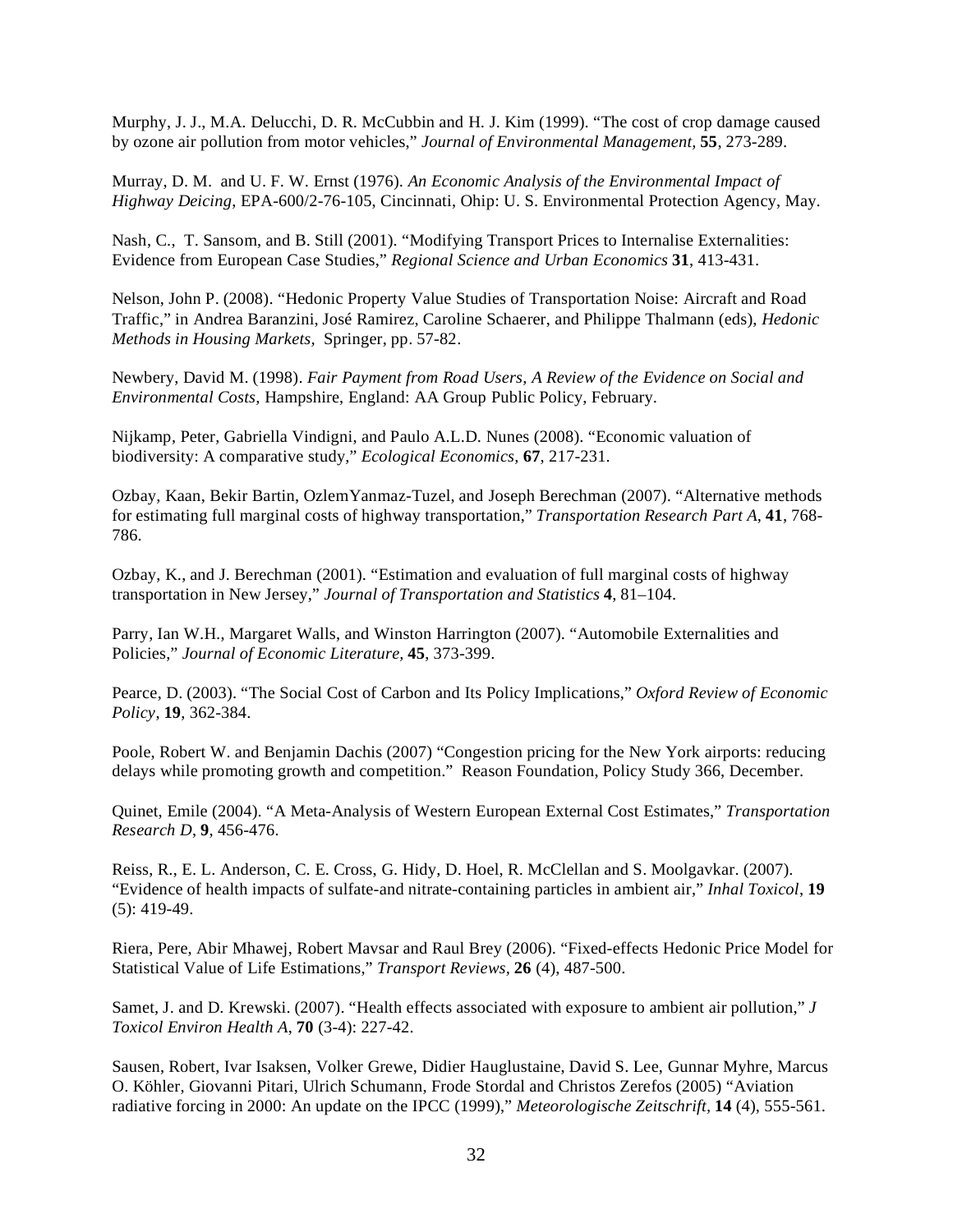Schrank, David and Tim Lomax (2007). *The 2007 Urban Mobility Report*, Texas Transportation Institute, The Texas A&M University System, September. http://mobility.tamu.edu.

Shoup, Donald (2005). *The High Cost of Free Parking*, Chicago, Illinois: APA Planners Press.

Small, Kenneth A., Robert Noland, Xuehao Chu, and David Lewis (1999). *Valuation of Travel-Time Savings and Predictability in Congested Conditions for Highway User-Cost Estimation*, National Highway Cooperative Research Program Report 431, Washington, D. C.: National Academy Press. http://pubsindex.trb.org/document/view/default.asp?lbid=492077.

Small, Kenneth A. and Camilla Kazimi (1995). "On the Costs of Air Pollution from Motor Vehicles," *Journal of Transport Economics and Policy,* **29** (1), 7-32.

Soguel, N. C. (1995). "Costing the Traffic Barrier Effect: A Contingent Valuation Survey," *Environmental and Resource Economics,* **6**, 301-308.

Starnes, Marc (2008). *Trends in Non-Fatal Traffic Injuries: 1996-2005*, DOT-HS-810-944, National Highway Traffic Safety Administration, U. S. Department of Transportation, Washington, D. C., May. http://www-nrd.nhtsa.dot.gov/Pubs/810944.PDF.

Steimetz, Seiji S.C. (2003). *Defensive Driving and the External Costs of Accidents and Travel Delays*, Job-Market Paper, Department of Economics, University of California, Irvine, October 15.

Sawyer, Dave and Seton Stiebert (2007). *Evaluation of Total Cost of Air Pollution Due to Transportation in Canada,* Ottawa, Ontario: Marbek Resource Consultants Ltd*,* March 30. http://dsppsd.pwgsc.gc.ca/collection\_2008/tc/T22-148-2007E.pdf.

Tesche, T. W. (1988). "Accuracy of Ozone Air Quality Models," *Journal of Environmental Engineering*, **114** (4), 739-752.

Tol, R. S. J. (2003). "Is the Uncertainty about Climate Change Too Large for Expected Cost-Benefit Analysis," *Climatic Change,* **56**, 265-289.

U.S. Department of Transportation (2008). *National Transportation Statistics*. Research and Innovative Technology Administration, Bureau of Transportation Statistics. http://www.bts.gov/publications/national\_transportation\_statistics/

Van Bohemen, H. D. (1995). "Mitigation and Compensation of Habitat Fragmentation Caused by Roads: Strategy, Objectives, and Practical Measures," *Transportation Research Record,*, No. 1475, 133-137.

Vickrey, William (1968). "Automobile Accidents, Tort Law, Externalities, and Insurance: An Economist's Critique," *Law and Contemporary Problems*, **33**, 464-487.

Viscusi, W. Kip and Joseph E. Aldy (2003). "The Value of a Statistical Life: A Critical Review of Market Estimates Throughout the World," *The Journal of Risk and Uncertainty*, **27** (1), 5-76.

Vitaliano, Donald F. (1992). "An Economic Assessment of the Social Costs of Highway Salting and the Efficiency of Substituting a New Deicing Material," *Journal of Policy Analysis and Management*, **11** (3), 397-418.